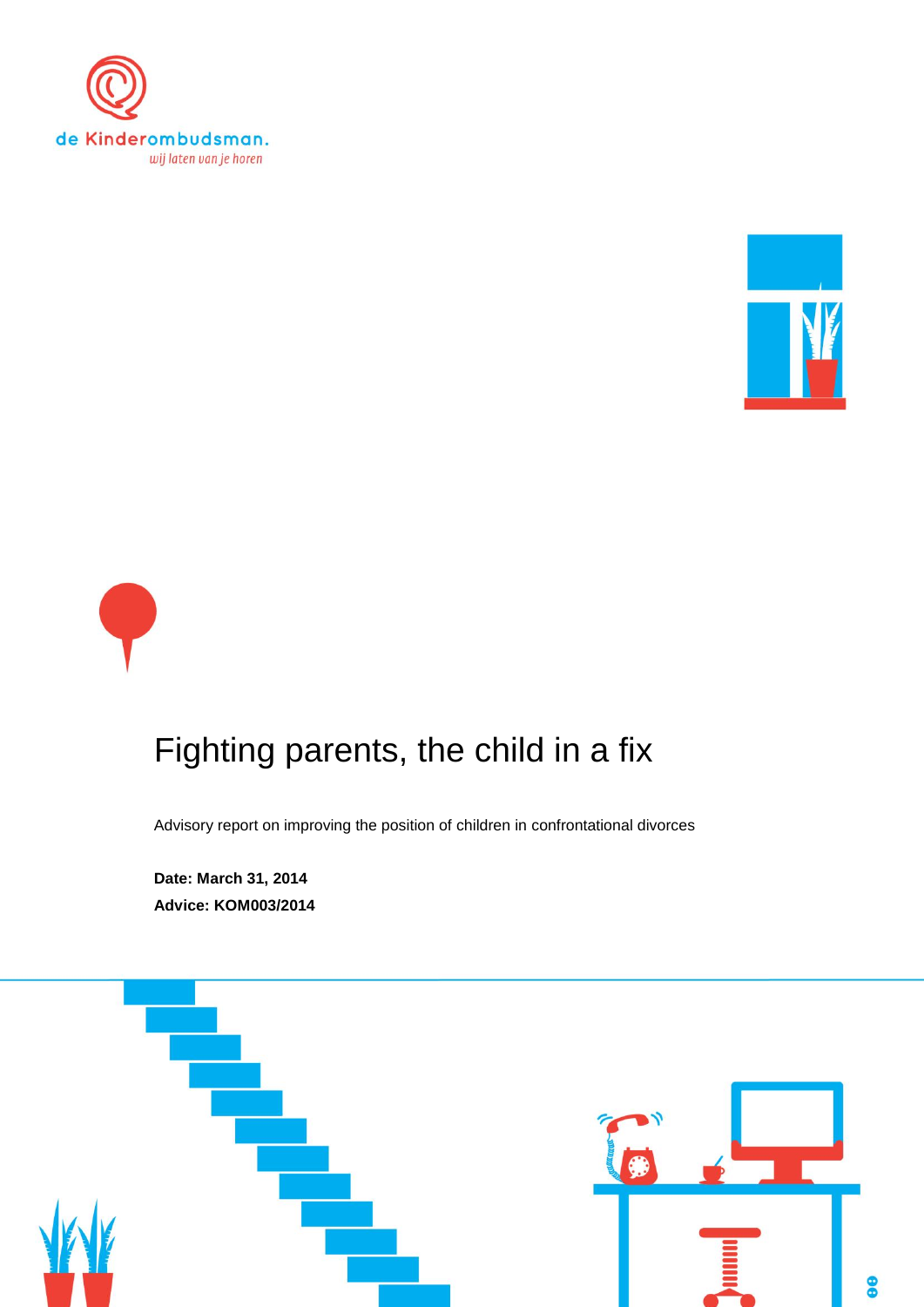# Fighting parents, the child in a fix

Advisory report on improving the position of children in confrontational divorces

**Research team** Drs. M.N. Baracs Mr. E.J.M. Vreeburg-Van der Laan Bsc

**The Ombudsman for children**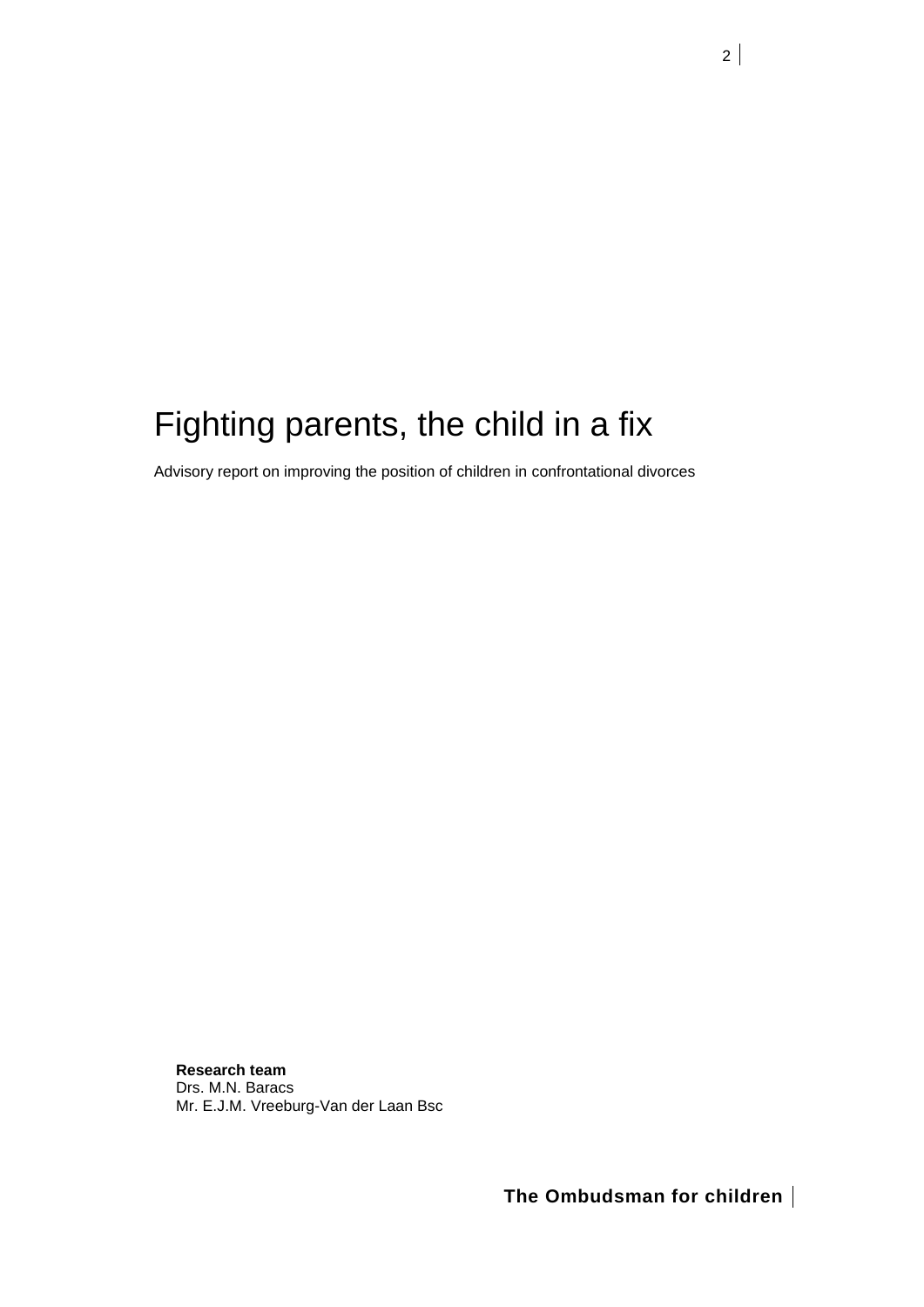# **The story of Suzanne, 14 years old**

"My parents separated when I was eleven. Before that, they weren't even really fighting. But they often disagreed. So it was quite a shock and I worried about it a lot.

My father moved out to live elsewhere, my sister and I stayed with my mother. Every weekend, and sometimes on Wednesdays, we went to my father's for one evening, night, and day. That went pretty well at first, even though it was weird. But then, my father started to grumble at my mother increasingly more often. She didn't do this and that right. He said she took away all his money. That was not nice. My mother was angry because my father took us back too late and didn't wash our clothes, but sent us home with a bag of dirty laundry. Whenever my mother took us back to him, they fought increasingly more. First, about my sister and me, then about the house, then about the lawyer, and eventually, about my sister and me again. It was enough to drive you crazy.

By now, it is over two years later. It still hasn't been solved. When I turned twelve, my mother said I finally got to choose and it would all stop. I was allowed to tell the judge my story. That was very tensive for me. But it lead to nothing. I still live with my mother and I still have to go to my father. But to be honest, I don't want to anymore. It leads to so much hassle and fights every time. It's not pleasant anywhere anymore. My father also called child protection and child welfare. Child welfare offered help. That only helped when they were there. Afterwards, mom started to yell again anyway. I also never felt that they listened to what I wanted.

It's driving me crazy. I can't concentrate at school anymore, my grades are not as good as they used to be. I also ran away once, because I could no longer handle all these things. Mt father and mother were both frightened, but after that, they got mad at each other. Soon, we have to go to court again, it will be about parental access again. What can I do to make this stop? What are my rights? Who can help me? I want peace."

*The above story is comprised of the various stories of children who approached the Ombudsman for children in 2013 with questions, complaints, and concerns about their parents who were separating.*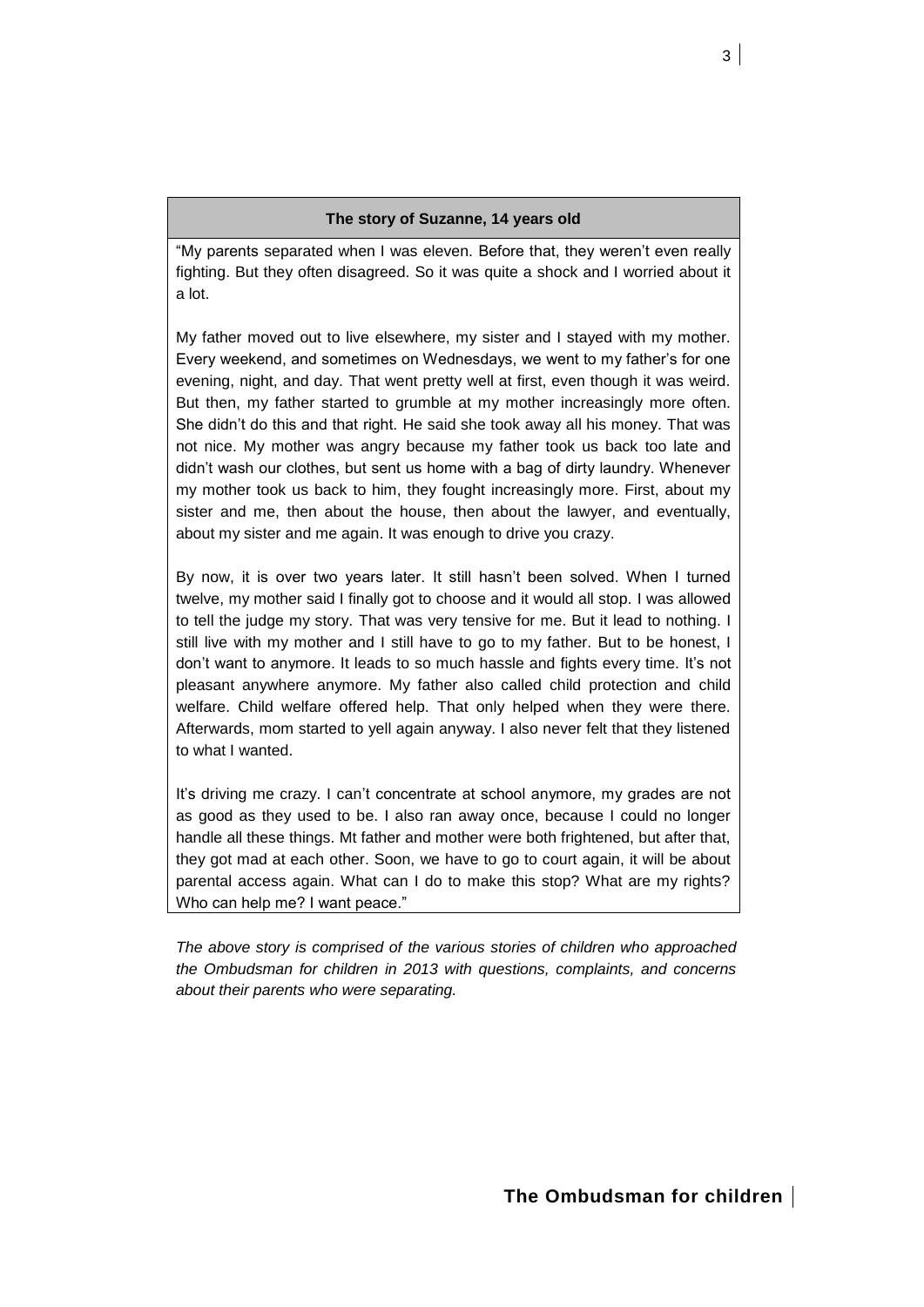# Table of Contents

| Chapter 2 |  |  |  |  |
|-----------|--|--|--|--|
| Chapter 3 |  |  |  |  |
| Chapter 4 |  |  |  |  |
|           |  |  |  |  |
|           |  |  |  |  |
|           |  |  |  |  |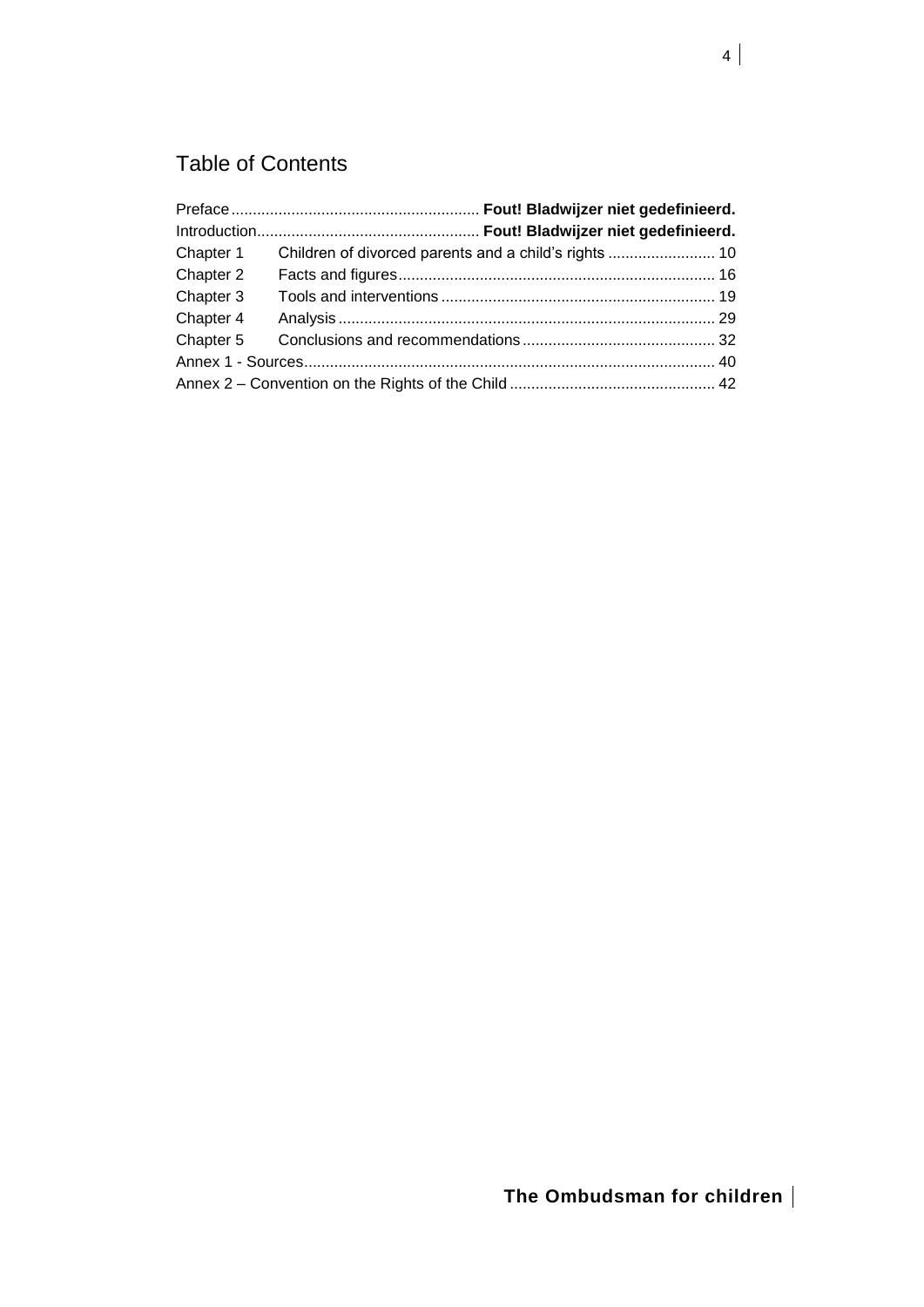# **Preface**

Since my assignment as the Ombudsman for children in April 2011, I have been frequently approached by children who indicate that they are having trouble with their parents' divorce. These children say that the fights are making them desperate, that they feel torn between their parents, or that they have lost contact with one of their parents after the divorce. These stories greatly affect me, because they show the vulnerability of children. The basic sense of trust and safety, and of not having to choose between two people you love, which is a right all children have, is put under pressure for these children. Normal children, so to speak, who still have two parents. Two parents who find themselves in a confrontational divorce and can no longer recognize or who are no longer capable of recognizing their responsibility as parents.

The stories of these children often make me feel powerless, too. Taking the interests and views of children into account is a basic right, but being the Ombudsman for children, I can usually do very little for their individual cases. You would want to grab the parents - who are often unaware of the impact of their behavior - by the shoulders and show them the damage they are inflicting on their children. Therefore, this advisory report is, in the first place, an appeal to parents to recognize their responsibility as parents. Really, the key to the problem primarily lies in your hands. Research points out that a divorce in itself has no harmful effects on a child, but that the way in which a divorce proceeds is alldecisive. As a parent, you have a choice in this regard.

If parents are really incapable of putting their emotions aside, the government should regulate or intervene. As the Ombudsman for children, I consider it my job to assess whether the government performs this task in a sufficiently powerful manner. Are there enough tools available - on the policy level, but also for the judiciary and for social assistance? At which points in the divorce chain is it useful to highlight or improve matters, so that children will not be damaged?

This advisory report is no scientific study. It is a representation of the interviews I held on the impact of confrontational divorces on children late 2013 and early 2014. These interviews were the basis of my research into existing interventions and the efforts made by the government in this regard.

Of course, I was unable to speak with everyone, and I do not pretend to have been complete. However, the interviews produced a number of concrete

# **The Ombudsman for children**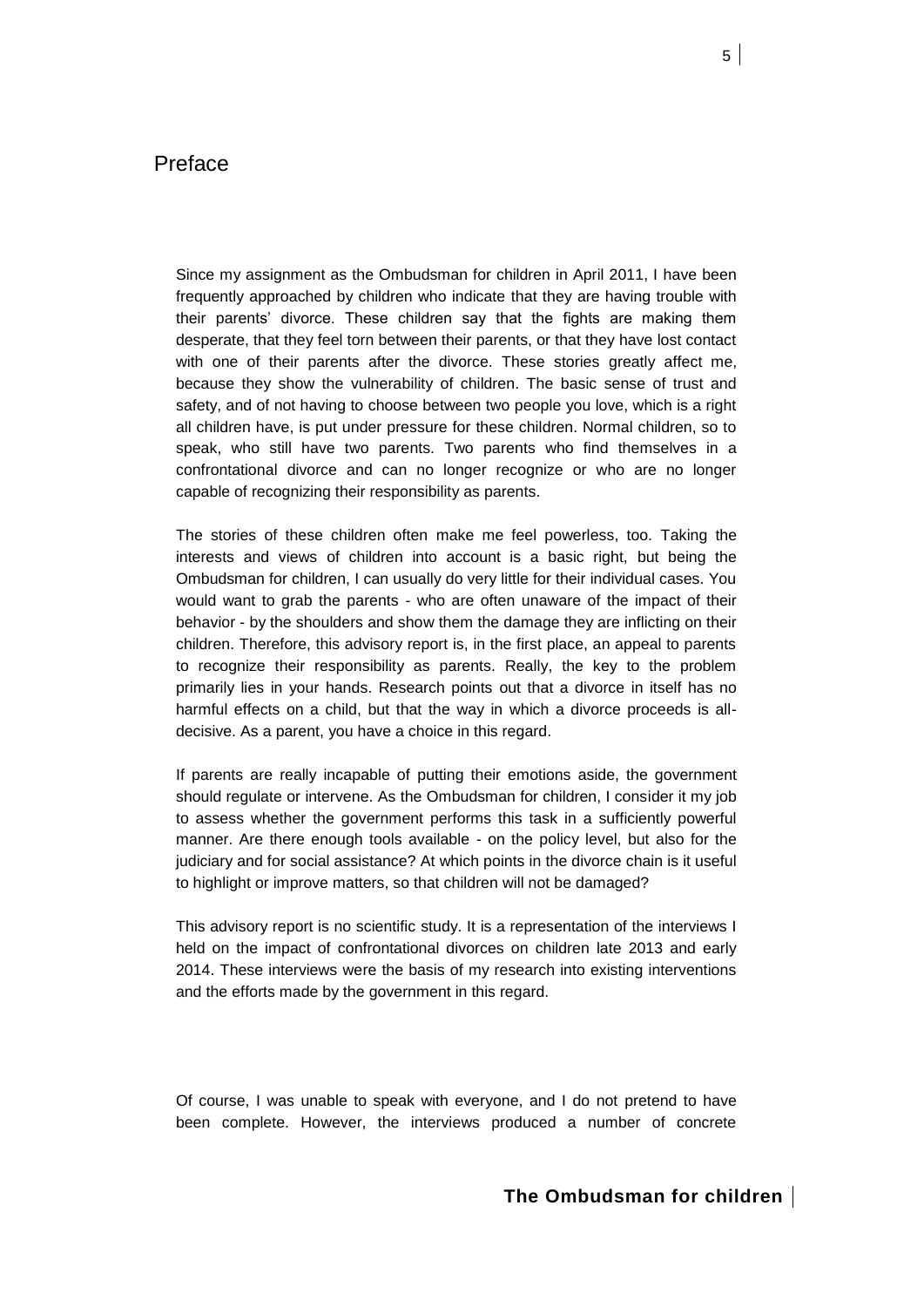proposals, which are described in this report. I hope to enter into further dialogue on this subject matter with the various links in the chain in the near future.

Marc Dullaert *the Ombudsman for Children*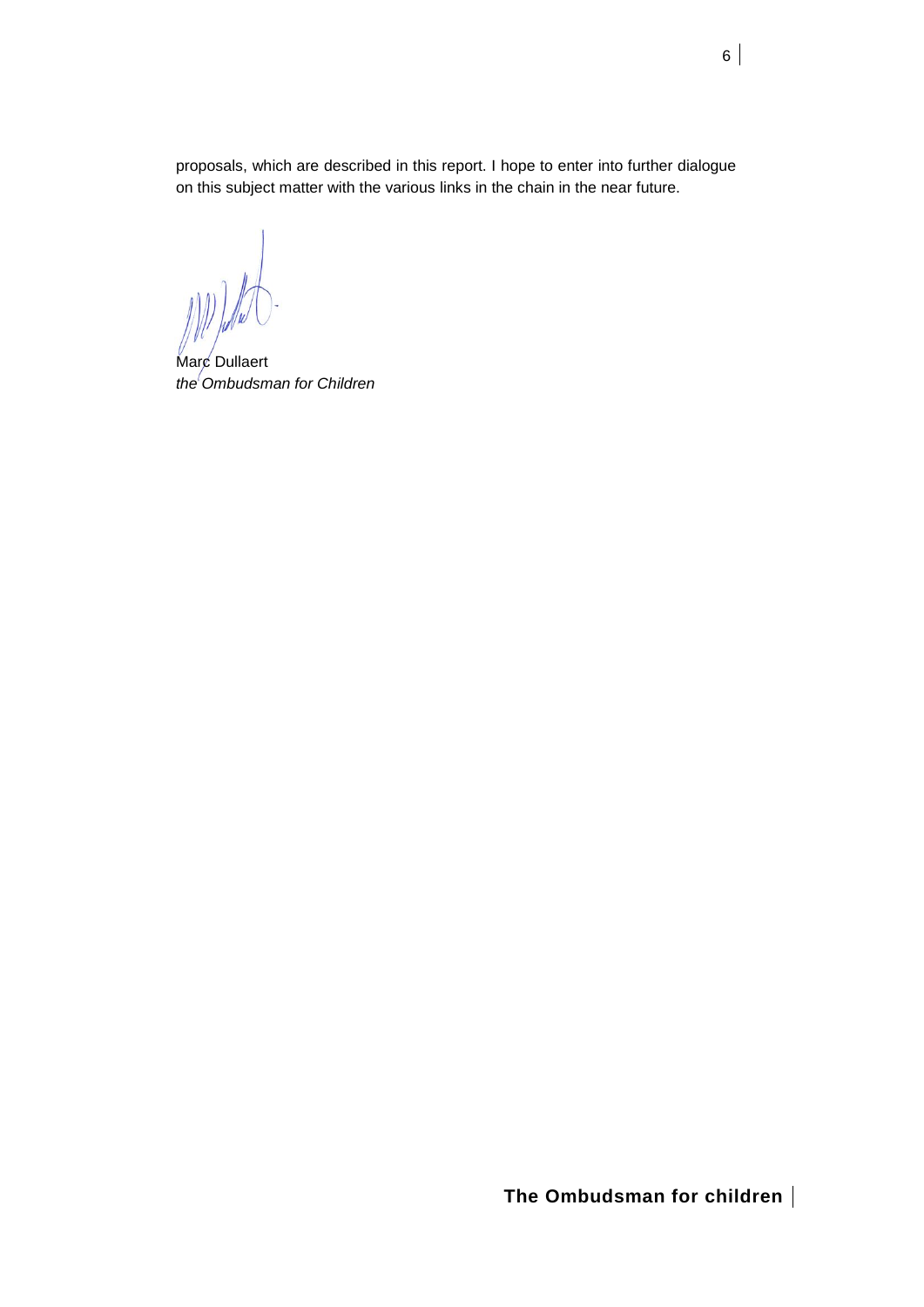# Introduction

This advisory report is the result of interviews conducted from late 2013 through March 2014 by the Ombudsman for children with many experts by experience (children and parents), representatives, and professionals who work with children and parents who are in a divorce situation. The interviews were intended to gain an insight into existing bottlenecks in policy and practice, and to explore how the interests of children could be safeguarded in a better way. A concrete set of recommendations, which are described in this advisory report, emerged from the interviews.

It is not the first time that the Ombudsman for children examines the interests of children of divorced parents. In May 2012, for example, the report 'Special curator: a gem?' was published, which showed that in practice, the voice and the interests of the child are insufficiently safeguarded in the Dutch Law of Persons and Family Law. In November 2012, the report, 'De ondertoezichtstelling bij omgangsproblemen' (Placement under supervision in the case of companionship problems) was published in collaboration with the National Ombudsman, which pointed out that the Child Welfare Council and the Youth Care Offices should develop and mutually exchange more best practices in cooperation with the Ministries of Health, Welfare, and Sports (VWS) and Security and Justice (VenJ) as well as with judges. Furthermore, it is recommonded to examine and evaluate the effectiveness of placement under supervision (OTS) in conflict divorces. It was also found that the range of social assistance for parents and children does not provide nationwide coverage.

Both previous researches touched on individual aspects of the issues surrounding children of divorced parents. In this advice, the Ombudsman for children strived towards having an overarching look at the issue and building on existing knowledge and initiatives in the country. After all, there are many organizations, methods, pilots, conferences, and programs on this theme. Consequently, the research question was: what are the lessons to be learned from all these sources of knowledge? Which concrete additions or changes would effectively help children?

Two important recent meetings which the Ombudsman for children sought to build on are the conference organized by the association of family lawyers (vFAS) on September 13, 2013, and the expert meeting on November 20, 2013, which was initiated by the Board of Procurators General and the Child Abuse Taskforce. Experts from various disciplines participated in these meetings. Some important findings were the following:

Often, parents are ignorant about the impact of their divorce on their child, or they are incapable of stopping it;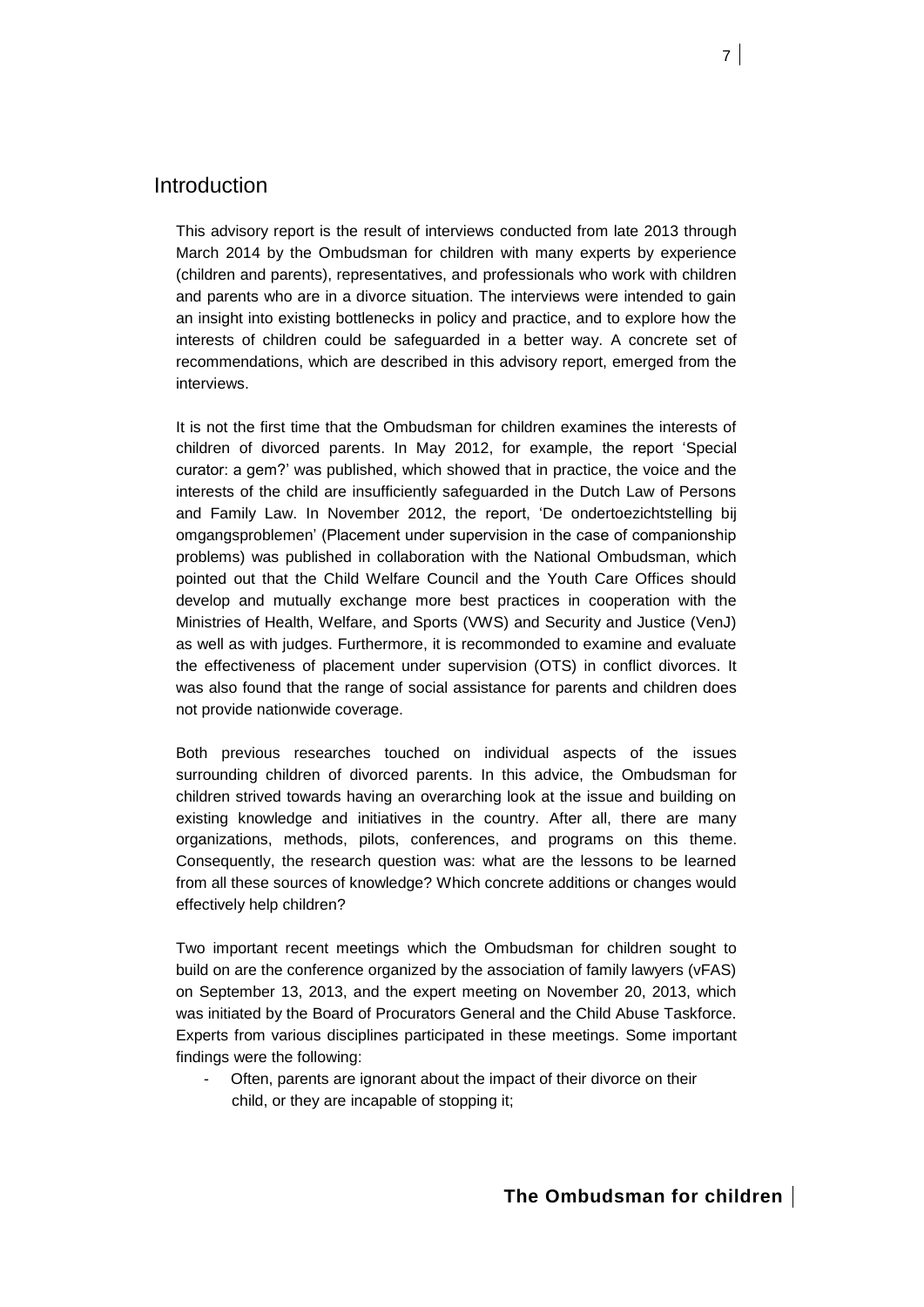- Children often feel that no one hears them and they are insufficiently informed about what is going on, while their lives are turned upside down;
- The court only comes into play if it has already escalated and judicial procedures are more focused on the conflict between the parents than on the interest of the children;
- Professionals are reticent to get involved and information is insufficiently streamlined: sometimes, professionals work at cross-purposes, and the worlds of aid and lawyers can collide;
- A lawsuit can have an escalating effect, because there is a winner and a loser, which results in a poor basis for collaboration in the future;
- There are perverse incentives that need to be overcome, such as the fact that an adversarial procedure results in higher lawyer fees than a nonadversarial procedure or in the case of a joint request. Therefore, lawyers have a(n) (financial) interest in further litigation rather than encouraging mutual agreement;
- Mediation is less compensated for by the Legal Aid Council than divorce proceedings with a lawyer. The announced cutbacks on subsidized legal assistance cause mediation to be rather less than more attractive for parents in the future;
- Confrontational divorces can be defined as a form of child abuse.

On February 18, 2014, the Ombudsman for children convened a roundtable meeting with several experts. There, he presented a number of concrete ideas for improving the position of children. The elaboration of these ideas form the basis for this advisory report.

# **Terminology**

The term 'confrontational divorce' has its limitations. Parents can feel stigmatized by it, and the term emphasizes the confrontation, whereas one would rather want to emphasize shared parenthood. Therefore, many professionals prefer to speak of 'complex divorces' or 'conflict divorces.' The Ombudsman for children, however, chooses to use the term 'confrontational divorce' in this report anyway. The word has become so well established that people immediately know what it refers to, and the term reflects what it means to children by calling a spade a spade. After all, to them, the problem is the confrontation between their parents.

# **Reader's guide**

In the first chapter, the theme is outlined in the light of children's rights. Both the international and the Dutch judicial context will be described, and a view of children's rights will be provided. The second chapter discusses the facts and figures regarding divorces and confrontational divorces in the Netherlands. What do we know about their effects on children? Chapter three provides an overview of a number of important tools and interventions that are currently being used, either in social assistance or in the courtroom. A number of interventions that are currently being used locally, or are in development, but are showing good first

# **The Ombudsman for children**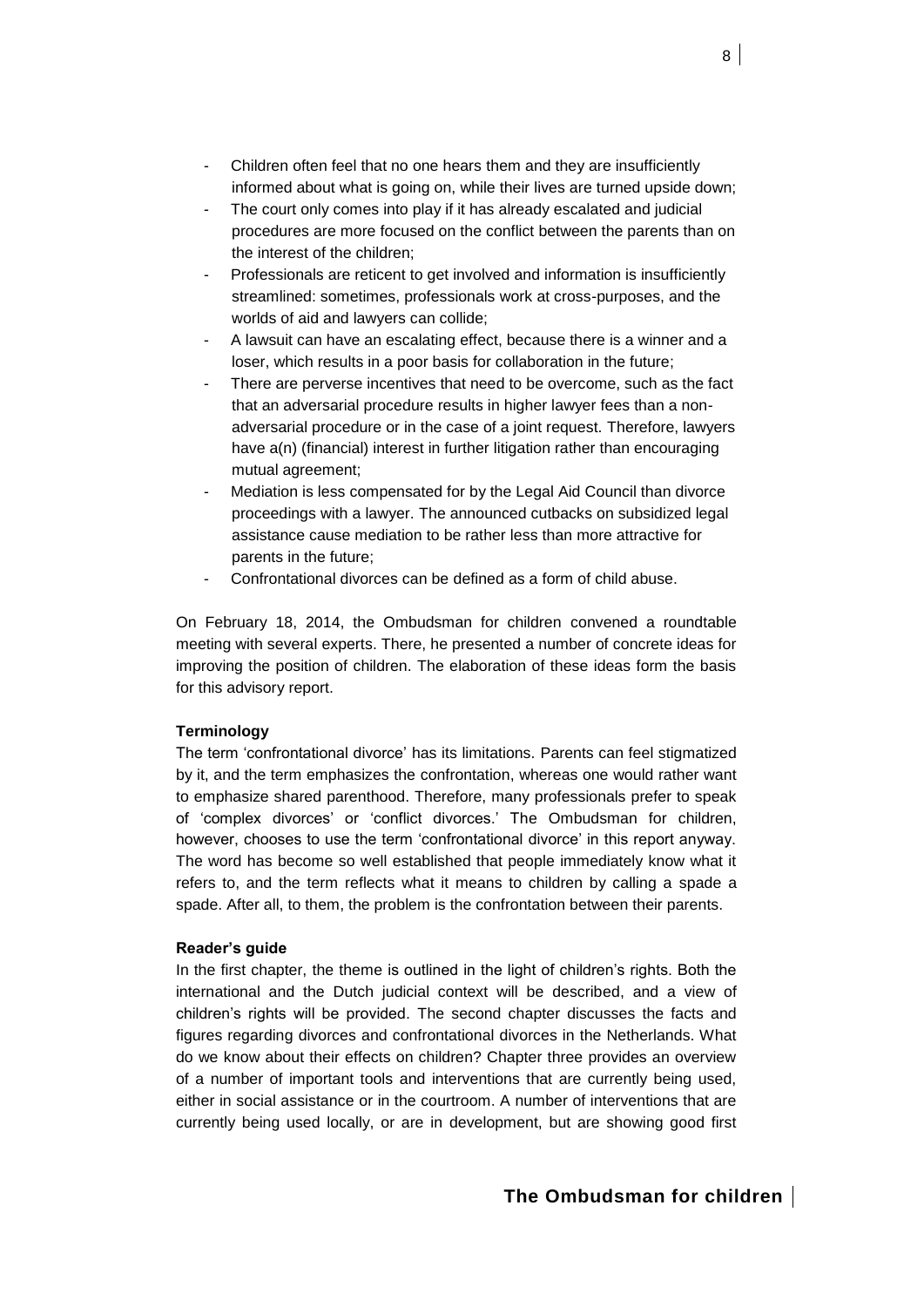results, are also described here. Chapter four provides an analysis of the gaps that still exist in the approach of confrontational divorces. Chapter five contains a description of the conclusions and recommendations for further filling these gaps from the Ombudsman for children.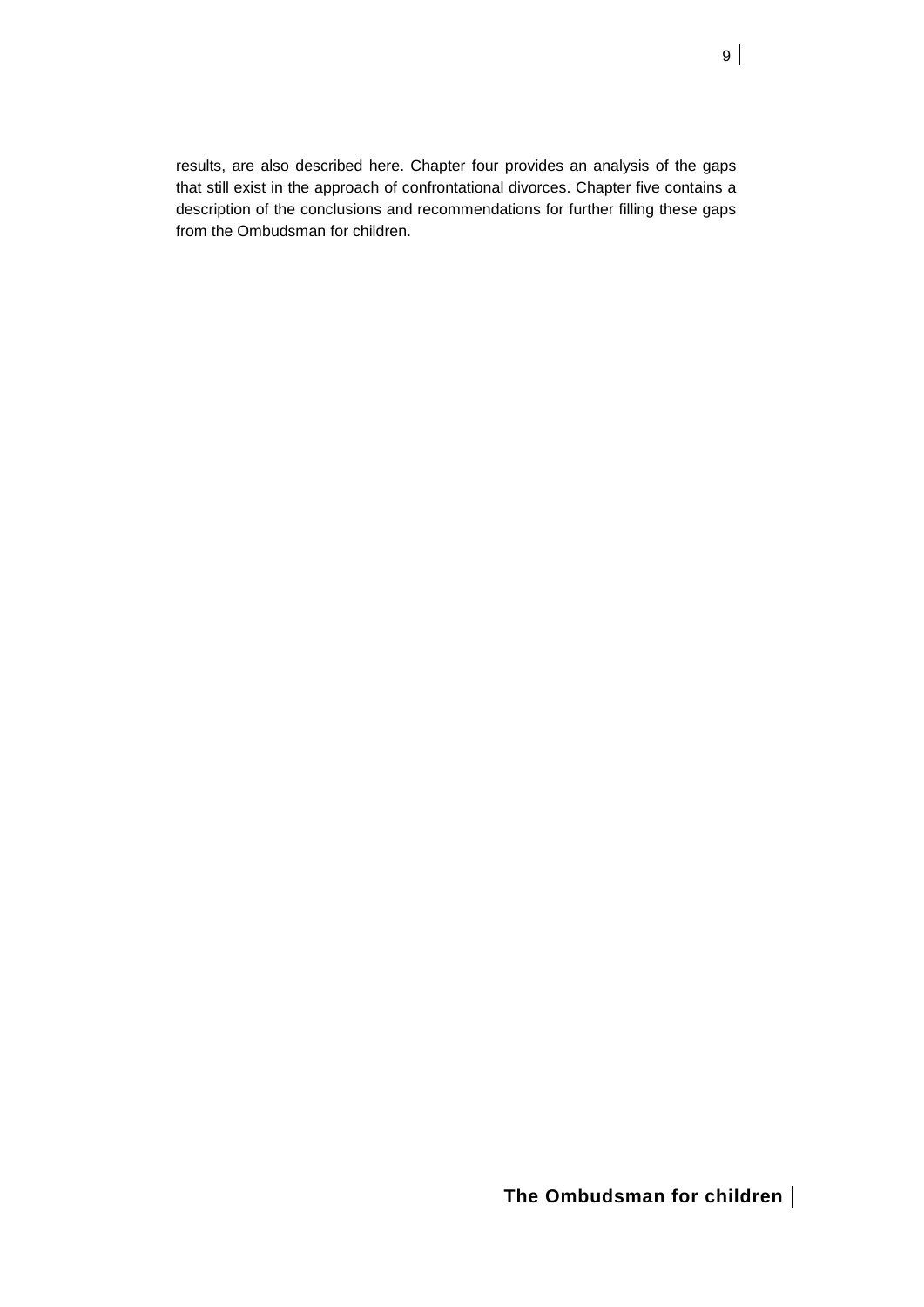10

# <span id="page-9-0"></span>Chapter 1 Children of divorced parents and a child's rights

# **International judicial context**

In the Netherlands as well as worldwide, the International Convention on the Rights of the Child (CROC) of the United Nations is the most important tool that safeguards the rights of children. This Convention on the Rights of the Child was adopted in 1989, took effect on September 2, 1990, and in the year 2014, 193 countries have become members. The Netherlands ratified the Convention on the Rights of the Child in 1995 and, in doing so, made a commitment to adhere to the provisions of the Convention. The Convention on the Rights of the Child contains several provisions that are relevant to the position of children in the case of a divorce<sup>1</sup>:

# *Article 3*

In all actions concerning children, the best interests of the child shall be a primary consideration. If the parents of the child, or other individuals legally responsible for him or her, do not fulfill their obligations, States Parties will provide the child with care as is necessary for his or her well-being. Institutions, services, and facilities responsible for the care or protection of children shall conform with the standards established by States Parties in the areas of safety, health, in the number and suitability of their staff, as well as competent supervision.

# *Article 5*

States Parties shall respect the rights and responsibilities of parents and relatives regarding the provision of guidance of the child in its exercise of the rights recognized in the Convention, in a manner consistent with the evolving capacities of the child.

# *Article 9*

Each child has the right to grow up with its parents and to maintain contact with both parents if it is separated from one or both parents, except if it is contrary to the child's best interests.

# *Article 12*

Every child has the right to express its views in all matters affecting the child, the views of the child being given due weight.

# *Article 18*

Parents have the primary responsibility for the upbringing of their children. They will be assisted by States Parties in this regard. States Parties shall render appropriate assistance to parents in the performance of their child-rearing responsibilities.

l  $1$  Convention on the Rights of the Child, translation of Unicef 2009 ('the blue book')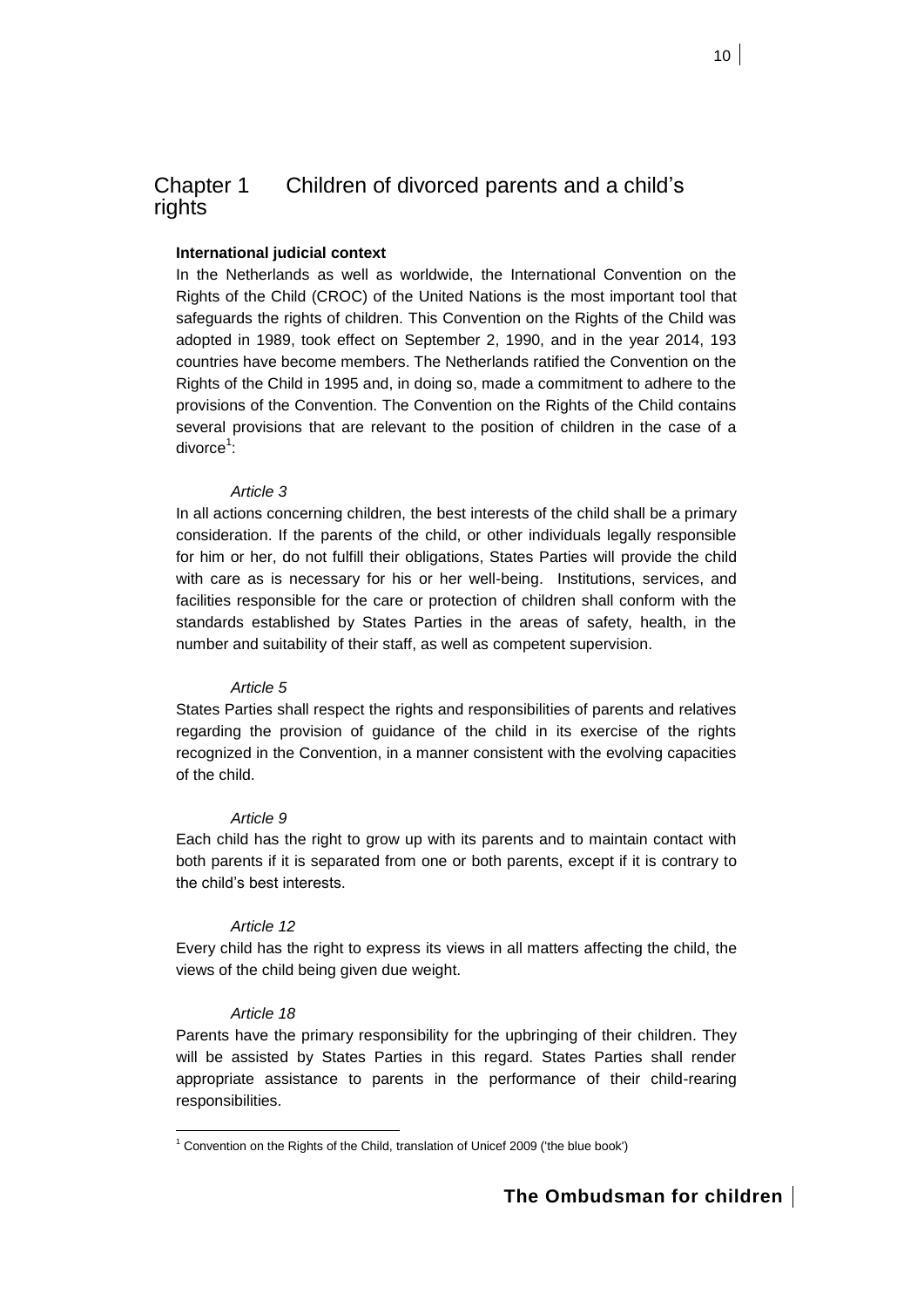# *Article 19*

States Parties shall protect the child from all forms of abuse by parents or any other person who has the care of the child. States Parties shall also establish social program to prevent abuse and provide victims with support.

# *Article 27*

Each child has the right to a standard of living adequate for its physical, mental, spiritual, moral, and social development. Parents have the primary responsibility to provide their children with an adequate standard of living. States Parties shall take appropriate measures to assist parents in complying with the obligations resulting from this responsibility, and will ensure they act accordingly.

# **Dutch judicial context**

Apart from the Convention on the Rights of the Child, a number of specific characteristics are important to the Dutch situation.

# *Parental authority*

Since 1998, ex-partners who both have parental authority over the children both have – in principle - authority after the divorce, too. Before that time, authority over the children was usually assigned to one of the two ex-partners – in practice, it was usually the mother. After January 1, 1998, however, courts still have been apppointing sole authority to one of the parents due to ongoing conflicts. This happens approximately 5,000 times each year<sup>2</sup>. If children threaten to get stuck or lost between their parents, the court may assign the authority to one parent. Also, if decisions regarding a child pose a serious conflict, such as the choice of a school, undergoing medical treatment, or applying for a passport, the court determines that it is necessary in the interest of the child that the main decisions are made by one parent.

The child has the right to maintain contact with both parents (provided that it is in his or her interest), regardless of whether one or both parents have authority. Consequently, if one of the parents does not have authority over the child, the parent who does have authority should ensure that the child can have contact with the other parent. In practice, parents appear to translate this into *their* right to a relationship with the child. However, the question whether this is in the child's interest should be prevailing. This results in complex situations if allegations or suspicions are raised (rightly or not), or if parents simply no longer trust in each other's parenting skills, or if it is unclear what the interest of the child is. For example, it may occur that the conflict escalates in such a manner that it is better for the child to temporarily stop having contact with one parent.

<sup>2</sup> Bron: CBS 2006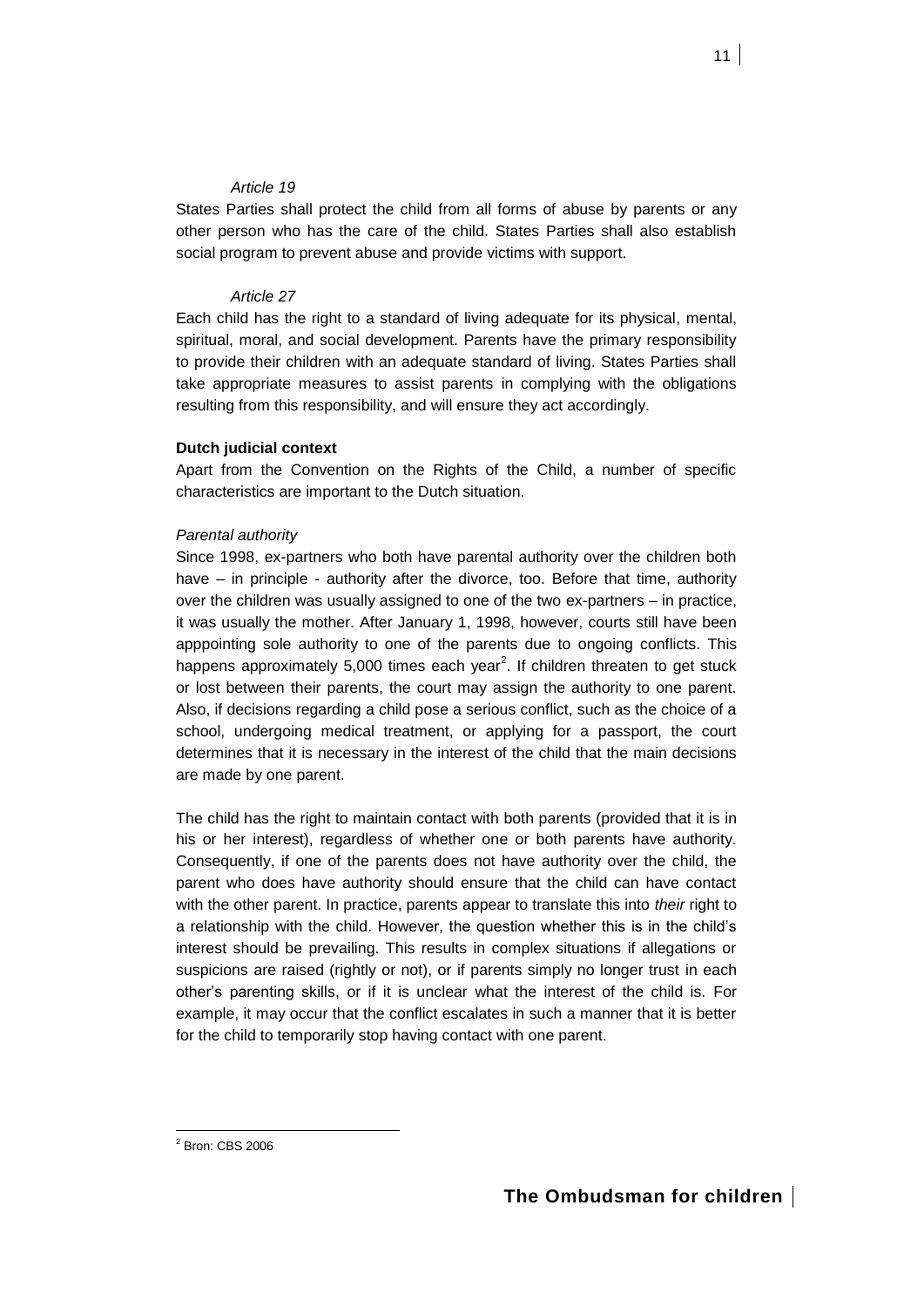# *Mandatory parental plan*

Since 2009, married and registered parents, either with or without joint authority, and cohabiting parents with joint authority are required to show the court a parental plan<sup>3</sup> containing agreements on the division of care and responsibility for the children<sup>4</sup>. The parental plan is aimed at encouraging parents to think about the interpretation of parenthood after the separation at an early stage and make proper agreements on it, so that conflicts are prevented to the highest possible extent. The parental plan is based on 'equal parenthood,' meaning that both parents with authority have rights and duties towards the child in equal measure.

Research conducted by the Wetenschappelijk Onderzoek- en Documentatiecentrum (WODC; Research and Documentation Center) on the functioning of the mandatory parental plan points out<sup>5</sup> that in reality, it is currently impossible to say whether the mandatory parental plan will result in a better situation for children in the long term. Whether the number of confrontational divorces increased following the introduction of the mandatory parental plan cannot be determined based on the WODC research, either. Further research is required for this. Possibly, the economic situation also causes people to get divorced in a more discordant manner, because people are dealing with financial problems, unemployment, or two mortgages more often. Even though it appears that children are more frequently involved in agreements between parents in recent years, this makes no difference as to the extent to which they are satisfied with the agreements. An interesting finding is that the percentage of divorces in which interim provisions were applied for decreased between 2007 and 2011. This may indicate that the parents themselves manage to agree on solutions more often.

Following this evaluation, researchers Spruijt and Van der Valk state – based on their own research – that the number of confrontational divorces increased since the introduction of the mandatory parental plan. They even mention a 15% increase and a 20% decrease in the well-being of children<sup>6</sup>. The researchers primarily attribute this to the use of the term 'equal parenthood,' which causes parents to fight for an equal division of time and caring tasks, even if this division was different before the divorce. As a result, parents would contine to fight about an equal division instead of a feasible division which is in the interest of the child. Incidentally, the WODC states that these conclusions cannot be drawn based on the research conducted by and commissioned by the  $WODC^7$ .

The interviews conducted by the Ombudsman for children show that professionals believe that due to its mandatory nature, the parental plan has by now become an end in itself instead of a means that allows parents to enter into a

<sup>5</sup> WODC, Cahier 2013-8, p.82

<sup>&</sup>lt;sup>3</sup> Promotion of Continued Parenting and Proper Divorce Act

<sup>4</sup> Promotion of Continued Parenting and Proper Divorce Act

<sup>6</sup> www.trouw.nl/tr/nl/4492/Nederland/article/detail/3603763/2014/02/26/Verplicht-ouderschapsplanlevert-alleen-maar-meer-ruzie-op.dhtml

<sup>7</sup> Zie: www.wodc.nl/Import\_3/index.aspx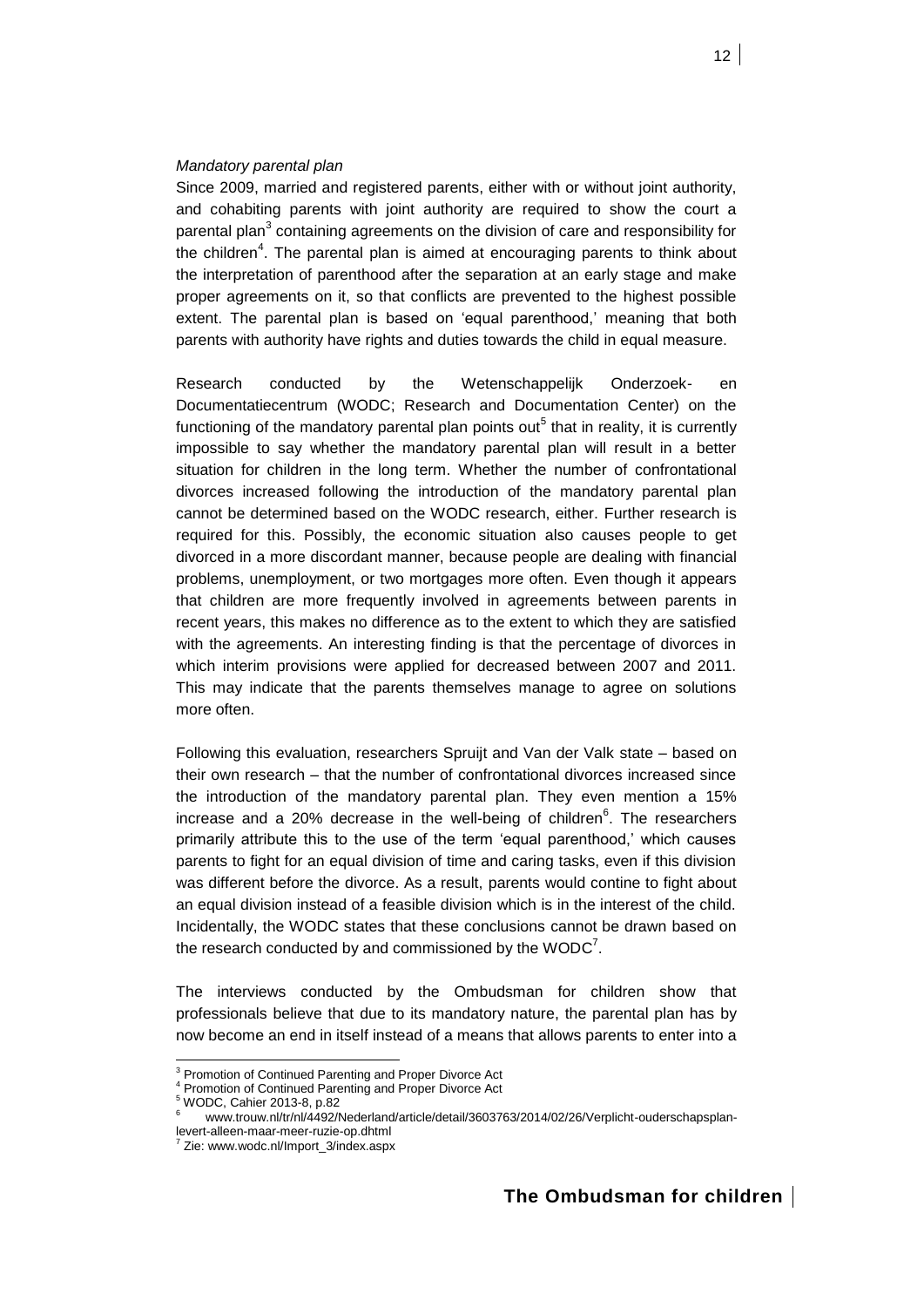dialogue on the care and upbringing of their children. Moreover, professionals state that in the drafting of parental plans, too much emphasis is placed on quantitative aspects (time, money, frequency of contact). The plans are therefore too technical in nature and provide too much room for conflict, and too little room for constructive dialogue. A better balance with qualitative aspects should be struck in these documents: what do parents find important regarding the upbringing, how do we communicate towards each other and about each other to the children, how do we inform each other about the development of the child, what are our qualities as parents that we will continue to deploy after the divorce? According to some, a parental plan should, ideally, be drafted at children's birth, as a working document that evolves along with the child's develops, both before and after a possible divorce. Incidentally, it is still doubtful to what extent children are currently involved in the realization of the parental plan; and whether or to what extent parents are giving sufficient weight to the interest of their children in the process $^8$ .

Finally, the interviews show that in the experience of many professionals, it is not so much the realization of the parental plan itself that leads to major problems, but the implementation of and compliance to it. The struggle between parents often continues after this, too, or flares up again when circumstances change. An evaluation of the agreements after some time is currently no standard practice.

### **View of children's rights**

Together, the international and national judicial contexts described above determine the playing field in which divorces in the Netherlands occur. With this foundation, the Ombudsman for children formulated a number of basic assumptions that are important when weighing the interests of children in a divorce.

### *Interests of the child should be a primary consideration*

The Convention on the Rights of the Child requires that the interests of the child shall be a primary consideration in all decisions and that a comparative assessment of the impact of a decision on the child as well as its rights shall be made systematically. This applies to the government, but to parents as well.

### *Parents are primarily responsible*

l

The Convention on the Rights of the Child determines that parents are primarily responsible for the safe upbringing and the development of their children. Parents who decide to separate also have the responsibility for putting the interests of their child first. This means that parents should ensure that their divorce proceeds in such a manner that it damages the child to the least possible extent. More than

<sup>&</sup>lt;sup>8</sup> Interesting in this context are the current PhD research of Veronica Smits, LLM, at the University of Tilburg on the question: 'Is it desirable for a child to be given a place in a legal separation process, and if yes, in which manner can this position be filled in?' as well as the covenant for children drafted by the organization Gezond Scheiden voor Kids (Getting Divorced in a Healthy Manner for Kids).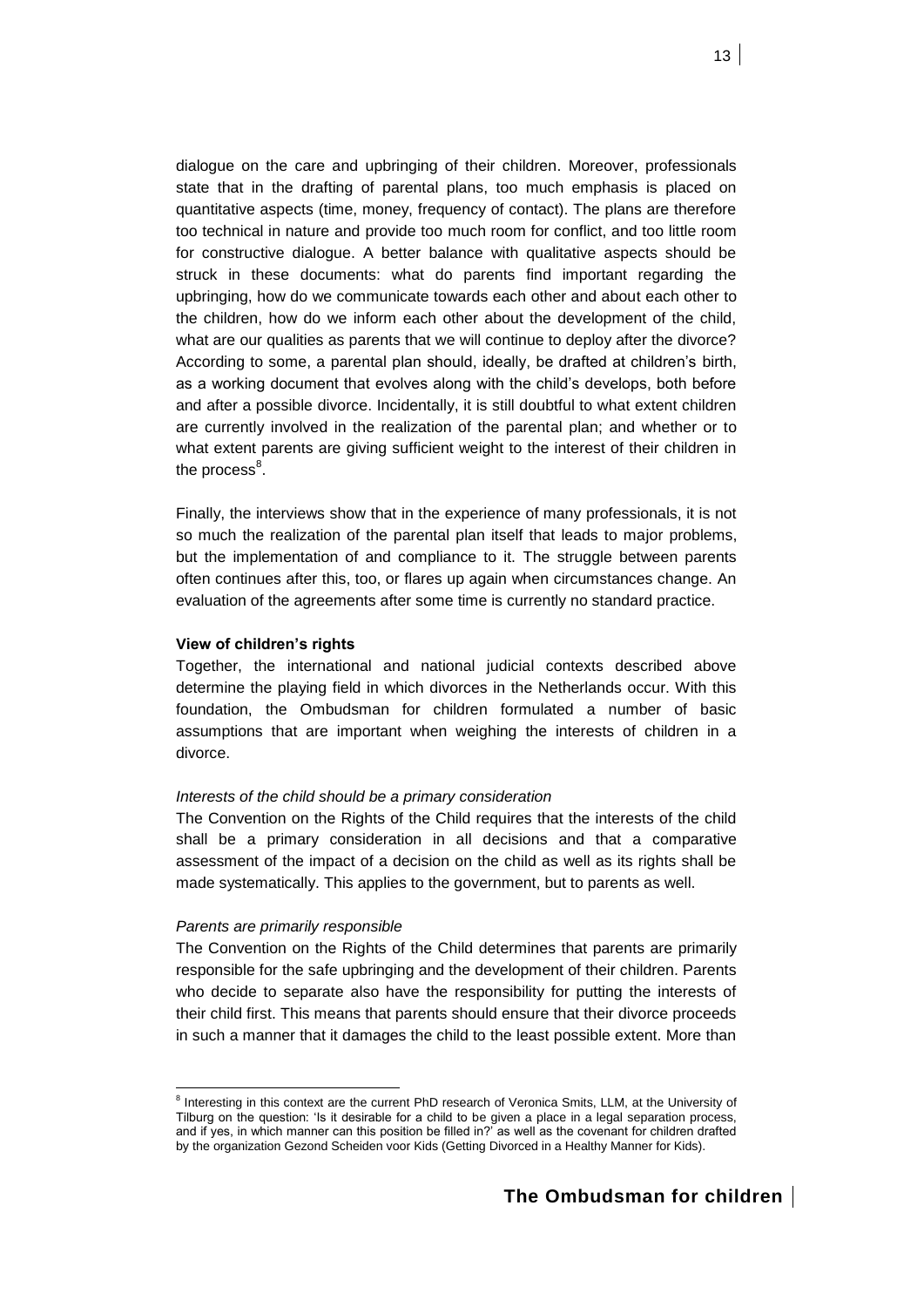that, the interests of the child must be their first consideration. And if they are incapable of doing this, they should bring in reliable assistance.

# *Government obliged to provide support and intervene*

If parents who are getting divorced nonetheless appear to be incapable of protecting their children against harm, the government is responsible for protecting the rights and interests of the child. If the threat is so serious that intervention is required, the way in which this should be done depends on several factors, such as the seriousness and nature of the risks for the safety and development of the child, as well as the extent to which the parents are willing and able to sufficiently solve problems under their own responsibility. Here, a parallel exists with the consideration of governmental intervention in the event of child protection in a broader sense $^9$ .

In the Netherlands, this assessment of seriousness in terms of discordant divorces is made by the court, which, in turn, may be advised by lawyers, the Child Welfare Council, or other youth professionals. The court can then steer towards voluntary assistance, and, as an extreme consequence, impose assistance or a settlement. The court should also involve the opinion of the child itself in doing so. According to the law, this obligation is applicable starting at twelve years, but in practice, courts hear younger children as well, if their development allows it.

# *Parallel confrontational divorces and child abuse*

l

Experts generally agree that involving children in a confrontational divorce should be regarded as a form of child abuse. Mental violence and emotional neglect can be just as damaging to children as physical violence. If parents use their children as a means of power, if they disparage the other parent in front of the child, or if they even commit violence as the children witness it, it is damaging to children; even if parents act with the best intentions and believe that that they are acting in the child's best interest. It is for a reason that there is an increasing number of such cases in which the Child Welfare Council decides to start a so-called 'protection research' in order to examine whether a placement under supervision is required.

The Ombudsman for children believes that a serious threat to the development of children and emotional neglect, which are a consequence of their parents' confrontational divorce, should indeed be regarded as a form of child abuse. After all, child abuse is defined as "each form of interaction with a physical, psychological, or sexual nature that is threatening or violent to a minor, which parents or other persons with whom the minor has a relationship characterized by dependency or a lack of freedom, impose, either actively or passively, causing or

<sup>&</sup>lt;sup>9</sup> The Child Welfare Council uses knowledge on risk and protective factors as well as knowledge on development domains, social assistance, and upbringing. The definition of 'seriousness' is always context-based.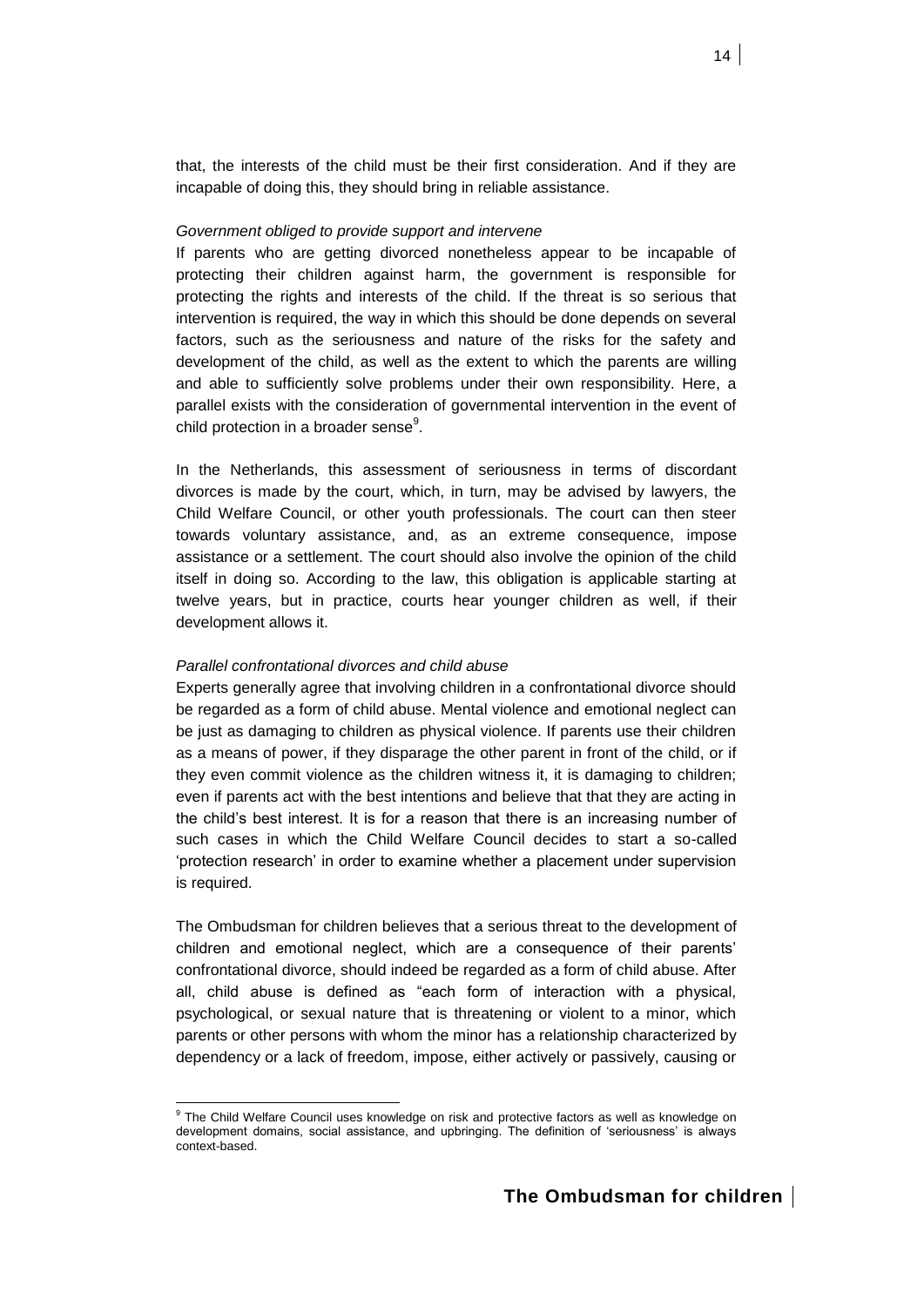threatening to cause serious damage to the minor in the form of physical or psychological injury." <sup>10</sup>

The national government described its policy on the topic of child abuse in the action plan 'Kinderen Veilig' (Children Safe). The approach of child abuse is aimed at preventing, identifying, stopping, and limiting the harmful consequences of child abuse. By now, these four pillars have become generally accepted in the child protection field and are therefore stuck to in this advisory report on the topic of confrontational divorces.

<sup>&</sup>lt;sup>10</sup> Kinderen Veilig, Actieplan aanpak kindermishandeling 2012-2016, p.11 (Children Safe, Action plan for the approach of child abuse)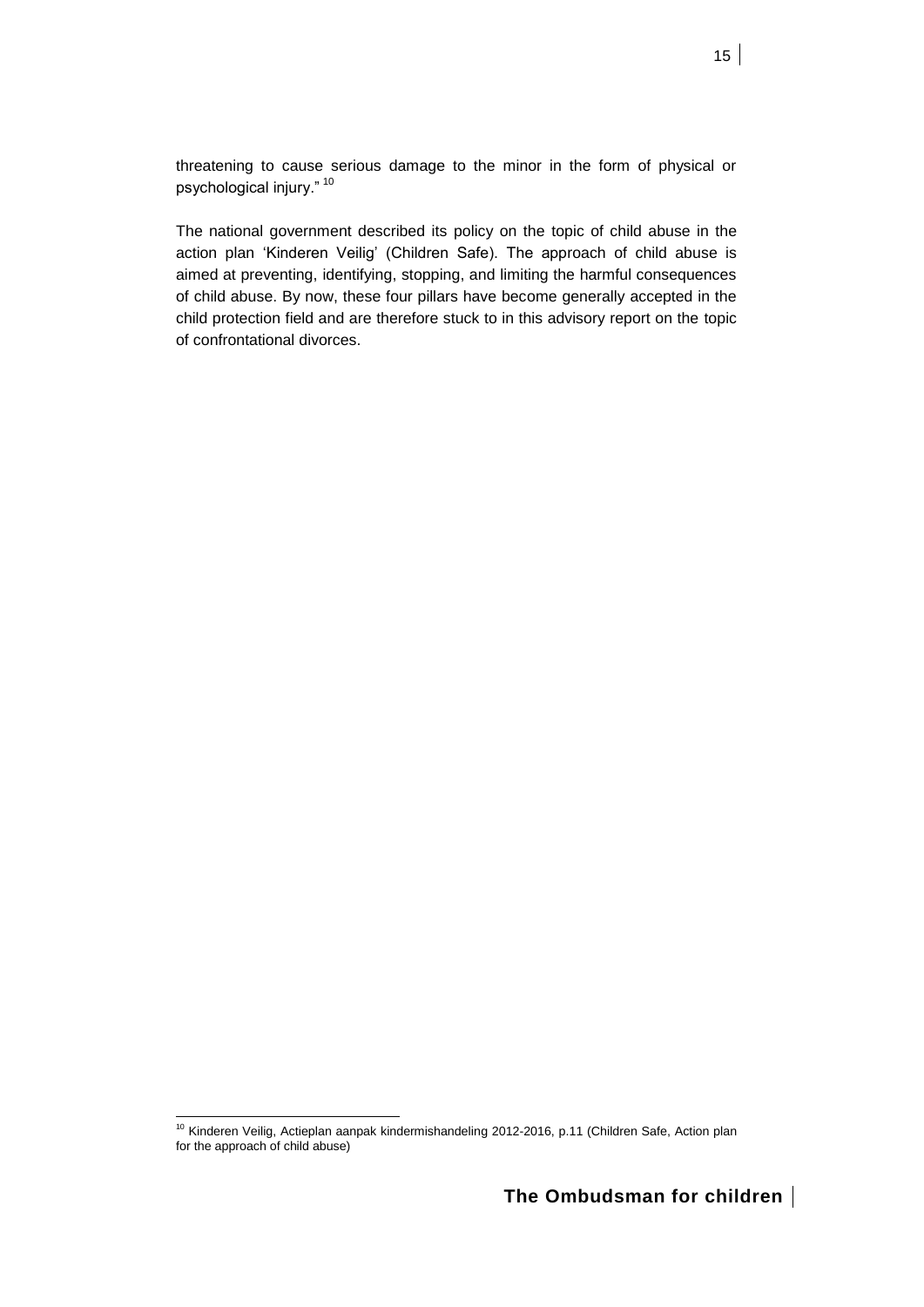# <span id="page-15-0"></span>Chapter 2 Facts and figures

# **Numbers**

Annually, approximately 70,000 couples with underage children decide to end their relationship<sup>11</sup>. This means that 1.6 percent of children living at home have to go through a divorce each year. We refer to a confrontational divorce whenever a divorce has such a discordant nature that the parents lose sight of the interests of the other parent and/or the children<sup>12</sup>. The consequences for children may entail damage to their development, social-emotional damage, or damage in terms of well-being and prosperity. The exact number of confrontational divorces is not known, but it is estimated that approximately 3,500 children get trapped in a confrontational divorce each year, and that currently, approximately 16,000 children are seriously affected by their parents' confrontational divorce<sup>13</sup>.

# **Profile of children in a confrontational divorce**

A divorce is always a radical change in children's lives. Family relationships change and emotions may run high. One of the parents (or both) will be living elsewhere, and sometimes, children have to move or go to another school. Often, there is less money available to spend, because two households need to be financed. Parents are focused on their own emotions and often, they can devote less attention to the upbringing. A new partner of one or both parents may appear, who possibly has other children. Children can experience feelings of grief, uncertainty, and guilt<sup>14</sup>. At the same time, it is known that a divorce is not always harmful to children, for example, if it means peace after a period of conflicts, or if parents separate in relative harmony. Especially children who experienced prolongued and frequent conflicts between their parents have an increased risk of problems<sup>15</sup>. For approximately 10 percent of the children, this results in specific negative consequences after the divorce, such as loyalty conflicts, parental alienation, and parental disownment. In practice, especially fathers appear to lose contact with their children in the case of a divorce.

Furthermore, research points out that youngsters who experienced a discordant divorce have a higher risk of deliquency, aggressive behavior, and smoking, and are more likely to have problems such as a low self-esteem, feelings of depression, issues in friendship relationships, a weaker relationship with parents, and more problems at school<sup>16</sup>. Moreover, the quality of the contact parents maintain with their children after the divorce is linked to the contact they have with their ex-partner. The arrangement concerning parental access established

 $11$  Number calculated by Spruijt and Kormos (2010), based on the number of divorces per year, an estimate of the number of cohabiting couples that separate annually (De Graaf 2005), and figures on the number of couples with children living at home untile the age of 22 years.

Some professionals prefer the term 'conflict divorce.'

<sup>&</sup>lt;sup>13</sup> Source: Youth Care Netherlands

<sup>14</sup> Scholieren en Gezinnen 2010, Universiteit van Utrecht

<sup>15</sup> Fischer, T. en De Graaf, P.M., Ouderlijke echtscheiding en de levensloop van kinderen, 2001

<sup>&</sup>lt;sup>16</sup> Amato, P.R., Research on divorce, 2010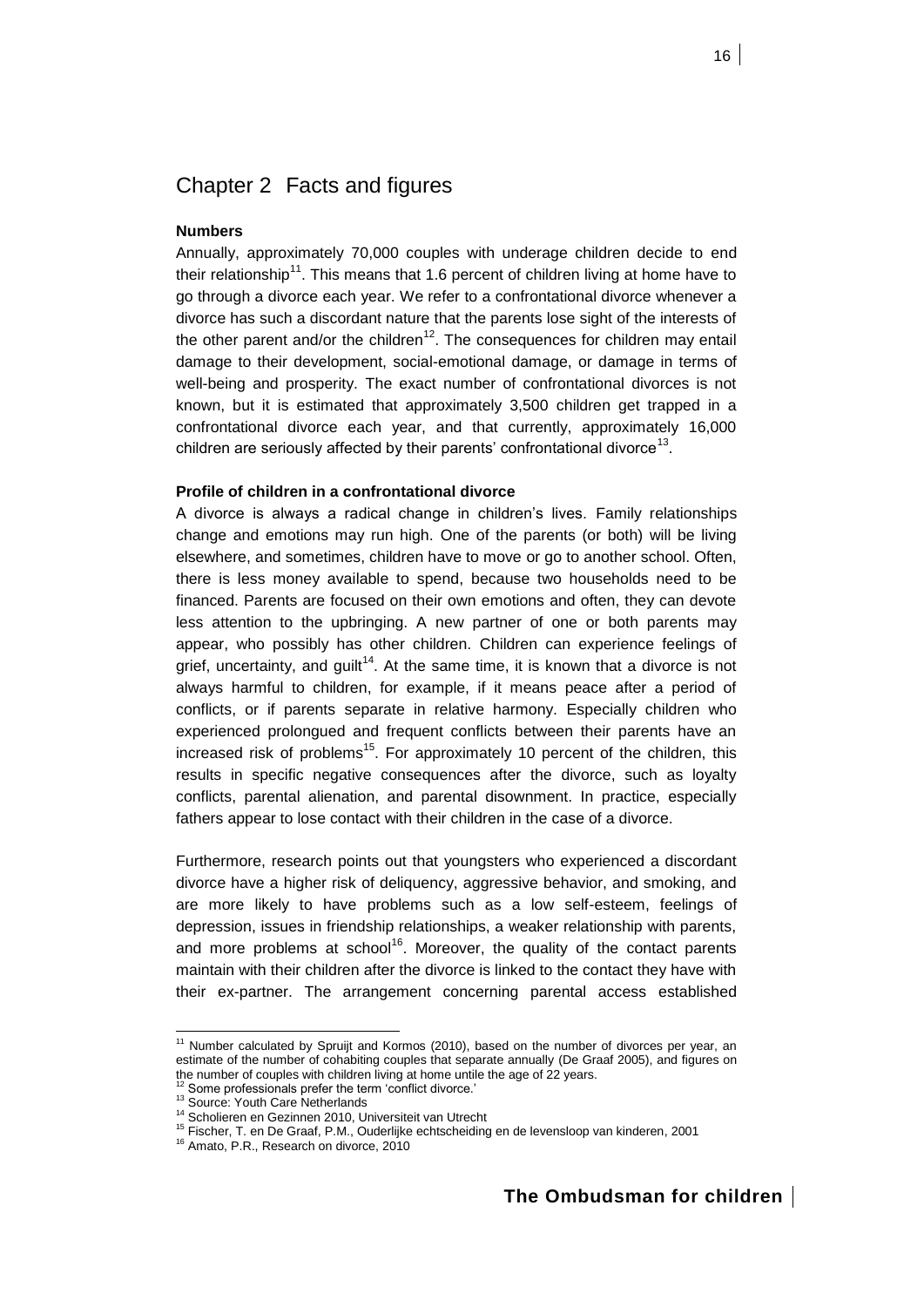directly after the divorce turns out to be a significant predictor of the degree of the future contact between parents and child $^{17}$ .

About 75 percent of children of divorced parents live with their mother immediately after the divorce. In 6 percent of the divorces, children live with their father. In 20 percent of the cases, parents are co-parenting after the divorce<sup>18</sup>. In the event of co-parenting, the parents have a more or less equal role in raising and housing the children. Co-parenting has advantages, but it is not always the best solution for a child. Research points out that children from co-parenting families have more sad feelings than other children of divorced parents and hope for a reunification of their parents<sup>19</sup>. Of the children for whom co-parenting is not at issue, 18 percent have completed stopped seeing their other parent (who is living away from home) $^{20}$ .

### **Profile of parents in a confrontational divorce**

In practice, highly-educated parents relatively often appear end up in a confrontational divorce and go to court for placement under supervision in the case of divorce issues, for example. Professionals explain this from the fact that these parents have the skills and financial resources to continue to litigate against the former partner. However, less highly-educated parents end up in such situations as well. The experience of professionals is that if the communication between parents was poor during the relationship, this dynamic continues after the divorce.

Interviews with professionals point out that roughly three categories of divorcing parents can be distinghuised:

- 1. Parents who arrive at agreements on the implementation of their parenthood to the (reasonable) satisfaction of all those concerned in (some degree of) harmony and consultation (with or without using voluntary mediation).
- 2. Parents whose emotions run so high that they can only have a conversation with each other under professional guidance, and whose agreements come into being with great difficulty. They are on the verge of a confrontational divorce.
- 3. Parents whose mutual communication is purely discordant and for whom hurting the ex-partner seems to have become a goal. They lose sight of the interests of the other person as well as those of the children and are constantly in a fighting mode.

 $17$  De Graaf, P.M. en Fokkema, T., Contacts between divorced and non divorced parents and their adult children in the Netherlands, 2007

<sup>18</sup> Spruijt, E. en Kormos, H., Handboek scheiden en de kinderen, 2010

<sup>19</sup> Spruijt, E. en Kormos, H., Handboek scheiden en de kinderen, 2010

<sup>&</sup>lt;sup>20</sup> De Graaf, P.M. en Fokkema, T., Contacts between divorced and non divorced parents and their adult children in the Netherlands, 2007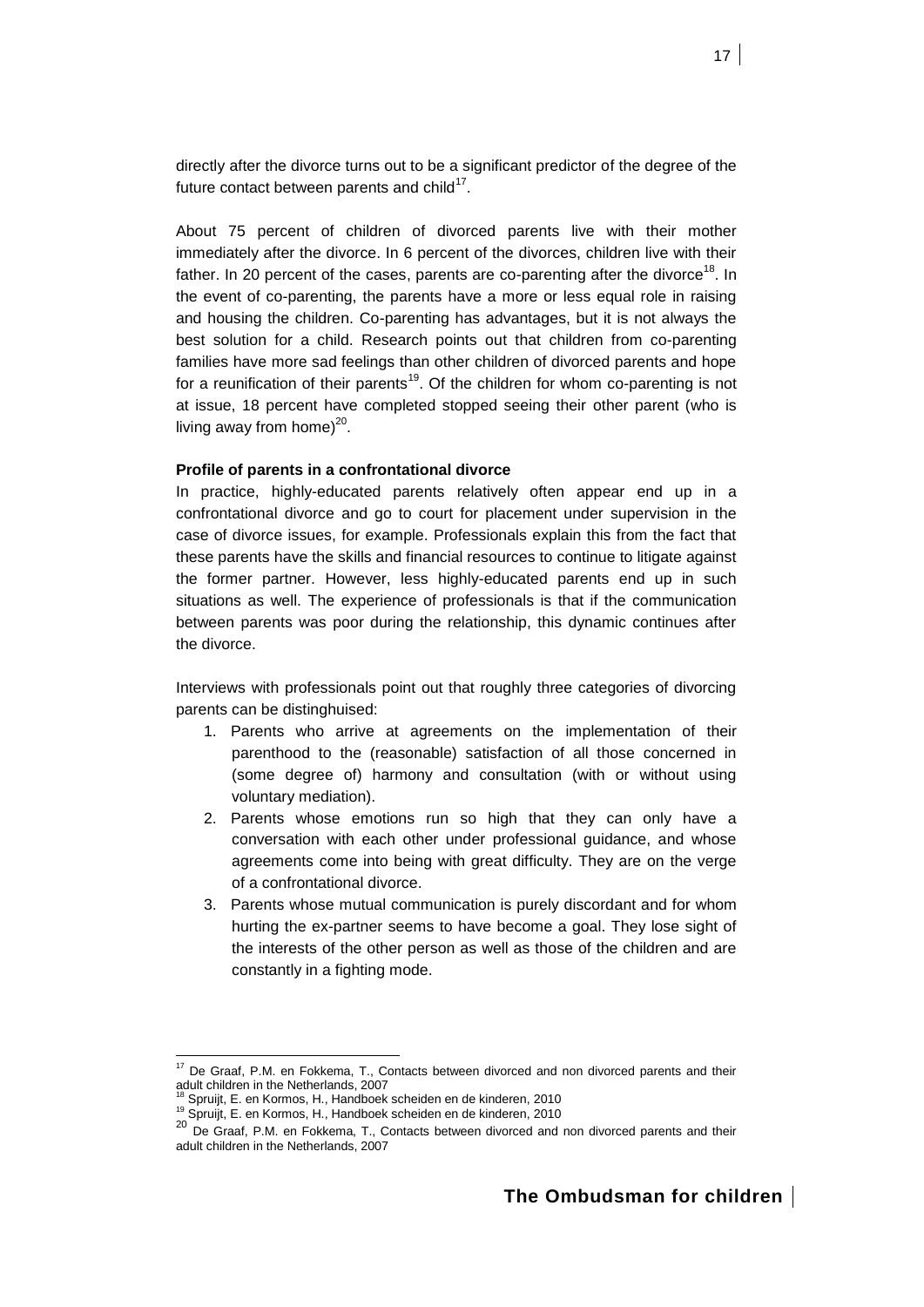Only in the third category, we actually speak of a confrontational divorce. This does not alter the fact that in the first two categories, children may be damaged by their parents' divorce as well.

Incidentally, parents with divorce issues who used to be married or have a civil partnership come into the picture in social assistance sooner than parents who were never married. After all, the latter do not have to go to court if they decide to separate. Unmarried ex-partners often only come into the picture once they take legal action against each other, for example, if contact with one of the parents cannot be established. The fact remains, however, that the same issues can arise with parents who never made an official commitment, and that the recommendations in this report also apply to this group.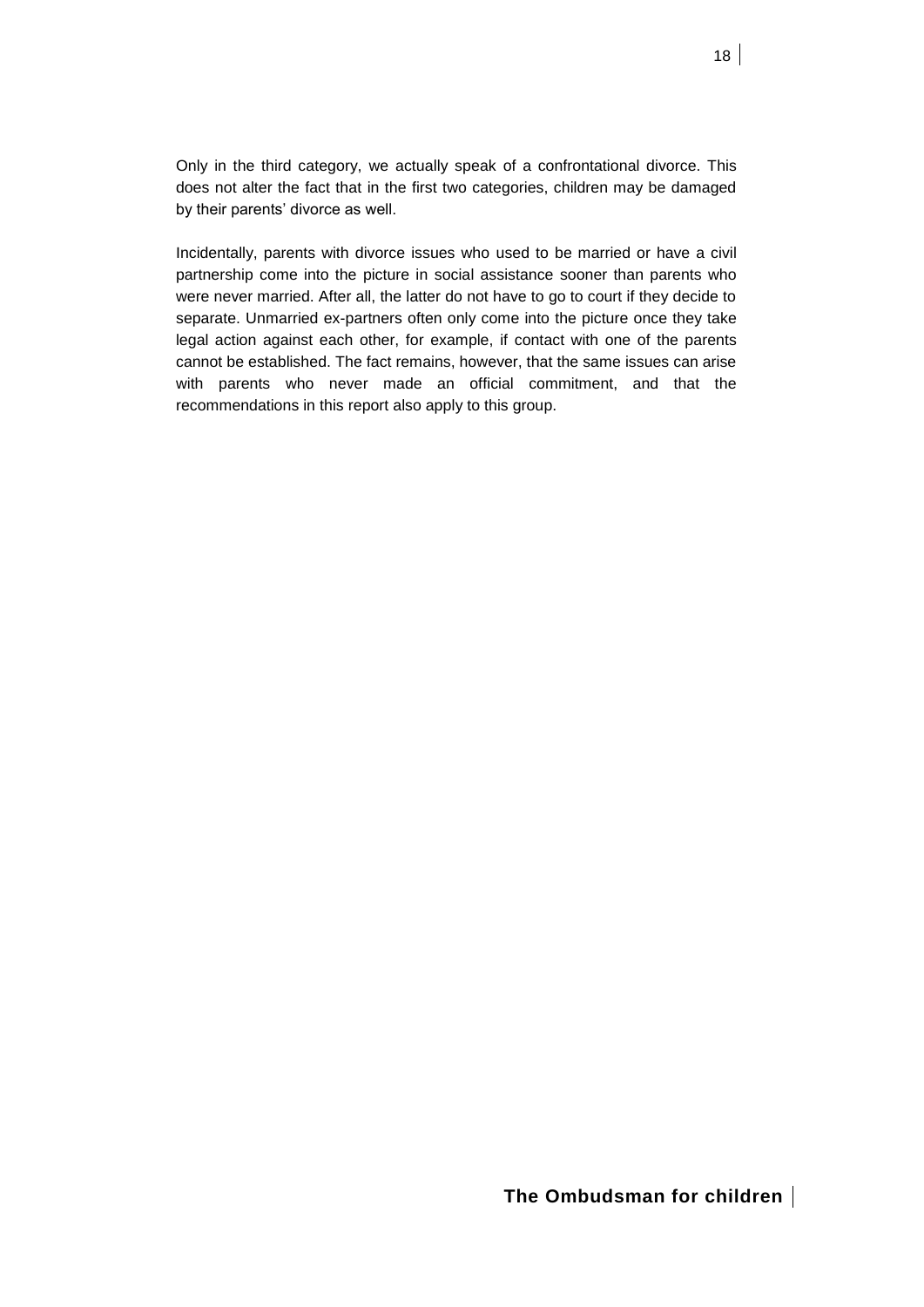# <span id="page-18-0"></span>Chapter 3 Tools and interventions

# **Established tools and interventions**

Below, an overview of a number of existing and most common tools and interventions in the area of children in confrontational divroces is provided. The purpose of this overview is to draw a picture of the resources available and to give an impression of the existing possibilities. The Ombudsman for children did not strive towards completeness in this regard.

There are interventions that are aimed at arriving at agreements between parents on the divorce, in which the interests of the child are discussed either implicitly or explicitly. Moreover, there are interventions that are aimed at supporting children in issues they experience as a consequence of the divorce. Below, the interventions are clustered in the four pillars that are also used in the approach to child abuse: preventing struggles, identifying struggles, stopping struggles, and limiting damage.

# **Preventing struggles**

If parents succeed to continue the dialogue with each other and arrive at proper agreements at an early stage, their actions result in a prevention of harm to children. As stated earlier, it is not so much the divorce itself that causes harm, but the rise and persistence of conflict<sup>21</sup>.

### *Mediation*

Parents who decide to separate can get guidance from a divorce mediator at their own request. The mediator mediates in reaching agreements on the parental plan, alimony, division of assets and debts, and division of property. Mediation avoids a legal battle, because parents share one mediator instead of having a lawyer each. The official divorce application to the court still must be submitted by a (joint) lawyer. Interesting developments in this regard are the 'separation modules' of legal expenses insurers $^{22}$ .

### *Collaborative divorce*

l

The American method 'collaborative divorce' is relatively new in the Netherlands. In a collaborative divorce, the future ex-partners, their lawyers, a financial expert, and a coach sit around one table to negotiate right from the start. The ex-partners agree that they will not go to court, but will reach an agreement in consultation. The difference with mediation is that the lawyers<sup>23</sup>, who can heighten the tension, and the experts are sitting at the table from the very start and think along about a solution, while everyone treats each other with respect and the joint importance of

<sup>&</sup>lt;sup>21</sup> Fischer, T. en De Graaf, P.M., Ouderlijke echtscheiding en de levensloop van kinderen, 2001 <sup>22</sup> See, for example, DAS Scheidingshulp at www.das.nl/scheidingshulp

<sup>23</sup> Incidentally, lawyers and divorce medidators who are affiliated with professional association vFAS also provide a form of collaborative divorce, which may not include a contract and financial experts, but in which it is attempted to reach agreements by establishing an amicable settlement through socalled four conversations.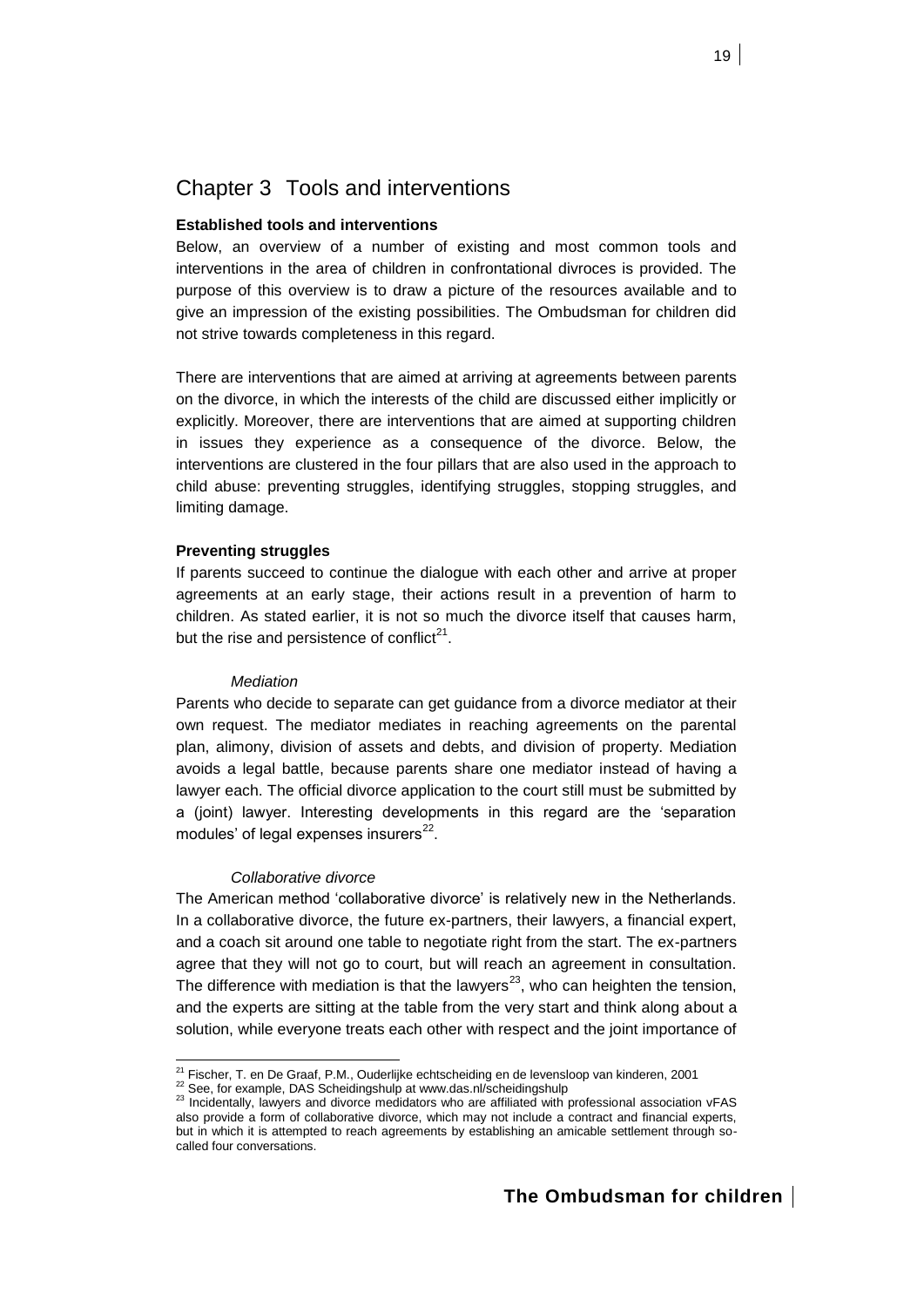the family and the children are kept in mind. Because of this, both quantitative and qualitative agreements can be made that cannot be reached in a confrontational divorce. Optionally, a child coach can be added to the team<sup>24</sup>. Through the efforts of several professionals, this form is more expensive than a regular mediation process. For some parents, this may be a threshold for choosing this method.

# *BOR Humanitas*

Parents who allow BOR Humanitas to provide them with guidance are assigned a trained volunteer, supported by a professional coordinator, who assist them to jointly reach agreements on care, access, and finances. Parents may voluntarily appeal to this guidance, and, in doing so, avoid a legal process. Experience figures reveal that guidance by BOR Humanitas has a high success rate. In approximately 70 percent of the cases, parents manage to reach a settlement by themselves after the guidance period.

### *Villa Pinedo*

As a platform for children of divorced parents, Villa Pinedo has gotten an important voice in the debate on this topic in recent years. Villa Pinedo makes parents aware of the effects a divorce may have on children by having children share their experiences in training courses, workshops, videos, and publications. By allowing children to speak out, parents are made aware of their responsibility as well as the effects of their behavior.

# **Identifying struggles**

Because divorce issues occur in the private sphere and parents are often focused on themselves and on the struggle, in practice, it appears to take a long time until a possible confrontational divorce and the ensuing problems of children in confrontational divorces are identified, whereas early intervention is essential to prevent further damage.

# *Lawyers and mediators*

Lawyers and mediators are among the first to identify it when a divorce turns into a confrontational divorce. For example, if a parental plan is not established or if a struggle between parents becomes a legal one. Lawyers and mediators can even play an important role in escalating or de-escalating the conflict.

### *Primary assistance*

l

Confrontational divorces and resulting problems often first spotted by primary social workers, such as general practitioners, youth and family centers, or social work. The extent to which one is aware of the positions of children in such a situation and whether one acts upon it varies by institution and even by professional.

<sup>&</sup>lt;sup>24</sup> Source: Vereniging Collaborative Divorce Holland, www.overlegscheiden.com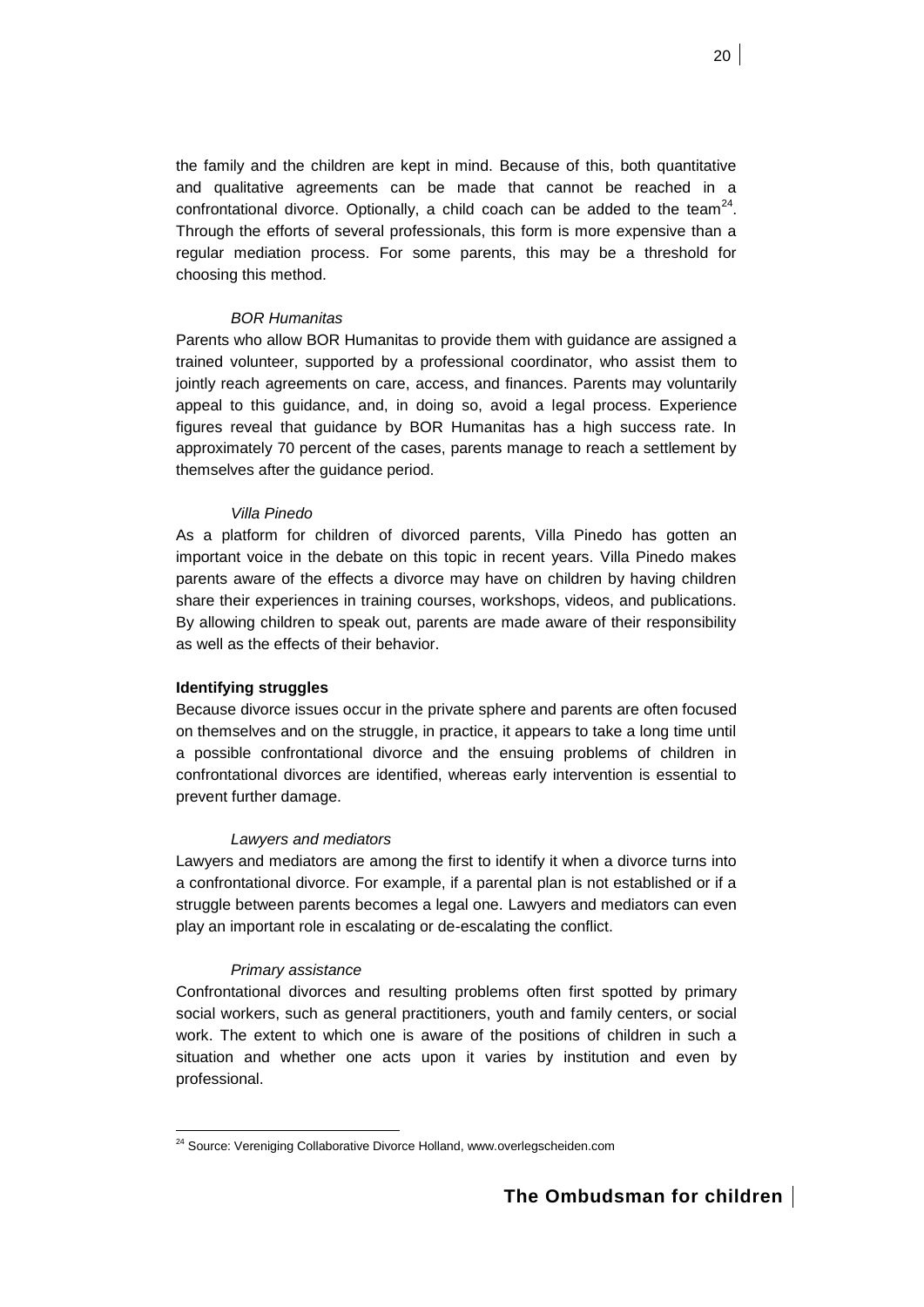# *School*

Often, schools spot the first signs in children who are not feeling good or are experiencing problems at home – for example, through their behavior, mood, or personal care. Again, whether the signals are picked up and whether one acts upon them varies per school and per professional. It may occur that divorce issues is recognized late or not at all, or that children are wrongfully labeled.

# *Advies- en Meldpunt Kindermishandeling (AMK; Registration Point Child*

# *Battery)*

Professionals and individuals in the environment of the involved parents and children can obtain information from the AMK on how to act if they identify a child in a fix after its parents' divorce. Moreover, they can file a report if they believe that an investigation into a child's saftey is required.

# **Stopping the struggle**

If parents turn out to be incapable of reaching a parental plan or its proper implementation, the court may decide on what the custody, access, and financial division should look like. The court has various tools to obtain information on what this decision should look like. With its decision, the court forces parents to stop the legal battle. In practice, however, the struggle often continues, even after the judicial decision has been made – over the implementation of the agreements reached, for example. Reproaches and procedures accumulate, and the struggle is not ended.

### *Special curator*

The court may appoint a special curator to determine which solution would be in the child's best interest. The special curator is an independent person, to date, often a lawyer, but it can also be a remedial educationalist or a psychologist, and sometimes, a non-professional. The main objective of the special curator is to express the voice and interests of the child towards the court. However, previous research conducted by the Ombudsman for children, *The special curator, a gem? Advisory report on the safeguarding of the voice and interests of children in practice*, points out that only a few special curators were appointed (in general and in divorce cases), and that this possibility was not very well known among citizens, nor among lawyers. The research also reveals that usually, a lawyer is appointed, who may not always have the necessary skills to work with children.

# *Forensic mediation*

Forensic mediation, or parenthood investigation, is a relatively new tool for family courts. The court may appoint a forensic mediator to investigate what an arrangement concerning parental access should look like. The forensic mediator (often a behavorial expert or a team consisting of a behavorial expert and a lawyer) conducts conversations with ex-partners, children, and, possibly, others in the network with the primary objective to test whether the parents are still able

# **The Ombudsman for children**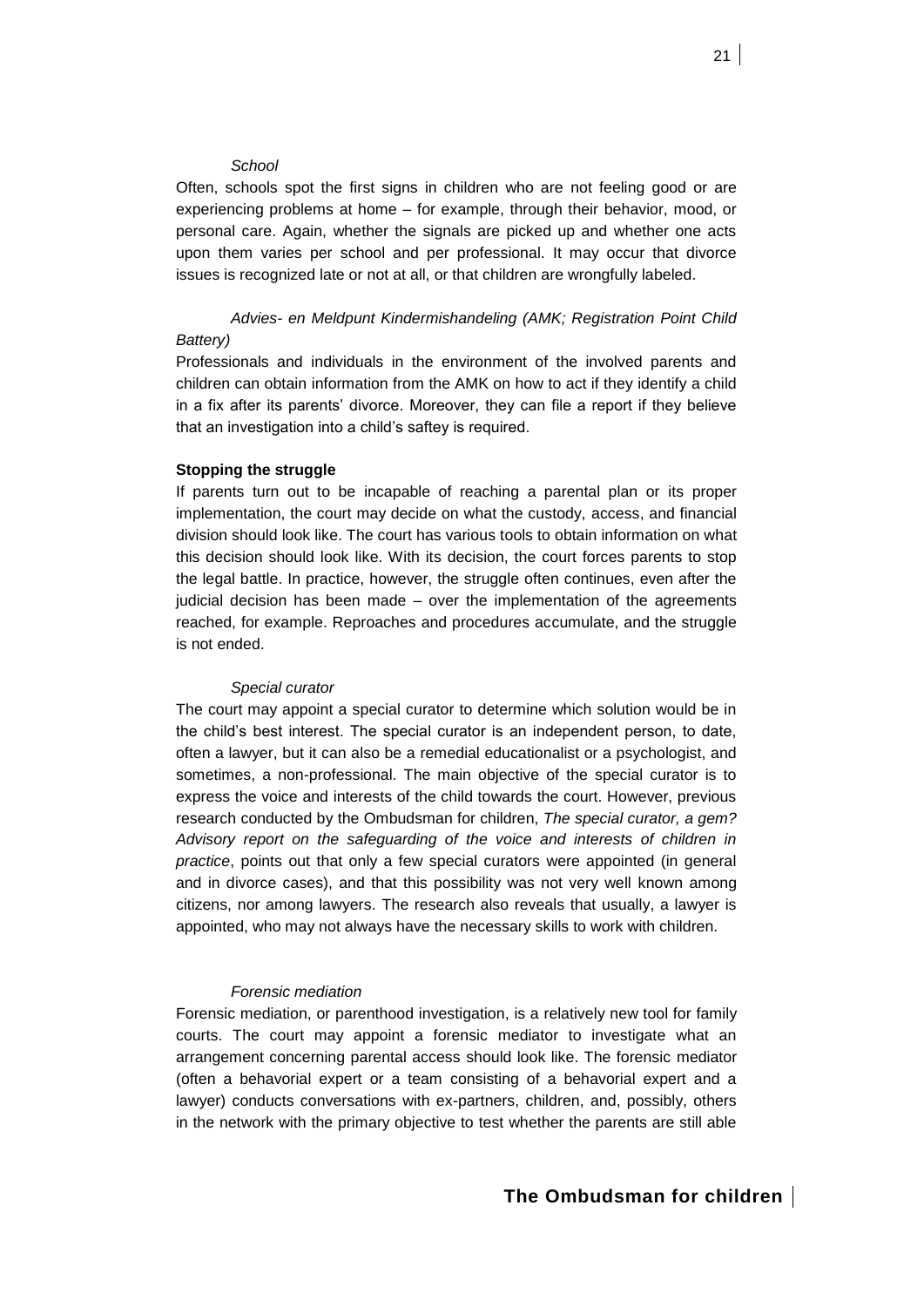to find a solution themselves. If this partially succeeds or does not succeed at all, the expert advises the court, which then decides on custody, access, and other agreements based on the investigation. In the case of forensic mediation, parents are obliged to cooperate, which forces them to resume the dialogue with each other (possibly a favorable side-effect). A recent scientific study on forensic mediation, conducted by the Council for the Judiciary, reveals that in half of the cases, parents manage to find a solution, either fully or partially, with the help of parenthood investigation<sup>25</sup>. The courts and experts involved in the recent evaluation of parenthood investigation are positive about the tool. According to them, parenthood investigation serves as a last resort to improve the relationship between persons who have been in a serious conflict with each other for a long time $^{26}$ .

# *Child Welfare Council research*

The court may ask the Child Welfare Council to investigate the situation of a child in the context of a divorce. Which division of care and parenting tasks or which arrangement concerning parental access is in the child's best interest? In 2013, the Council conducted 5,601 of such investigations<sup>27</sup>. The Council can, of its own accord, extend a case with a child welfare investigation if it appears that a child is seriously threatened in its development during the running investigation. In that case, the Council can request a supervision order for divorce issues from the court, and, in extreme cases, it can request to impose care proceedings. In 2012, this occured in 21 percent of the custody and access cases.

# **Limiting damage**

l

The responsibility for support in parenting and upbringing lies with municipalities. Consequently, they should also create a suitable offer for children who are confronted with the consequences of a divorce of their parents, and in doing so, ensure that damage to children is limited.

### *The access house*

Access houses offer children a neutral and safe place for parental access with professonal guidance and supervision. Access houses are established in increasingly more regions. The aim is to enhance the parenting skills of (one of the) parents and increase the mutual trust between parents, so that parental access may be taken up independently in due course. Parents can register themselves, but social assistance or the court may also refer parents. For parents and children, it may take conflicts away because confrontations fail to occur, and damage can be limited as children can have contact with (one of) their parents in a safe environment and with less tension. A concern here is that at present, a

<sup>25</sup> Kluwer, E., *Het ouderschapsonderzoek: een aanpak bij vechtscheidingen*, 2014

<sup>26</sup> Aanbiedingsbrief Raad voor de Rechtspraak, Research Memorandum 'Het ouderschapsonderzoek:

een aanpak bij vechtscheidingen' (kenmerk: UIT 7897 STRA / SV), 24 maart 2014<br><sup>27</sup> Bron: www.kinderbescherming.nl/over\_de\_raad/feiten\_en\_cijfers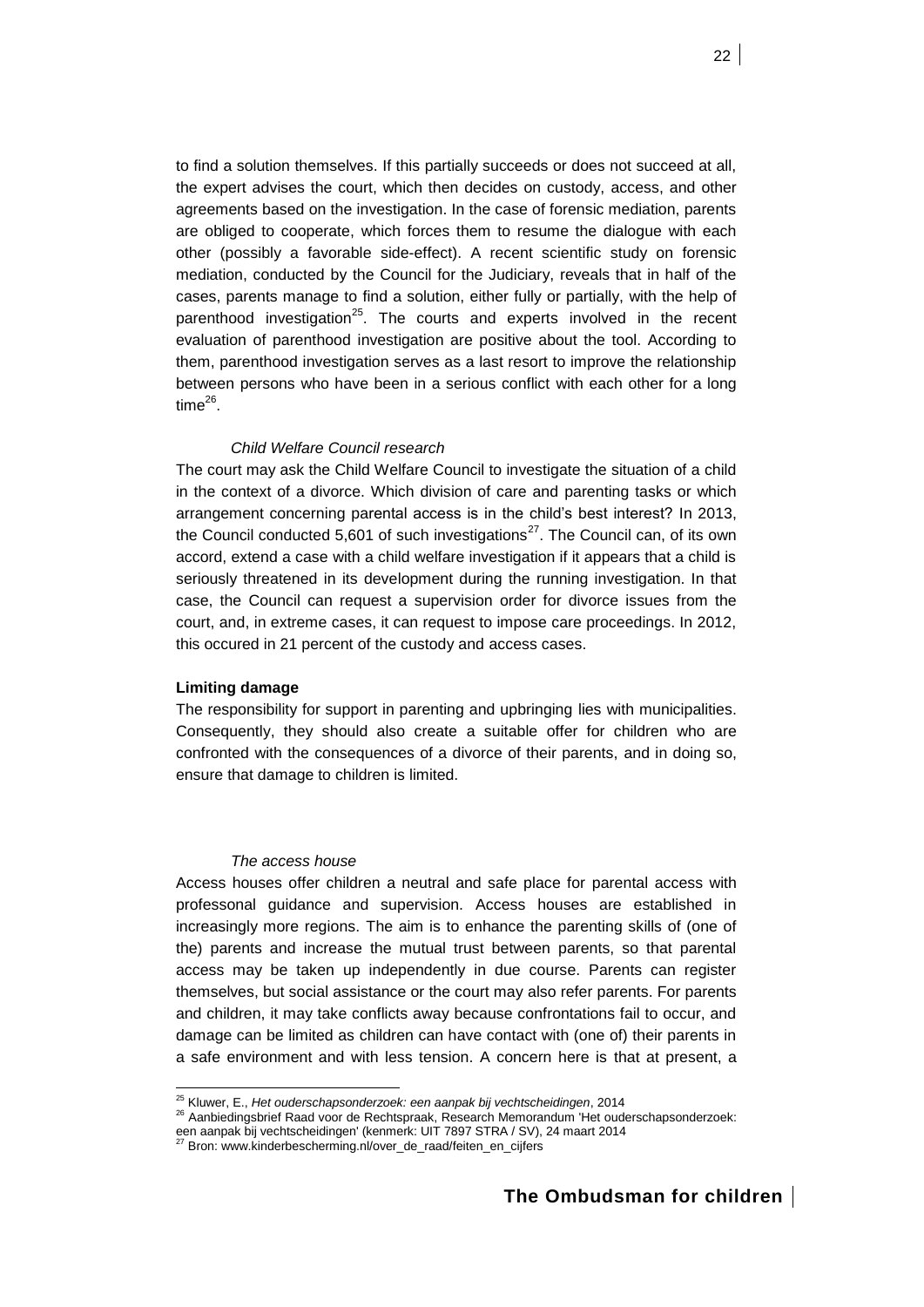clear framework or guideline that access houses must comply with is still missing, and that there is great diversity.

# *Interventions aimed at children*

To reduce the adverse effects of a divorce, there are a number of interventions recognized by the Netherlands Youth Institute (NYI)<sup>28</sup>. The following are a few examples. 'JES! The Zwolle Bridge Project' is a preventive course for children between the ages of 8 and 12 and their parents during the period of the divorce. 'Children in Divorce Situations (KIES)' is a play and discussion group for children from 7 years old and youngsters of divorced parents. 'Dappere Dino's' (Courageous Dinosaurs) teaches children to cope with problems and emotions that surround their parents' divorce<sup>29</sup>. Naturally, it is also possible that other  $$ recognized or unrecognized interventions – are successful in supporting children; as is the commitment of individual child psychologists and trauma therapists.

Incidentally, not all interventions turn out to be appropriate for all target groups. For example, children with more severe or multiple problems need more specialist support. Another important note is that a child-focused intervention may have the unintended negative side effect of a child becoming more aware of the problems and getting more concerned about them, which may result in the child becoming even more trapped in the struggle.

# *Interventions aimed at parents*

Furthermore, there are several interventions available that support parents in their role as parents after the divorce. The following are a few examples. Triple P Family Transitions is a skills training that is aimed at a positive transition process and regaining balance after a divorce, which is accomplished by strengthening the competences of parents and the resilience of children. The method Parenthood Continues is provided in Youth and Family Centers and is aimed at improving communication between parents in the event of a divorce as well as reaching proper agreements on care and upbringing. Parenthood Continues also exists as an indicated offer, aimed at parents and children in the case of whom contact with the parents living away from home does not occur or occurs in a problematic manner. This intervention was recently assessed by the accreditation committee and recognized as well-founded with reservation.

# **Recent initiatives in the Netherlands**

There are several interesting (local) initiatives and developments which deserve to be further elaborated, followed, or monitored. During the research, the Ombudsman for children studied a number of initiatives. As in the previous paragraph, this is not a complete overview of all existing initiatives.

<sup>&</sup>lt;sup>28</sup> Further information: www.nji.nl/Scheiding-Praktijk-Richtlijnen

<sup>29</sup> Source: Nederlands Jeugdinstituut, www.nji.nl/scheiding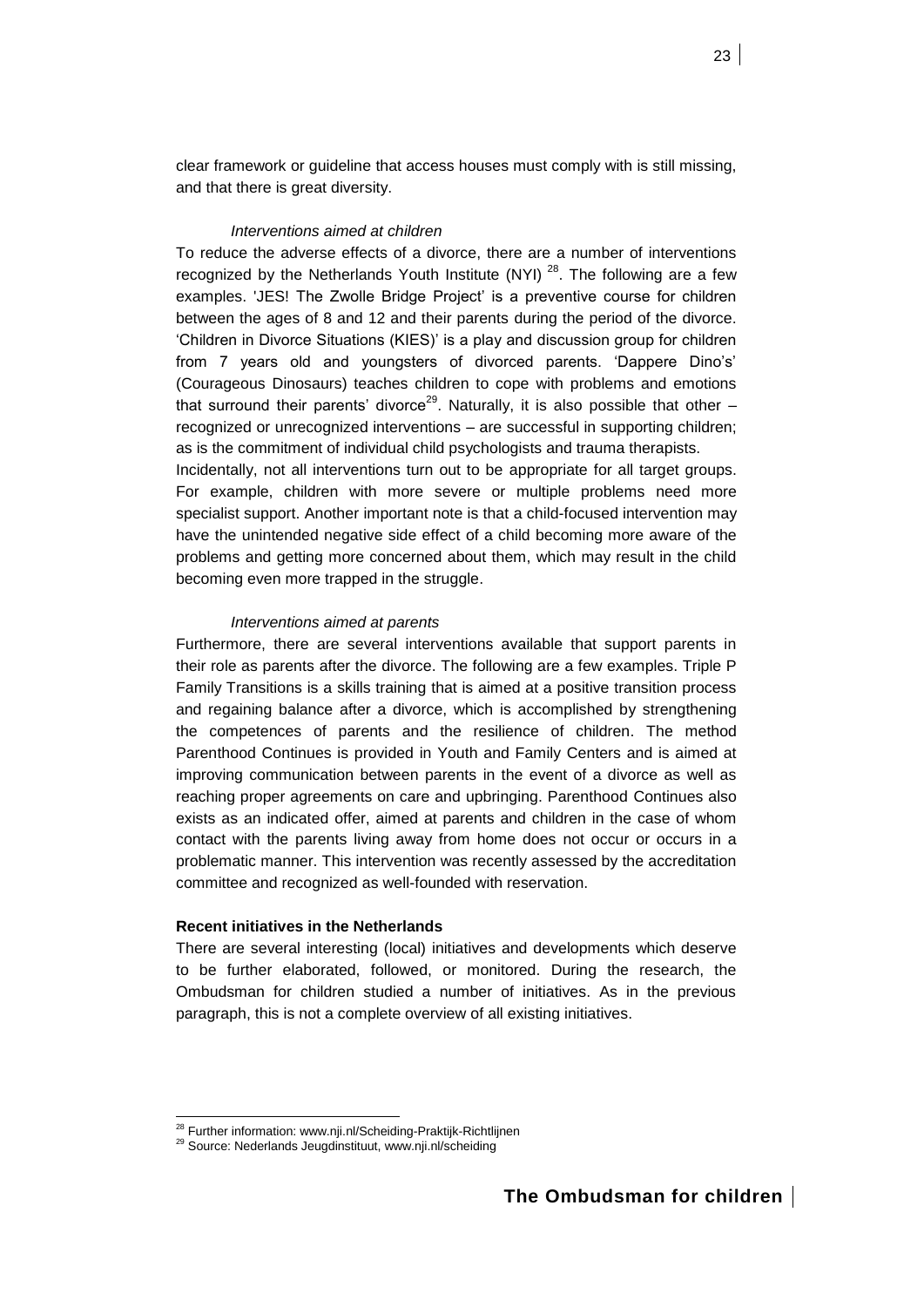### *New session approach: the question model*

In 2013, an experiment was conducted with a new session approach in the courtroom, where a strong appeal was made to the parties in order to indicate what they are truly seeking to achieve. Once that is clear, experience shows that the atmosphere of a session changes and a constructive dialogue can be held. The new session model, also known as the question model, functions on the basis of four phases, in which facts are only facts if both parties agree on them and in which all other matters are 'problems' that will be addressed no sooner than in phase 2, including all emotions and feelings that play a role. Subsequently, parties are asked what they truly want, what their goals are, in phase 3. At the end of this phase, the question whether the goals of both expartners may receive attention is posed. If yes, this is the starting point for jointly exploring if and through which actions the goals can be realized in phase 4. If there are no common goals, the action in phase 4 may involve a court making a decision. It may also entail a parenthood investigation, which can still lead to both parties being open to each other's goals. In this session approach, the court is expected to adopt an active role and know the facts. The court should be able to ask the right questions and be aware of the range of possibilities for phase 4. This should prevent an accumulation of reproaches and procedures and bring a solution closer<sup>30</sup>. A judgment that is interesting to mention in this context is that of the Supreme Court at January 17, 2014 $^{31}$ . In it, the Supreme Court ruled that an active attitude may be expected from a judge in cases involving contact between parent and child, that he should take all appropriate measures, and that he devotes every effort to enable the right to family life. The tasks and attitude that the Supreme Court attributes to the judge in this judgment seem to move towards the role of a directing judge.

# *Youth Care Office North Brabant: Divorce Expedition*

Since March 2013, Youth Care Office North Brabant works with a new method for implementing a placement under supervision in the case of divorce issues. Important basic assumptions are: the child is central, mandatory joint conversations with both parents, setting clear frameworks, and offering divorce education. In the initial conversation with the family guardian, the parents jointly receive information on the implications of a divorce for the development of children. In the follow-up meetings, both parents are present, along with any assistance, to work on a better collaboration as parents. Lawyers do not attend these meetings. Children conduct individual conversations with the youth protection worker. The child's desires and needs are, subject to their consent, brought up in the conversations with parents. If the child is emotionally strong enough, it may express its feelings in a joint conversation. If desired, children receive emotional support in a separate assistance program. For Youth Care Office North Brabant, the new aspect of this approach is that the focus is not

<sup>30</sup> A detailed description of this new method can be found in an article in Trema, November 2013, *De zitting: naar de kern van de kwestie; verslag van twee experimenten met een nieuw zittingsmodel*,

drs. M.J. Smilde en C.R.A.M. van Leuven.<br><sup>31</sup> See www.rechtspraak.nl, ECLI:NL:HR:2014:91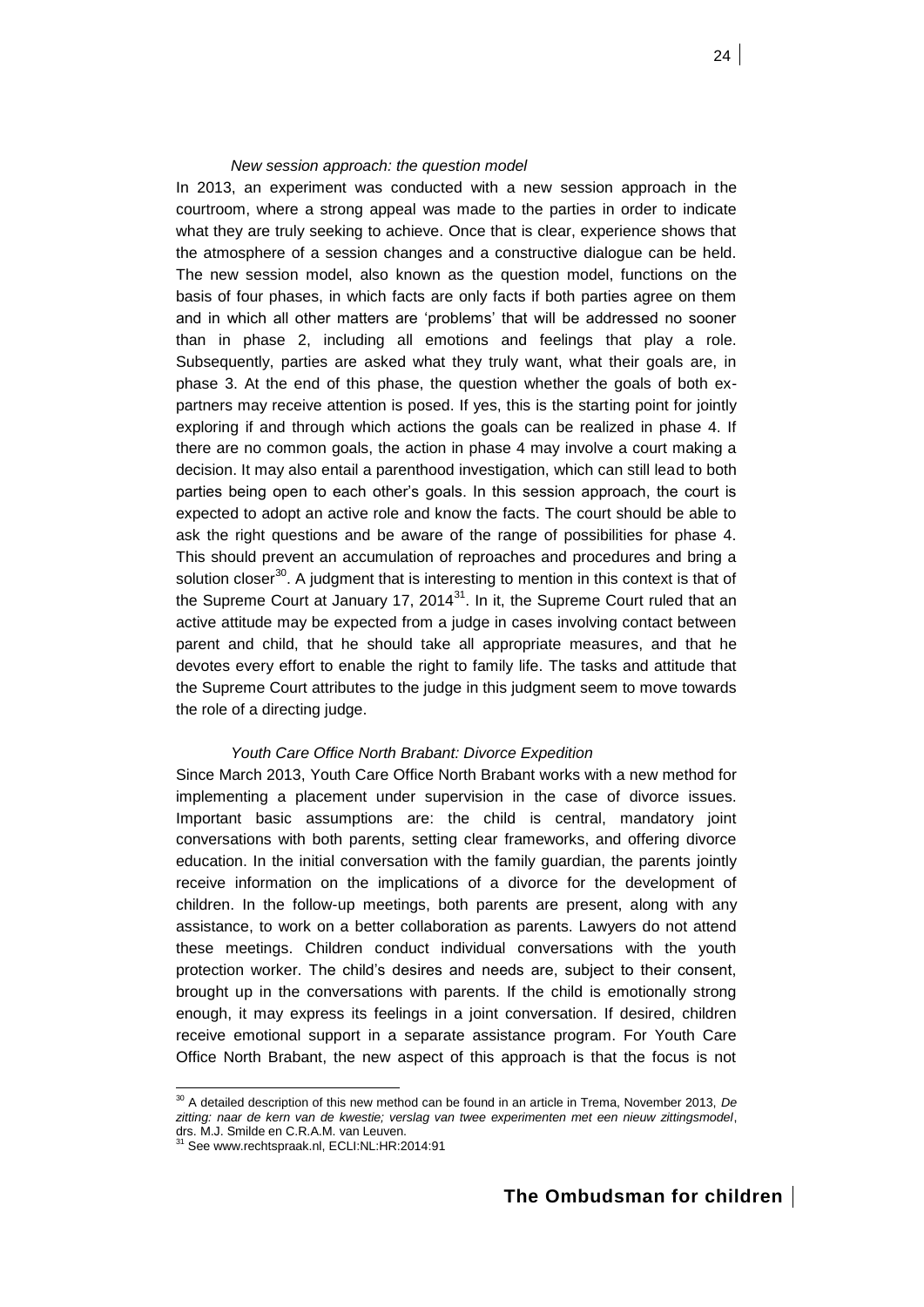placed on ending the struggle, but on reaching the shaping of joint parenting and, if possible, a faster completion of the placement under supervision based on the needs and emotional safety of children. The method is currently described and monitored and will be evaluated over time. For now, a positive signal is that Youth Care Office North Brabant has noticed a decline in the number of complaints in custody and access cases. Because there is an intensive collaboration with parents and they actually have to get to work, it takes less time to clarify who can offer the child (emotional) safety – at least, it appears to be this way at the moment. Initially, the method seems to be especially suitable for parents who are capable of some degree of reflection and who do not have a psychiatric or violent past.

# *Youth Protection Table The Hague: parents and child take part in the conversation*

Recently, at the youth protection table of the Municipality of the Hague, a new method has been implemented in a number of districts. The youth protection table aims to reach agreements with parents on – as of that moment – formal assistance in order to possibly prevent a child protection order. So: urging, but no coercion yet. In confrontational divorce situations, both parents sit at the table, as does the child, along with the care reporter (this might be someone from the Youth Care Office's voluntary assistance, or someone from the Child Abuse Report and Advice Center) and a neutral chairperson from the municipality. With everyone involved around the table, the concerns are discussed and agreements are made in order to improve the situation within the voluntary framework, so that a board examination can be prevented. The method in which parents and children are present at the youth protection table is unique in the Netherlands. The first signals are positive: parents and children are closely involved in a tailored solution, are aware of the possible routes, and the relationship of trust with social workers is better, because problems are discussed openly.

### *Guidelinefor youth care professionals: Divorce and children's problems*

The Dutch Association of Psychologists (NIP), the Association of Educationalists in the Netherlands (NVO), and the Dutch Association of Social Workers (NVMW) are developing a guideline for 'Divorce and children's problems' in cooperation with the Netherlands Youth Institute and the University of Utrecht. The purpose is for professionals who are working in youth care and Youth and Family Centers have a uniform guideline for recognizing, identifying, supporting, and treating problems of children and their parents who find themselves in a divorce situation or who are divorced, so that they can expertly deal with the problems. The guideline also provides information on the interventions that can be deployed and the manners in which the collaboration with professionals can be enhanced. The guideline is expected to be ready in 2015.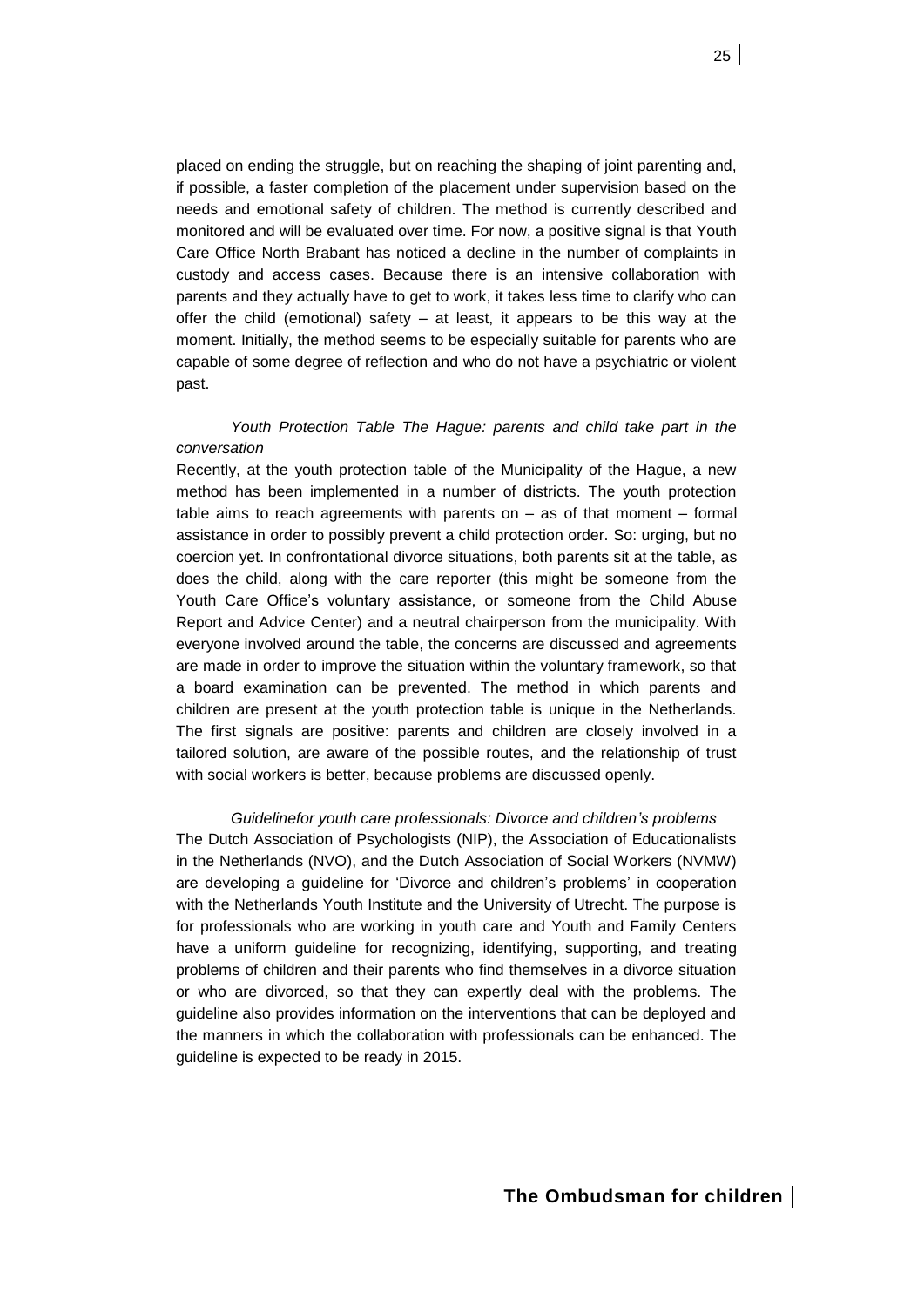### *Methodology Parenthood after divorce and children out of a fix*

In Haarlem, the 'Lorentzhuis,' the center for systemic therapy, collaborates with the Kinder- en Jeugd Traumacentrum (KJTC; Child and Youth Trauma Center) to provide a form of therapy which many professionals regard as innovative in the treatment of parents and children who find themselves in a discordant divorce. Multiple divorced parental couples are placed in a group together, and their children are placed in a separate room. The parents are confronted with their own behavior (as well as that of others), which provides them with insight into the impact of their actions. The children work with creative methods to express their feelings about the divorce, and they present their work to the parents. Parents can register themselves for this form of therapy or are referred to it by the Youth Care Office. The willingness of both parents to participate is essential for participation. The VU University Amsterdam is currently examining the method of the Lorentzhuis<sup>32</sup>.

### *Knowledge Center Child and Divorce: joining forces of expertise*

In the Knowledge Center Child and Divorce in Friesland, interventions and methods regarding divorce issues are combined. Part of the knowledge center is a provincial consultation in which the partners in the chain that are active in the area of divorce and access problems jointly sit around the table and form a tight network. This consultation includes parties such as Youth Assistance Friesland, Humanitas, the Salvation Army, the Youth Welfare Office, the Child Welfare Council, the court, Fier Fryslân, lawyers, mediators, Youth and Family Centers, and neighborhood teams. Because of this, referrals are made in a smooth manner, and children and parents are helped better and faster as the assistance which is needed at a particular moment is deployed. Complex cases come into the picture sooner, and signals can be anticipated at an earlier stage $^{33}$ .

### *Judiciary: Pilot Child Coaches*

The position of children often remains underexposed. Children need support and someone who represents their voice and interests; if this cannot be done by its parents, it should be done by a professional. In that sense, the special curator is recommended by the Ombudsman for children. In practice, this frequently appears to be a lawyer, while confrontational divorces often already involve enough lawyers sitting around the table, and the child needs attention to be devoted to its well-being rather than (just) its legal position. A pilot is in the works from the administration of justice in which child coaches will be appointed as special curators with the dual task of focusing on the well-being of the child and informing the court. Due to the difficult task and qualities that may be expected from the special curator in such situations, it has been decided to start working with child coaches<sup>34</sup>.

<sup>&</sup>lt;sup>32</sup> Furter information: www.lorentzhuis.nl

<sup>&</sup>lt;sup>33</sup> Furter information: www.jeugdhulpfriesland.nl

<sup>&</sup>lt;sup>34</sup> Among other things, see the announcement in the article of C.A.R.M. van Leuven, LLM, in *Voortgezet ouderschap en zorgvuldig scheiden, hoe verder?*, Tijdschrift voor conflicthantering,  $2014/1$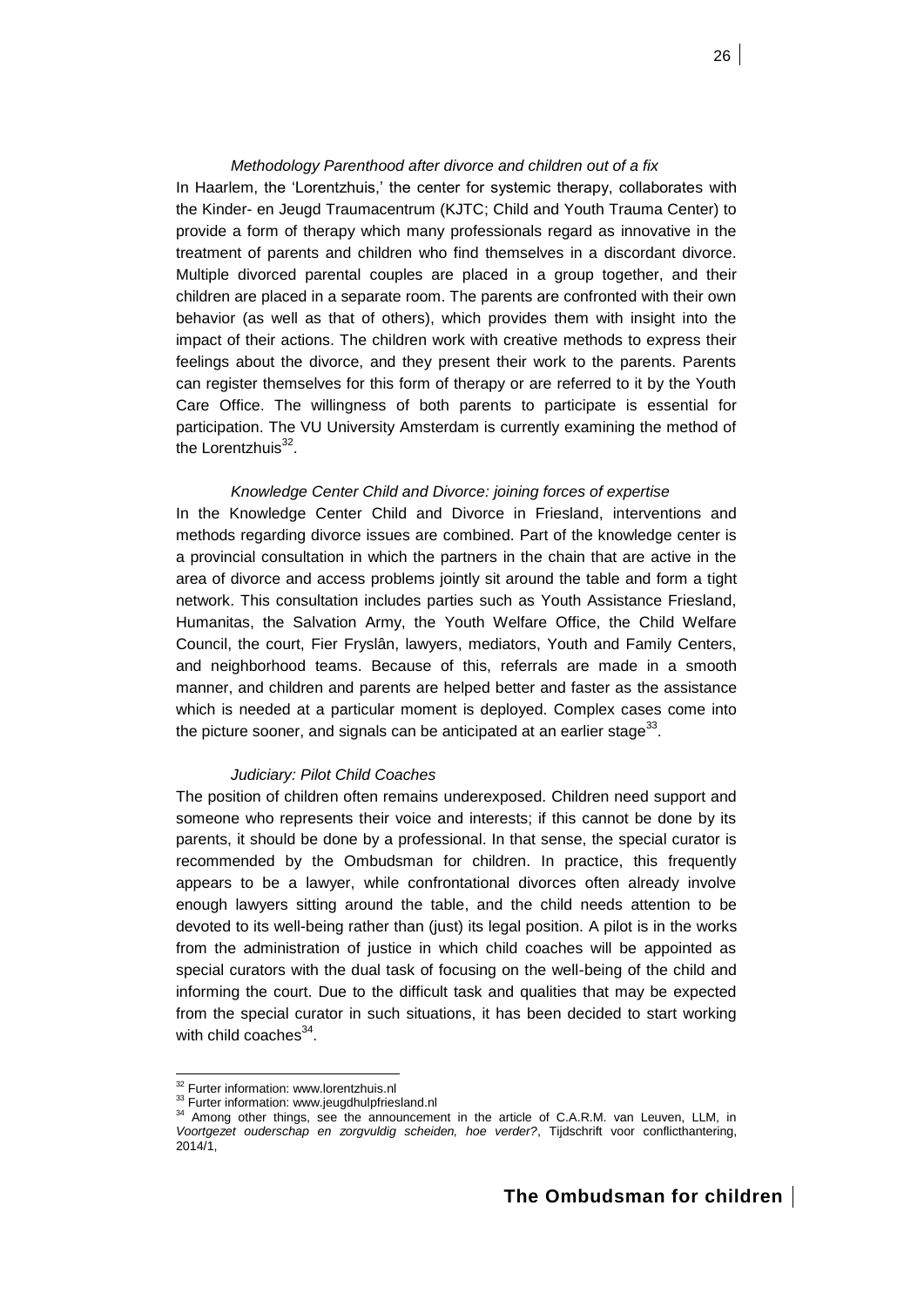### *'Front office' Child Welfare Council: intake and advice (triage)*

In 2013, the Child Welfare Council made a start with the development and design of a new service: the Front office. Municipalities and healthcare providers can appeal to the expertise of the Council through the Front office – for example, in the area of divorce issues and its consequences for the development of children. If problems in the parenting situation are identified, the Council brings in its expertise at the request of professional partners. Then, a joint risk assessment is made. The Council provides advice on the most appropriate action and constantly weighs carefully between voluntary and compulsory framework. In doing so, the safety of the child is paramount, and parents or guardians and their environment are explicitly involved in the search for solutions.

## *Child Welfare Netherlands: method complex divorces*

Child Welfare Netherlands, the partnership of the regional Offices of Child Welfare, works on the development of a method for complex divorces on a national level. Child Welfare Offices Amsterdam, Drenthe, Friesland, Gelderland, North Brabant, North Holland, Utrecht and South Holland actively collaborate on it. This method provides youth protection professionals with an improved ability to act appropriately if they are dealing with a confrontational divorce. The method is aimed at providing appropriate assistance to parents and children at an earlier stage, and to force parents to stop fighting. The method is expected to be ready in the summer of 2014.

# **Interesting developments at a global level**

Other countries also have experiences that we can learn from in the Netherlands. A small-scale exploration points out that (mandatory) mediation in neighboring countries is a common tool to a greater or lesser degree. Its interpretation, access, and possibilities differ. Moreover, there are experiences with the directing judge as well as mandatory divorce education for parents.

# *The UK: mandatory mediation*

Since 2011, it is mandatory to have tried mediation if one wants to divorce in the UK. As of April 1, 2014, people are even required to follow a 'mediation information and assessment meeting,' which determines whether mediation is a feasible option. In principle, only divorce cases in which domestic violence or child welfare play a role can be submitted directly to court in that event. There are indications that the average duration and costs of divorces in the UK have decreased significantly because of mandatory mediation. Moreover, as of April 1, 2014, separating couples can no longer appeal to legal aid for procedures. It is expected that the popularity of mediation will further increase as a consequence.

27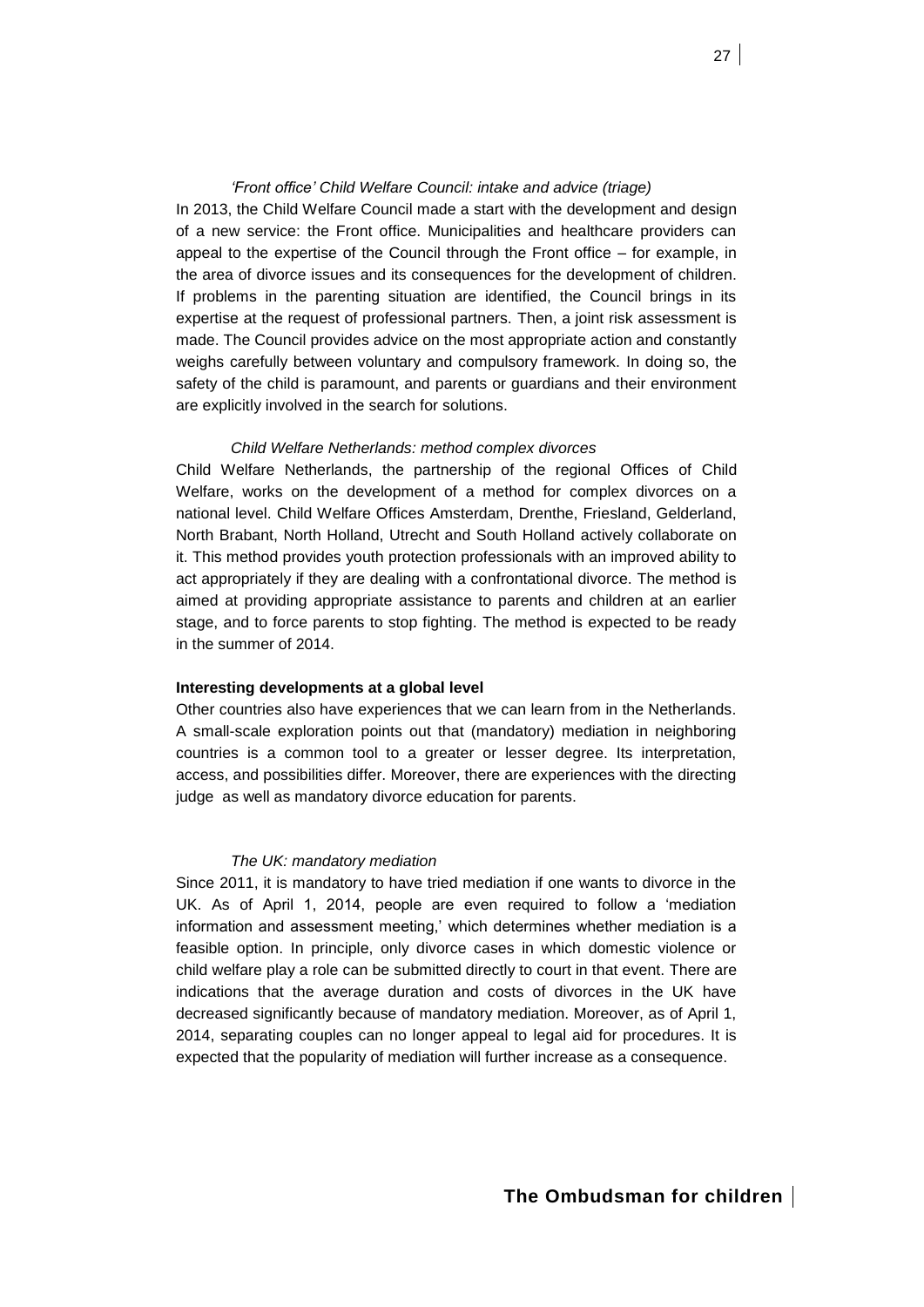# *Norway: mandatory mediation*

In Norway, separating parents are required to take part in (a maximum of) three four-hour medation sessions before they go to court. These sessions are reimbursed. An interesting fact is that in Norway, people do not speak of divorce mediation or family mediation, but explicitly about parental mediation in order to emphasize the responsibility of the parents, including unmarried parents.

# *Belgium: no mandatory mediation, but a mandatory parental plan*

Despite the repeated advice of the Flemish Kinderrechtencommissariaat (Commission for Children; the Flemish equivalent of the Ombudsman for children), mediation is not mandatory in Belgium. According to the 2007 divorce law, the court must inform both parties on mediation and may refer them to a mediator, but this is no standard practice<sup>35</sup>. Since 2009, however, a parental plan is mandatory in Belgium.

## *Germany: the Cochemer Model of the directing judge*

In Germany, the approach varies by state. In the Cochem region in western Germany, a method, in which divorces involving children are guided by multiple professionals (court, lawyers, and social workers) as well as the network of parents, has become common since 1992. Collaborating is not so much the goal, but the means for reaching agreements that everyone (parents *and* children) is able to agree on. The method contains a code of conduct for lawyers, which points out the appropriate attitude when the goal is not to win the case, but to find a good solution for the children. The judge has a prominent directing role*<sup>36</sup>* .

### *Canada: mandatory divorce education*

In Canada, parents who are separating are required to attend a meeting in which they are informed of the possible impact of a divorce on children, and on the manner in which they can protect their child as much as possible.

# *United States of America: legal framework for collaborative divorce*

In a number of American states, there are Collaborative Law acts in which the Collaborative Divorce has been given a legal framework. A collaborative divorce is a form of mediation in which parents commit to preventing a legal battle and sit around the table with a financial expert, a psychologist, and their lawyers.

<sup>&</sup>lt;sup>35</sup> Advies Kinderrechtencommissariaat 2007

<sup>36</sup> Further information[: www.ak-cochem.de](http://www.ak-cochem.de/)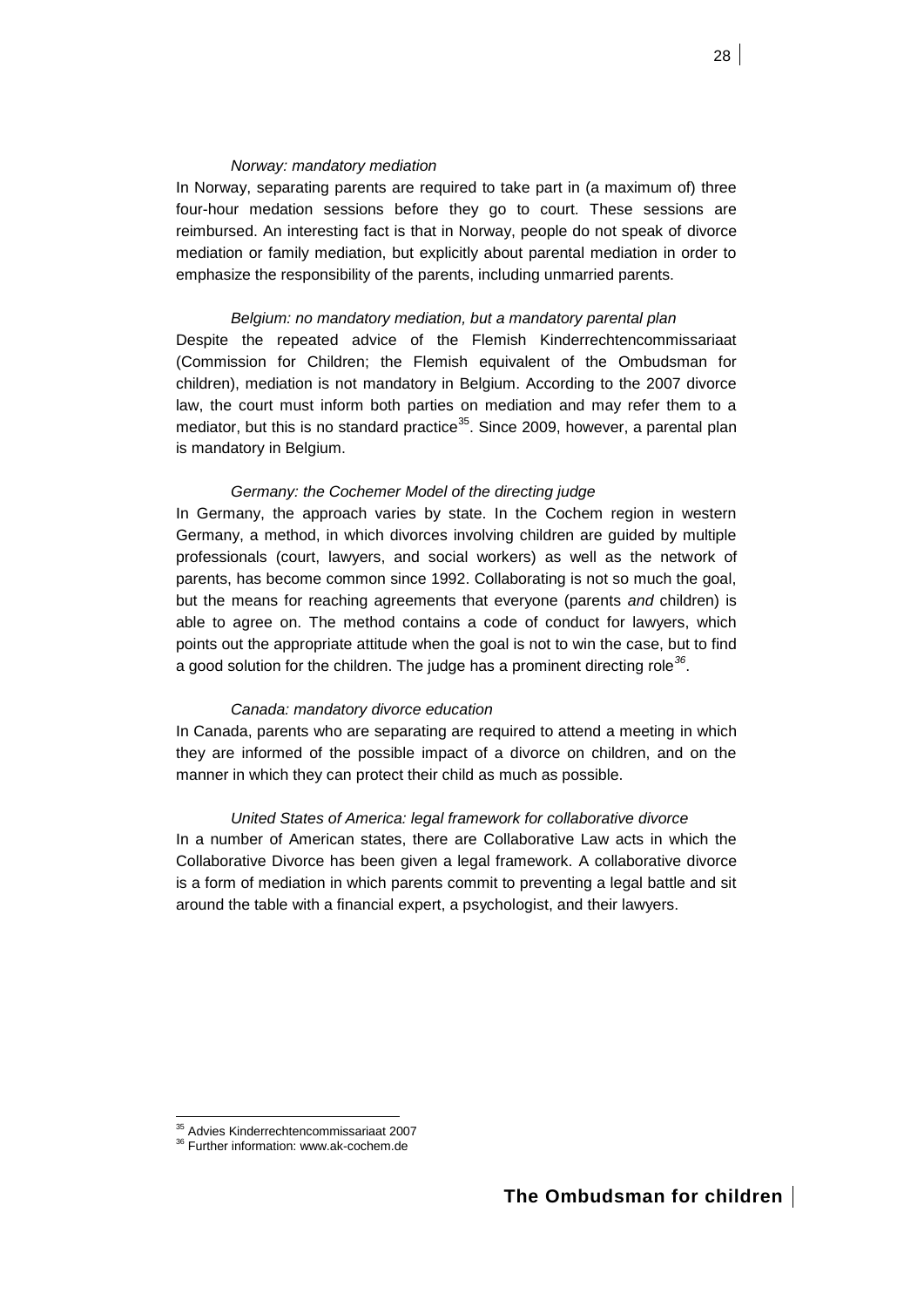# <span id="page-28-0"></span>Chapter 4 Analysis

Conversations with experts and professionals point out that there is a lot of existing knowledge on the effective elements in the approach to confrontational divorces and bottlenecks that make it difficult to break through the conflict mode.

The following effective elements can be cited:

- Professional guidance tailored to parents and child at the earliest possible stage;
- Making both parents aware of the interests of their children and their joint responsibilities therein;
- Involving both parents in designing a solution;
- Involving children in designing a solution;
- Control over the divorce should lie in the hands of one person in the case of escalation, so that identifications and corrections can be made.

The following bottlenecks that contribute to escalation are cited:

- Often, families come into the picture no sooner than in court and at youth protection, when the escalation is already a fact;
- Parents are focused on their ex-partnership rather than on their joint parenthood;
- Parents are often unaware of their share in the damage to their child; they possess insufficient knowledge on loyalty problems for children;
- Social assistance is often aimed at parents and too infrequently on children;
- There are too many potential accumulated procedures and lawyers do not de-escalate enough;
- Funding for legal aid is too focused on additions and litigations, while making direct investments (in a special curator, for example) can prevent subsequent rising costs;
- There are indications that the emphasis that the current policy places on an equal 50/50 division of the care for children leads to more conflict: equal parenthood does not necessarily stand for an equal division of time. The interests of the child should be paramount, and quantity does not necessarily equal quality;
- There are insufficient possibilities for youth protection workers to induce parents towards psychological investigation, or to induce them to adhere to agreements. A written indication also brings matters in a legal context;
- Professionals are not always skilled or experienced enough to avoid getting sucked into the conflict;
- A court decision results in a winner and a loser: in that case, the battle will not stop;
- Experiences of failure with wrongly deployed interventions may lead to a loss of confidence in social assistance or an escalation of conflicts.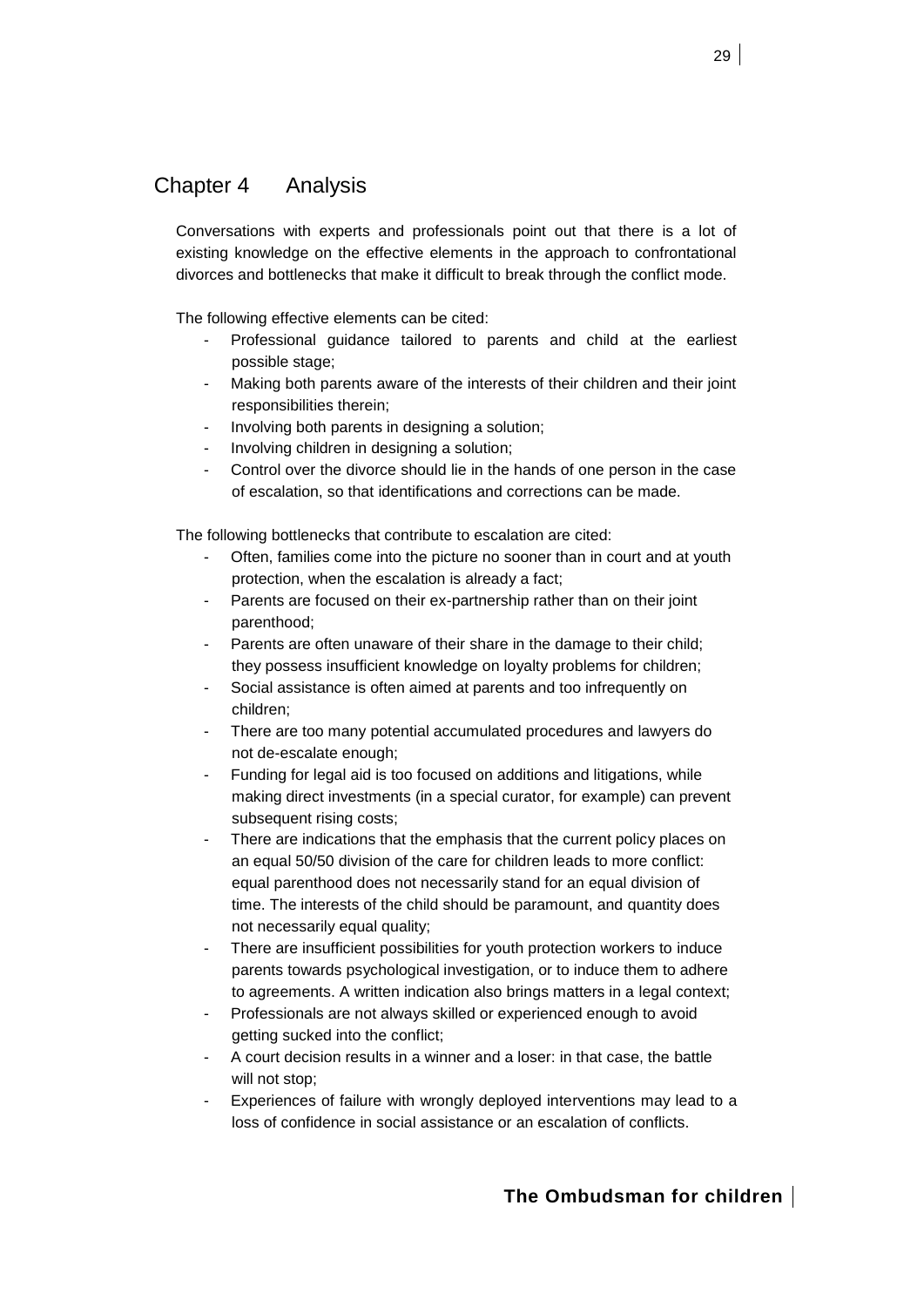# **Existing and new interventions: what are the gaps?**

The various existing and recently developed tools and interventions that have been described each focus on a particular aspect of confrontational divorces. If we compare the three identified groups of parents against the four pillar or phases, the following matrix can be created:

|                                                                                                                                                                                      | <b>Preventing</b><br>struggle                                                                                              | <b>Identifying</b><br>struggle                                                                                                                                                      | <b>Stopping struggle</b>                                                                                                                                                                                                                                                                                                                                | <b>Limiting damage</b>                                                                                                      |
|--------------------------------------------------------------------------------------------------------------------------------------------------------------------------------------|----------------------------------------------------------------------------------------------------------------------------|-------------------------------------------------------------------------------------------------------------------------------------------------------------------------------------|---------------------------------------------------------------------------------------------------------------------------------------------------------------------------------------------------------------------------------------------------------------------------------------------------------------------------------------------------------|-----------------------------------------------------------------------------------------------------------------------------|
| <b>Target group</b><br>1: parents<br>arrive at<br>agreements on<br>the<br>implementatio<br>n of their<br>parenthood in<br>some degree<br>of harmony<br>and<br>consultation           | Mediation<br>Collaborative<br>divorce<br>Divorce education,<br>Villa Pinedo, among<br>other things<br><b>BOR Humanitas</b> | n/a                                                                                                                                                                                 | n/a                                                                                                                                                                                                                                                                                                                                                     | Group approach for<br>getting children out<br>of a fix<br>Interventions aimed<br>at children and<br>parents                 |
| <b>Target group</b><br>2: parents are<br>only able of<br>conducting a<br>conversation<br>under<br>professional<br>guidance;<br>agreements<br>are reached<br>with great<br>difficulty | Mediation<br>Collaborative<br>divorce<br>Divorce education,<br>Villa Pinedo, among<br>other things<br><b>BOR Humanitas</b> | Lawyers/mediator<br>s/AMK/Primary<br>care/School<br>Special curator /<br>child coach<br>Guideline child<br>welfare<br>Method complex<br>divorces of Child<br>Welfare<br>Netherlands | Forensic mediation<br>Question model for<br>session approach<br>Parents and child at<br>the Youth protection<br>table<br>Guideline child<br>welfare<br>Method complex<br>divorces of Child<br><b>Welfare Netherlands</b>                                                                                                                                | Group approach for<br>getting children out<br>of a fix<br>Interventions aimed<br>at children and<br>parents                 |
| <b>Target group</b><br>3: parents lose<br>sight of the<br>interests of the<br>other and<br>those of the<br>children. They<br>are constantly<br>in a fighting<br>mode                 | n/a                                                                                                                        | Lawyers/mediator<br>s/AMK/Primary<br>care/School<br>Special curator /<br>child coach<br>Guideline child<br>welfare<br>Method complex<br>divorces of Child<br>Welfare<br>Netherlands | Forensic mediation<br>Question model for<br>session approach<br>Council investigation<br>and placement under<br>supervision<br>Divorce Expedition<br>(after placement<br>under supervision)<br>Parents and child at<br>the Youth protection<br>table<br>Guideline child<br>welfare<br>Method complex<br>divorces of Child<br><b>Welfare Netherlands</b> | Group approach for<br>getting children out<br>of a fix<br>Interventions aimed<br>at children and<br>parents<br>Access house |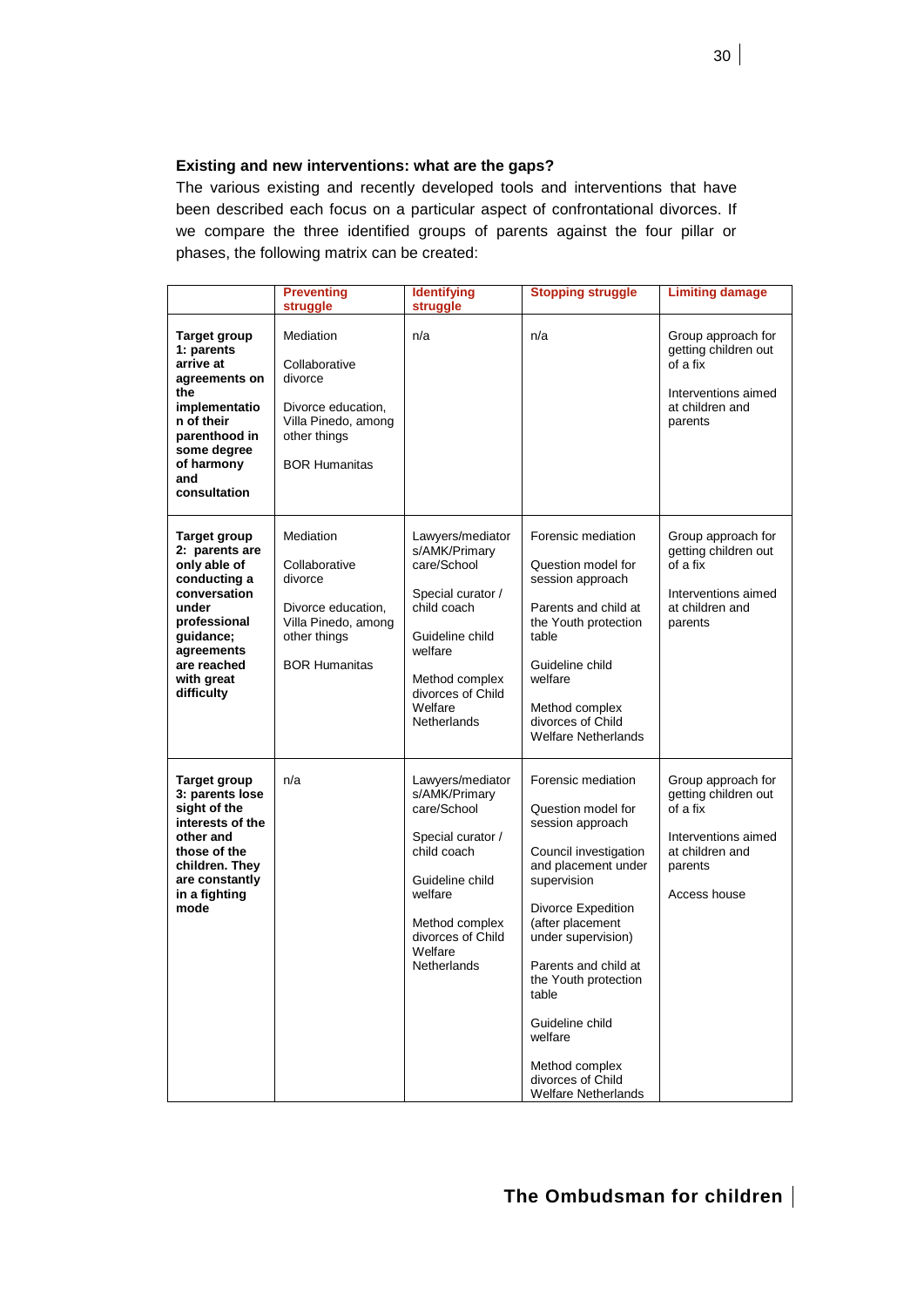We see that some interventions focus on the support of parents in reaching agreements or restoring communication, whereas others focus on the emotional support of children or try to ensure that the opinions of children are heard more. Some are aimed at the prevention of pressure or coercion, whereas others try to limit the damage after a supervision order has been pronounced.

It is not necessary or desirable to rate the individual tools. They can function in different manners for different target groups. What is striking is that the existing range seems to provide a fair coverage: on the four pillars, there are (new) tools for all target groups of parents that may contribute to breaking through the confrontational divorce. In practice, however, it turns out that tools are not always available or that they are not effective in all cases. Moreover, for parents who have psychiatric problems, an addiction, or aggression issues, it seems very difficult to break through the confrontational divorce. In the next chapter, the Ombudsman for children will make recommendations to expand the range of tools and, where possible, make it more effective.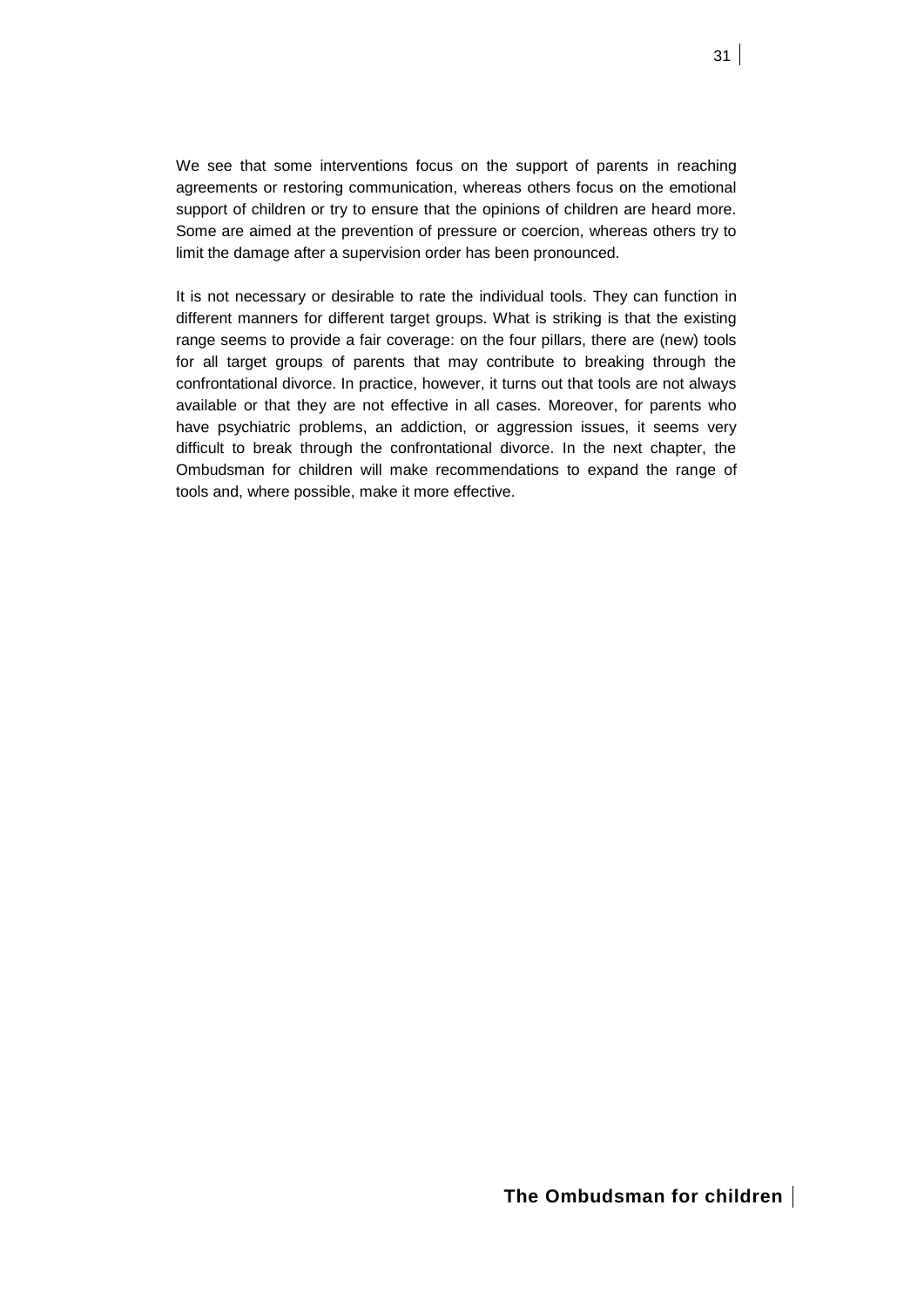# <span id="page-31-0"></span>Chapter 5 Conclusions and recommendations

# **Conclusions**

According to the Convention on the Rights of the Child, it is a child's right that its parents take resonsibility and put its interests first. Another right of the child is that the government supports parents in doing so or intervenes if harm is imminent. The interest of the child should be paramount. By comparing these basic assumptions with the conversations the Ombudsman for children conducted in recent months, the literature he consulted, and the meetings he attended, a picture of the weaknesses in the current 'divorce chain' emerged.

First, the Ombudsman for children concludes that the term 'the interest of the child' is often used as a hollow phrase. Parents often state that they are acting in their child's interest, whereas the continuously accusing, taunting, or fighting the other parent does not fit this. Parents need to shift their focus. They need to take responsibility and realize that they should focus on their *common interest* as parents, namely, their child's well-being. Professionals should support them in maintaining the focus on this common interest.

A second important conclusion is that if a picture of the situation surrounding children is formed at an early stage, and it can be assessed whether a confrontational divorce is imminent, (preventive) appropriate assistance can be provided. This way, legal procedures can be avoided, and serious conflicts are possibly nipped in the bud. Earlier identification, earlier intervention, and controlling from one place seem to be the key concepts. If we look at our neighboring countries, and take their lessons learned to heart, it can be concluded that the Netherlands should strive towards a model in which mandatory mediation, compulsory education for parents, and the employment of a directing judge become standard practice. The standard use of a special curator would be a typically Dutch, yet essential addition.

Below, it is outlined what the best organization of the chain would be according to the Ombudsman for children. As described before, the cited target groups refer to the degree of conflict between the ex-partners, in which 1) parents arrive at agreements in (some degree of) harmony and consultation; 2) parents reach agreements with great difficulty. They are on the verge of a confrontational divorce; and 3) parents seem to have made hurting the ex-partner a goal in itself. They have lost sight of the interests of the other person as well as those of the children and is constantly in a fighting mode.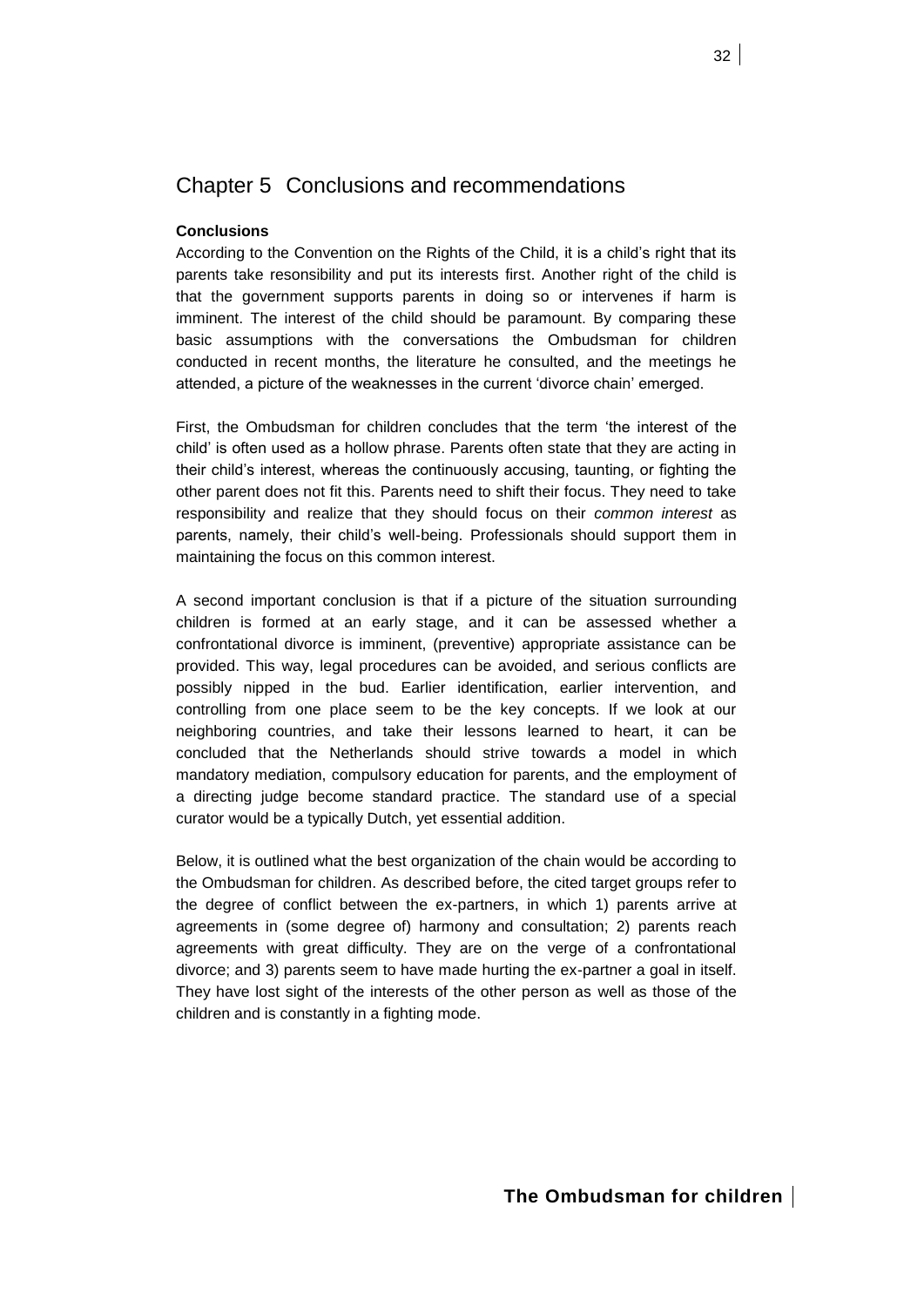# **Roadmap to a divorce: a remote prospect**

- Parents who decide to separate, should, at that very moment, already prepare a divorce agreement containing a parental plan as a mandatory component. In addition to the current practice, it should soon be mandatory for all parents to receive support in doing so, either from a divorce mediator or through a collaborative divorce.
- Parents choose a recognized divorce mediator or collaborative divorce practice. If one session is enough to reach agreements, it is sufficient. In the first meeting, parents receive mandatory education on the consequences a divorce can have for children. In any second or third session, parents work on the parental plan (target group 1).
- The parental plan is based on the child's right to maintain a relationship with both parents, provided that it is in the child's best interest. Equal parenthood does not necessarily entail a 50/50 division. From now on, the parental plan should be more than a technical, quantitative document; it should also contain qualitative agreements on upbringing, communication, and a consideration of the child's opinion.
- If the mediator or divorce coach detects that parents have not found a solution after three sessions (target group 2 and 3), and a solution seems far beyond reach, the mediator should be mandated to request a special curator in court, as if (s)he were the person responsible for the child.
- If parents file a petition in court without a parental plan through their lawyers, it is a signal that a confrontational divorce is imminent. The judge should then take over. At that moment, the judge should, as a standard practice, appoint a child coach or a special curator who represents the rights and interests of the child.
- The judge keeps directing throughout the entire judicial pathway and forces parents to stop fighting as soon as possible, for example, through the deployment of forensic mediation, the Child Welfare Council, or by making a decision independently. Parents and children are involved in finding solutions and preventing that compulsory assistance becomes required as much as possible.
- It will become standard practice that the agreements are valid for a year, that litigations will not take place in the meantime, and that after one year, parents will evaluate whether the agreements still comply or should be adjusted. If necessary, parents will sit around the table with a mediator once more, or they will ask the court for enforcement. The one-year period of rest gives parents and children time to get used to the new situation, takes the pressure off with regard to agreements as they do not apply forever, and provides room for consultation.

# **The Ombudsman for children**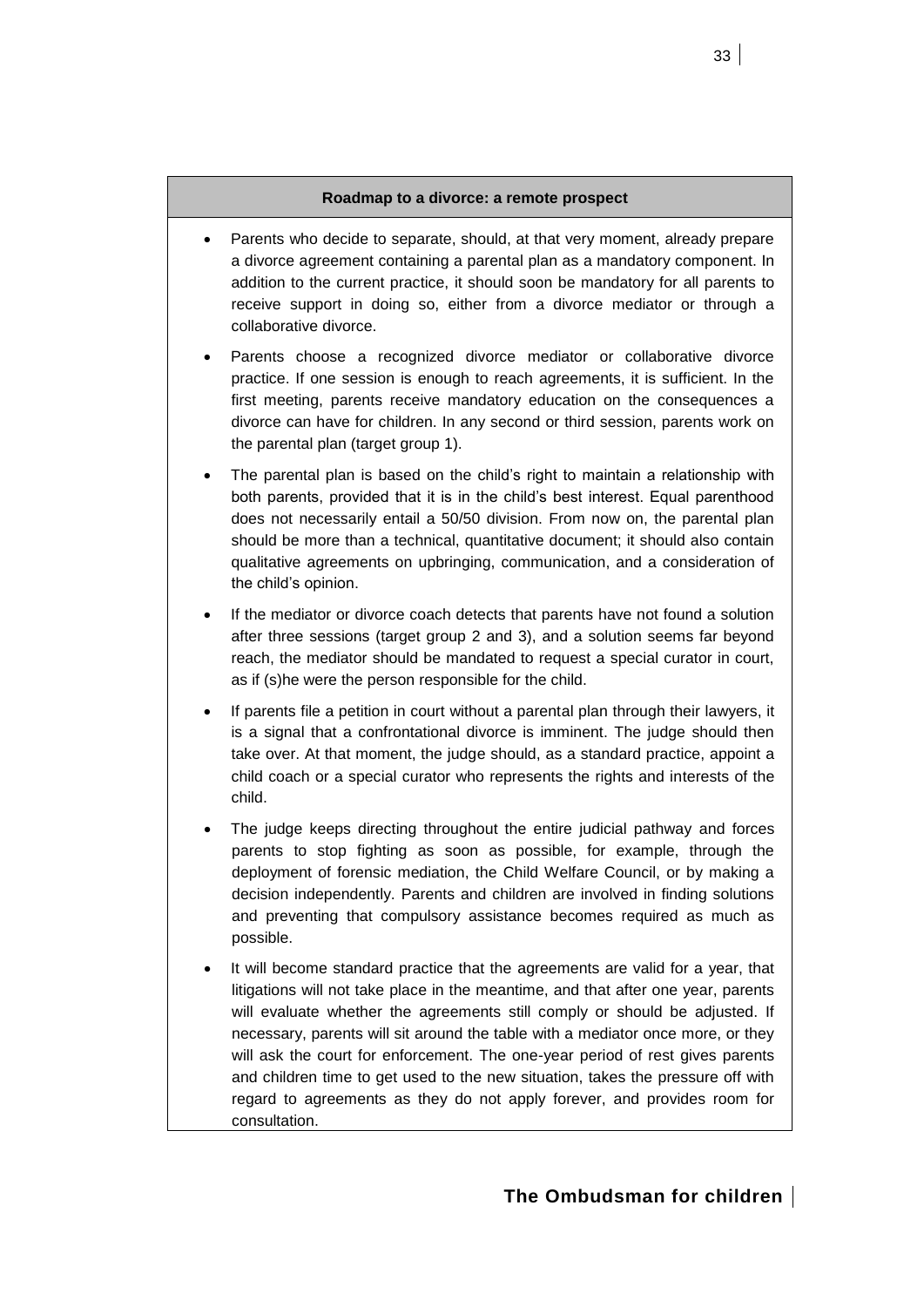# **Recommendations**

Below, the Ombudsman for children provides concrete suggestions to actually bring this scenario – this remote prospect – closer.

# *Preventing*

# **1. Mediation becomes mandatory at an early stage**

Recommendation is addressed to: national government, municipalities, Legal Aid Board, lawyers, and mediators

Intervention is aimed at: parents from target groups 1, 2, and 3

All parents who separate (married, registered partners, or cohabiting with joint parental authority) are obliged to receive guidance from a professional. They are the ones to initiate this, and they have to demonstrate this in court when they file an appeal. Parents may choose between divorce mediation (a maximum of three sessions reimbursed by the government) or a collaborative divorce process. If lawyers are consulted at this stage, they should point out this obligation to their client. Municipalities also have an informative role in this regard – for example, through the Centers for Youth and Family. One session will suffice for parents who arrive at a parental plan in consultation. Only after three sessions, parents (target groups 2 and 3) can request a ruling from court.

# **2. Divorce education will be mandatory at an early stage**

Recommendation is addressed to: national government, lawyers and mediators, primary professionals

Intervention is aimed at: parents from target groups 1, 2, and 3

Parents should be made aware of their responsibility and their common interest – namely, the well-being of their children. Considerable knowledge on the consequences of confrontational divorces for children is available. A powerful example is the open letter 'Aan alle gescheiden ouders van Nederland'<sup>37</sup> (To all divorced parents in the Netherlands), which tells parents from a perspective of children of divorced parents what attitude they would have wanted their parents to adopt. Moreover, various videos on children of divorced parents can be found on the internet, as well as all sorts of publications that emphasize the interests and vulnerability of children in divorce situations. However, this information does not always end up in the right place, and it should be made available to parents who decide to separate on a standard basis. This should be done through the first professionals they are dealing with: divorce mediators and lawyers. The national government should ensure this in collaboration with divorce professionals. Primary professionals (general practitioners, social work, centers for youth and family) should endeavor to draw parents' attention to this information.

<sup>&</sup>lt;sup>37</sup> The open letter can be found at www.villapinedo.nl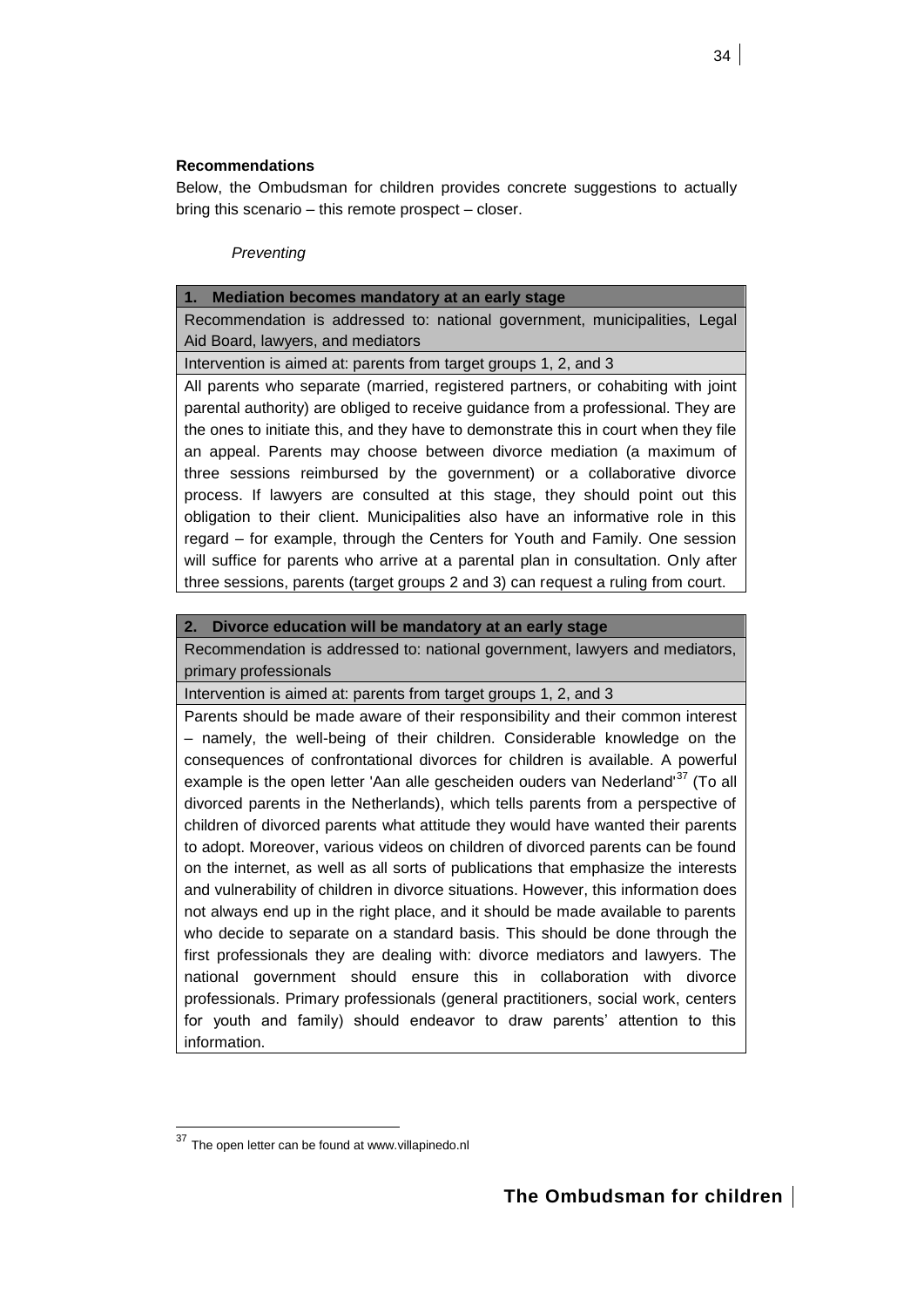# **3. In addition to quantitative aspects, the mandatory parental plan should also describe qualitative aspects, and it should be evaluated**

Recommendation is addressed at: lawyers and mediators, family judges Intervention is aimed at: parents from target groups 1, 2, and 3

Currently, it is not known whether children will benefit from the introduction of a mandatory parental plan. Further research on this is required. Judges and lawyers should aim for parental plans that are not merely technical documents which mainly describe quantitative aspects (frequency of contact, alimony amount); they should also contain qualitative aspects (basic assumptions of the joint parenthood, how do we jointly safeguard the interests of our child?). The focus on an equal division should be shifted to a focus on a division that is based on equality, but that does not need to be strictly fifty-fifty in the interest of the child. An evaluation and potential adjustment of the parental plan after one year should be standard practice, as circumstances change, and because in practice, a strict adherence to the plan appears to result in problems.

# *Identifying the struggle*

**4. Strengthen triage at the early stages: finding appropriate assistance sooner**

Recommendation is addressed at: municipalities, Youth Care Offices as well as providers of youth and parenting assistance, schools, lawyers, and mediators Intervention is aimed at: children

Professionals who work with children should have sufficient knowledge on confrontational divorces in order to identify a child getting in a fix. If necessary, an intervention should be made as soon as possible, and it should be ensured that the child receives appropriate support if it is in need thereof. Greater awareness should be raised about interventions aimed at children or parents. If escalation is imminent, one should not (be able to) linger on in the voluntary framework for too long; instead, a council investigation should be considered sooner. Parents should be encouraged to accept such assistance for their children. In preparation for their new tasks in the field of child welfare starting in 2015, municipalities should specifically include divorce issues in their offer of care and ensure that an appropriate offer of care is available at all levels.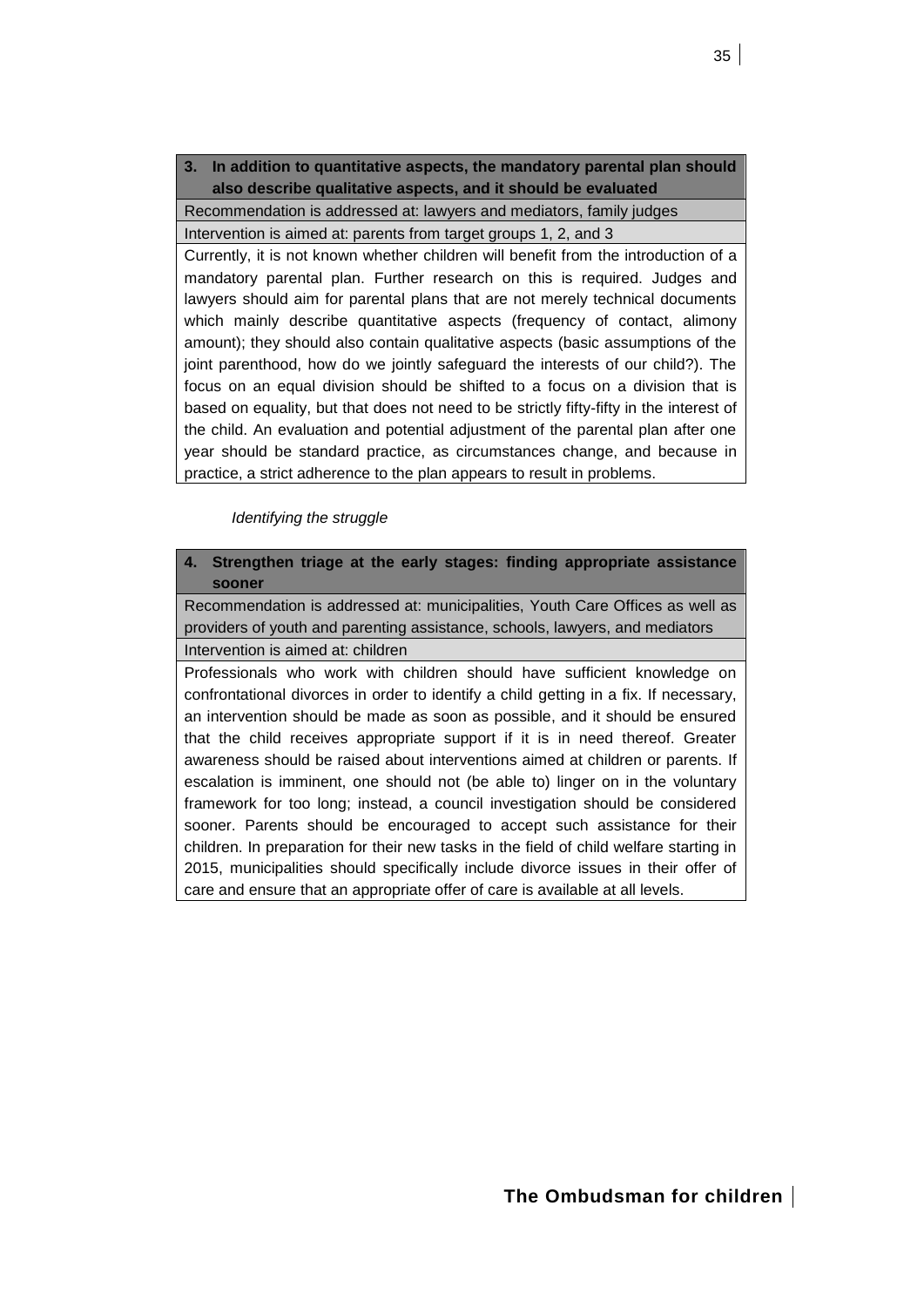# **5. Standard assignment of a special curator if escalation is imminent**

Recommendation is addressed at: family judges, occupational group of special curators

Intervention is aimed at: parents from target groups 2 and 3

If a parental plan fails to be established, and the mandatory mediation goes wrong, this is an indication of an escalation of the case and of an imminent confrontational divorce. This puts the child in a fix, which is sufficient reason for the assignment of a special curator<sup>38</sup>. The mediator should be mandated to request a special curator in court, as if (s)he were the person responsible for the child. At that moment, the judge should, as a standard practice, assign a special curator who represents the interests and voice of the children involved. It is important that the position of the legal arrangement of a special curator is further professionalized through quality requirements, training requirements, and a professional association. Incidentally, lawyers are not necessarily the (only) group that should fulfill this task; professionals with a background in behavorial sciences, of all people, can properly perform this role. The assignment of child coaches as special curators is an interesting development in this regard. The term 'special curator' should be replaced with a more recognizable word, such as children's representative.

# *Stopping the struggle*

l

**6. The judge must be more decisive when taking control in the case of escalation and expressly take the child's voice into account in doing so** Recommendation is addressed at: family judges Intervention is aimed at: parents from target groups 2 and 3 If the parental plan fails to be established and the struggle turns into a lawsuit, the judge should more decisively take control. Currently, there is still too much accumulation of procedures. It would be better for the judge to force parents to stop fighting at the earliest possible stage. This would be possible by deploying tools such as forensic mediation (additional for minimum wage earners), bringing an access house into the case, an investigation conducted by the Child Welface Council, or because the judge decides on what custody and access should look like. Such a 'directing judge' should have diagnostic and analytical skills as well as knowledge on the various existing referral opportunities. Attention should be paid to this in the family judge curriculum. The judge should also dare to consider unorthodox solutions, such as a restraining order between parents, if that is in the child's best interest. In this context, the Cochemer model and the new session approach with the Question model methods require further

<sup>38</sup> See, among other things, Chamber documents II, 30145, no. 6 and Chamber document I, 30145, E. Also, the response of the State Secretary for Security and Justice to the report of the Ombudsman for children of October 16, 2012, in which he states, "If a child threatens to get in a fix or if it's trapped between its parents during the establishment of an arrangement concerning parental access, for example, the judge may independently proceed to designation. (See, for example, Hof Amsterdam, February 9, 2010, LJN:BL5778)".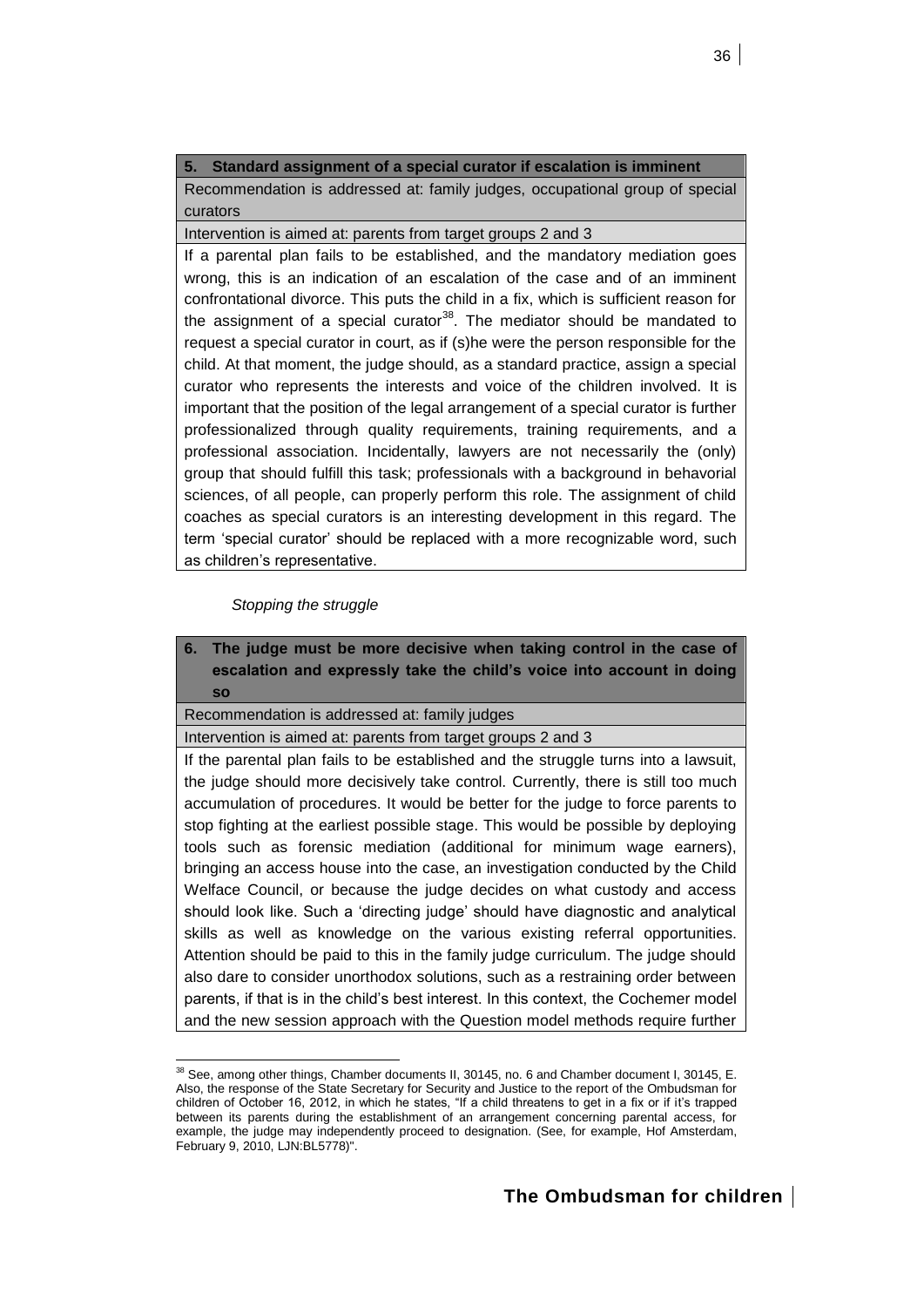exploration.

The judge should be attentive to the fact that the child's opinion is known and taken into account. If this is not the case, the child should still be given the opportunity to express its views, if it wishes to. The tools available (such as a personal letter – drafted with or without the help of the children and youngsters' law center or the questionnaire on the website of the Legal Aid Council – or a child's hearing) should be brought to children's attention in a child-friendly manner.

*Limiting damage*

**7. Turn the involvement of parents and children in the shaping of a solution into standard practice**

Recommendation is addressed at: youth care offices and providers of youth and parenting assistance, social assistance, municipalities

Intervention is aimed at: parents from target groups 2 and 3

Both in the stage when a supervision order might be required and in the stage when a placement under supervision has already been imposed, the involvement of parents *and* children in shaping a solution should be paramount, with the aim of limiting the damage to children. Interesting experiences of Youth Care Office North Brabant and the Municipality of The Hague point out that involving parents and children results in solutions that are better supported. This also fits into the trend of system thinking that produced methods such as Individual Power and Signs of Safety, which are increasingly in vogue in the domain of youngsters.

*Overarching recommendations*

**8. Passing on the costs and benefits of the various interventions**

Recommendation is addressed at: national government, CPB (Netherlands Bureau for Economic Policy Analysis)

Together with the Legal Aid Council, the national government should ensure an adequate organization of the financing of the system proposed above. This means that processes are designed in such a manner that finding a solution together is more rewarding than following legal proceedings. Insofar as perverse incentives currently exist for this, these should be overcome.

The Ombudsman for children is aware of the potentially considerable cost that mandatory mediation, compulsory divorce education, a directing judge, and the more frequent employment of a special curator incur. However, he expects that the investment in the initial stages pays itself back, as afterwards, there will be less legal proceedings (with endless additions and a high economic burden on the judiciary), and because suffering for children and their parents (with all the required assistance) is prevented. Naturally, the ethical question is even more important: what is best for the children?

The recommendations have been concluded in close conversation with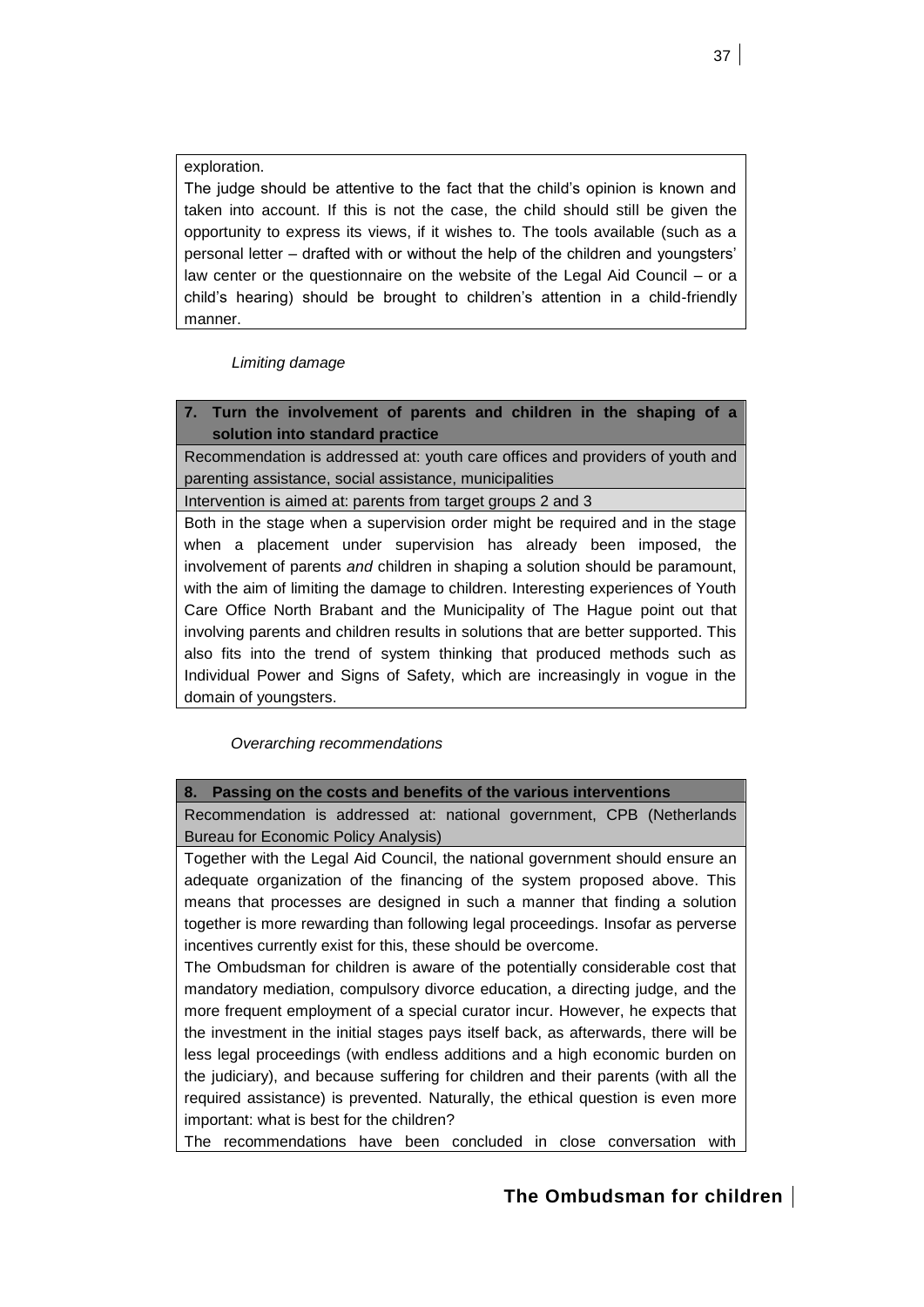professionals and experts. The fact that the UK and Norway also have mandatory mediation, that a directing judge is employed in Germany, and that divorce education is compulsory in Canada strengthens the idea of the Ombudsman for children that this is indeed an essential step. The national government should ask the Centraal Planbureau (CPB; Netherlands Bureau for Economic Policy Analysis) to make a cost-benefit analysis of this proposal, compared to the costs and benefits of the current divorce chain.

# **9. Development of a tool for determining the best interest of the child, specifically aimed at children of divorced parents**

Recommendation is aimed at: national government, science

In several areas, there are (internationally recognized) tools to objectively determine what the best interest of the child is in a complex situation. For example, there is a measuring rod for children who are dealing with care proceedings, or detention, or for children in an asylum procedure. The most well-known tool is the Best Interest of the Child (BIC) model, which was designed by prof. dr. M. Kalverboer and dr. A.E. Zijlstra<sup>39</sup>. Such a tool should also be developed specifically for children in divorce situations. The tool should be thus easy to handle that parents as well as mediators and judges will be able to use it when determining the custody and access arrangement necessary for a child. This way, the best interest of the child can be concretized.

*All factors taken into account, earlier detection, earlier intervention, and control from one place seem to be the key concepts. Therefore, the Ombudsman for children calls for a mandatory mediation, compulsory divorce education, a directing role for the judge, and a quicker involvement of a special curator or child coach.*

# **How to proceed?**

The Ombudsman for children is aware of the fact that there is no magic wand, no universal cure for protecting children from the negative consequences of confrontational divorces. Sadly enough, there will always be children who get in a fix because their parents shift the main focus to their battle instead of their children's interests. However, together (parents, professionals, and government), we can ensure that there are sufficient tools available to intervene where necessary. Also, professionals should keep children's interests in mind and place these above the interests of the parents. The recommendations above form a foundation for this.

The main recommendation applies to all parties together: stop the fight. Parents, take your responsibility and keep the focus on your common interest as parents: the well-being of your children. Professionals surrounding them, ensure that you are not turned into a third party in the fight; that you do not create a fight between

l  $39$  Kalverboer, M. and Zijlstra, E., Het belang van het kind in het Nederlands recht, 2006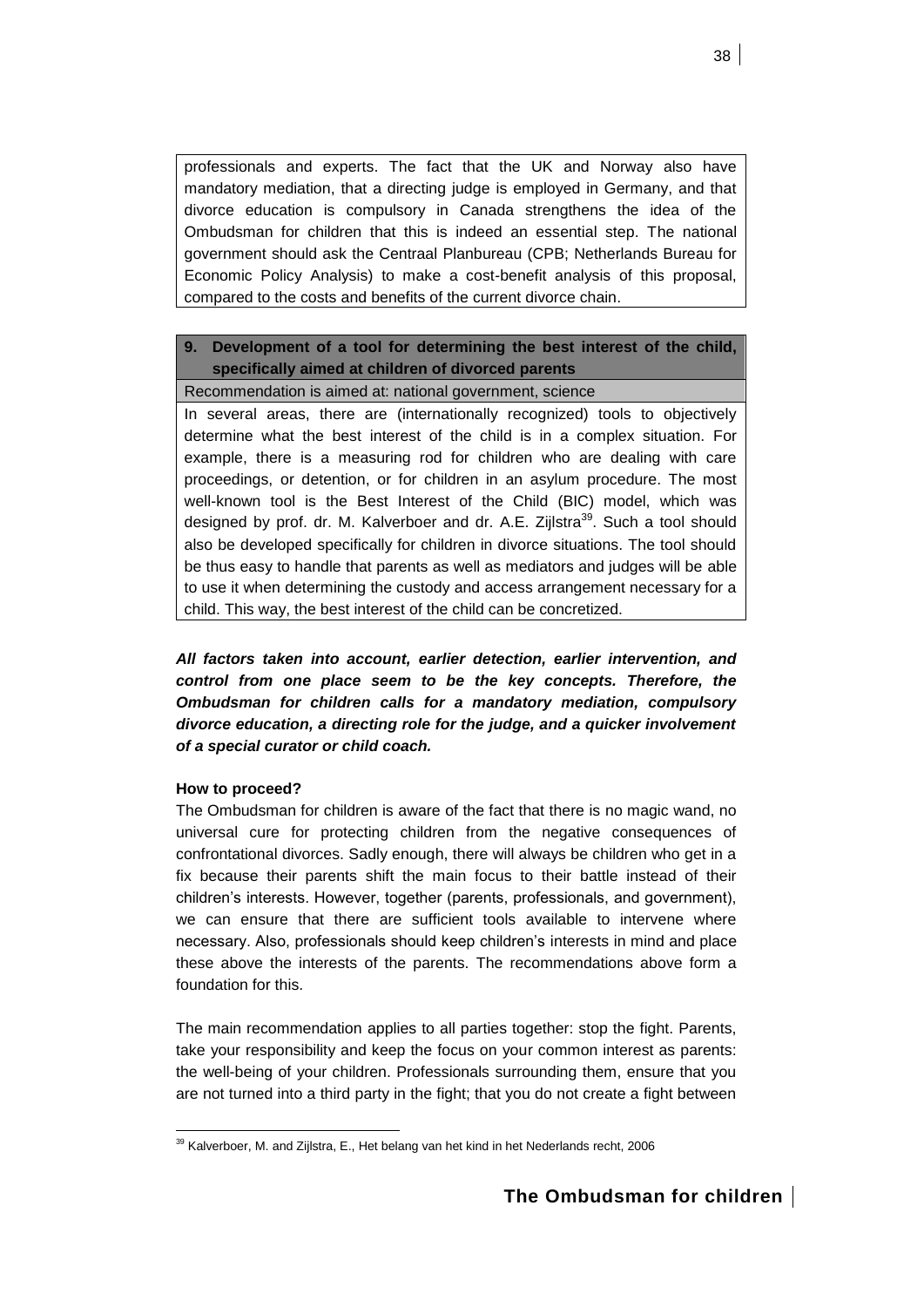professionals alongside the fight between parents; and that you do not allow for procedures to accumulate. Each child is the child of two parents. Let's collaborate around that.

The Ministry of Health, Welfare, and Sports (VWS) and the Ministry of Security and Justice (VenJ) will soon come up with a joint policy plan for the approach of confrontational divorce at national government level. This is a positive step. The theme is high on their agenda, too. And at the National Consultation of Chairpersons of Family and Youth Law (LOVF) of courts in the Netherlands, the association of Family Lawyers and Divorce Mediators (vFAS), and Child Welfare Netherlands, the theme is in the picture as well. The Ombudsman for children hopes to enter into further dialogue on this subject matter with all those involved in the near future.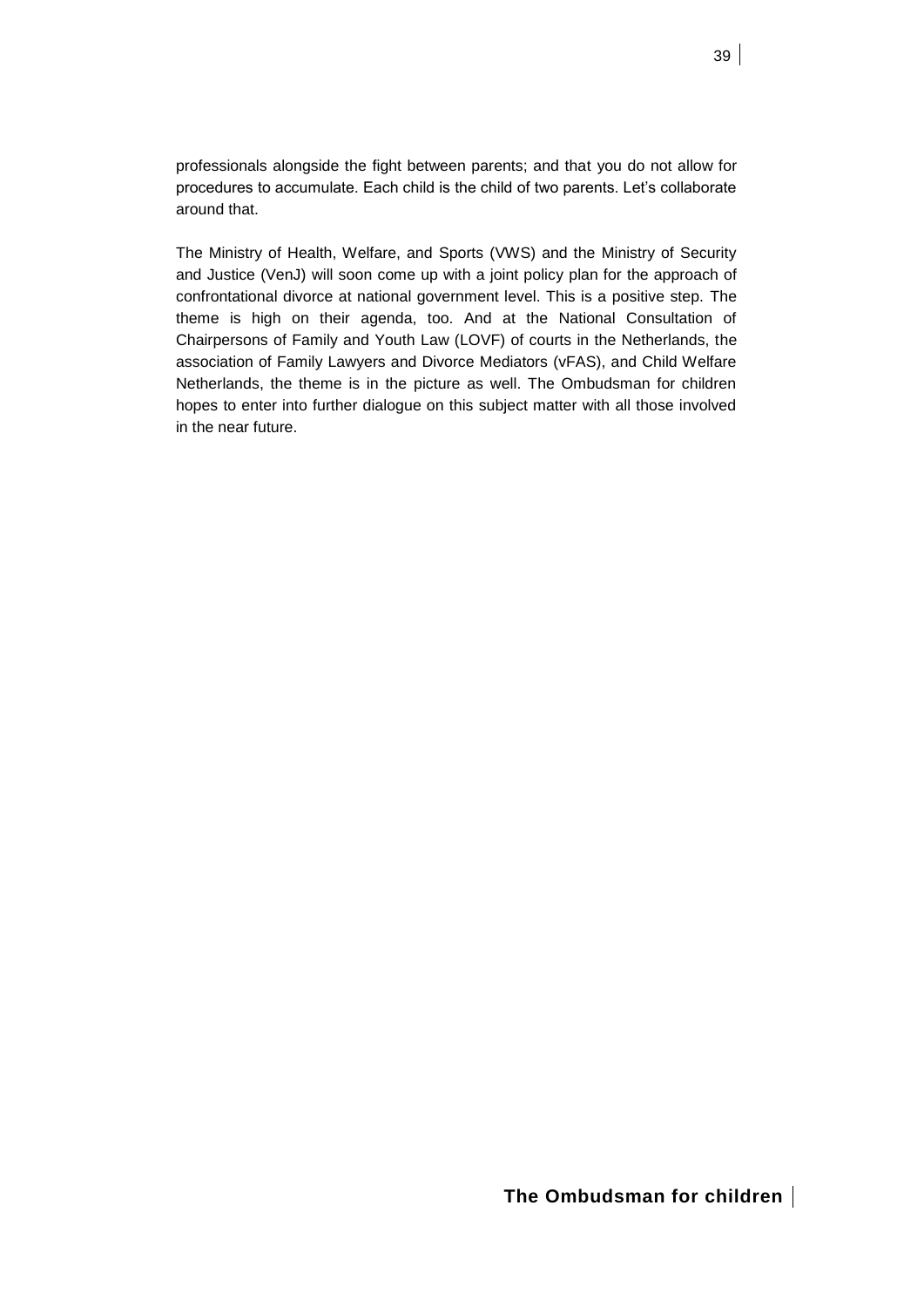# <span id="page-39-0"></span>Bijlage 1 - Bronnen

# **Literatuurlijst**

- Amato, P.R., *Research on Divorce: Continuing trends and New Developments. Journal of Marriage and Family*, 2010.
- Anthonijsz, I., Dries, H., Berg-le Clercq, T., en Chênevert, C., *Verkennende studie Relatieondersteunend aanbod Centra Jeugd en Gezin*, Nederlands Jeugdinstituut, 2010.
- Fischer, T. en De Graaf, P.M., *Ouderlijke echtscheiding en de levensloop van kinderen; negatieve gevolgen of schijnverbanden?*, 2001.
- De Graaf, A., *Scheiden: motieven, verhuisgedrag en aard van de contacten*, 2005.
- De Graaf, P.M. en Fokkema, T., *Contacts between divorced and non divorced parents and their adult children in the Netherlands: An investment perspective*, 2007.
- Haverkort, C. en Spruijt, E., *Kinderen uit nieuwe gezinnen, handboek voor school en begeleiding*, 2012.
- Inspectie Jeugdzorg en Inspectie Gezondheidszorg, *Casusonderzoek Zeist. Na het overlijden van twee kinderen*, 2013.
- Kalverboer, M. en Zijlstra, E., *Het belang van het kind in het Nederlands recht; voorwaarden voor ontwikkeling vanuit een pedagogisch perspectief*, 2006.
- De Kinderombudsman, *De bijzondere curator, een lot uit de loterij? Adviesrapport over waarborging van de stem en de belangen van kinderen in de praktijk*, 2012.
- De Kinderombudsman en de Nationale ombudsman, *De ondertoezichtstelling bij omgangsproblemen*, 2012.
- Kinderrechtencommissariaat Vlaanderen, *Scheidingswetgeving en omgangsregelingen met oog voor de rechten van minderjarigen*, 2007.
- Kluwer, E.S., *Het ouderschapsonderzoek: een aanpak bij vechtscheidingen*, Raad voor de Rechtspraak: Research Memoranda, 92014/nr.1, 2013.
- Van Lawick, J., *Vechtscheidende ouders en hun kinderen*, Tijdschrift Systeemtherapie 24/3, 2012.
- Leuven, C. van, *Voortgezet ouderschap en zorgvuldig scheiden, hoe verder?*, Tijdschrift Conflicthantering, 2014/1, 2014.
- Lokin, M., *Ouderschapsplan: een dode letter of een succes?* (masterscriptie), 2012.
- Marinus, W. *Een Kind in Scheiding. Een bedreigde ontwikkeling vanwege conflictueus scheiden van ouders* (masterscriptie), 2012.
- Ministerie van Volksgezondheid, Welzijn en Sport en Ministerie van Veiligheid en Justitie, *Kinderen Veilig, Actieplan aanpak kindermishandeling 2012- 2016*, 2011.
- Pinedo, M en Vollinga, P., *Aan alle gescheiden ouders*, 2013.
- Roo, A. de en Jagtenberg, R. *The practice of mediation in countries neighbouring*

# **The Ombudsman for children**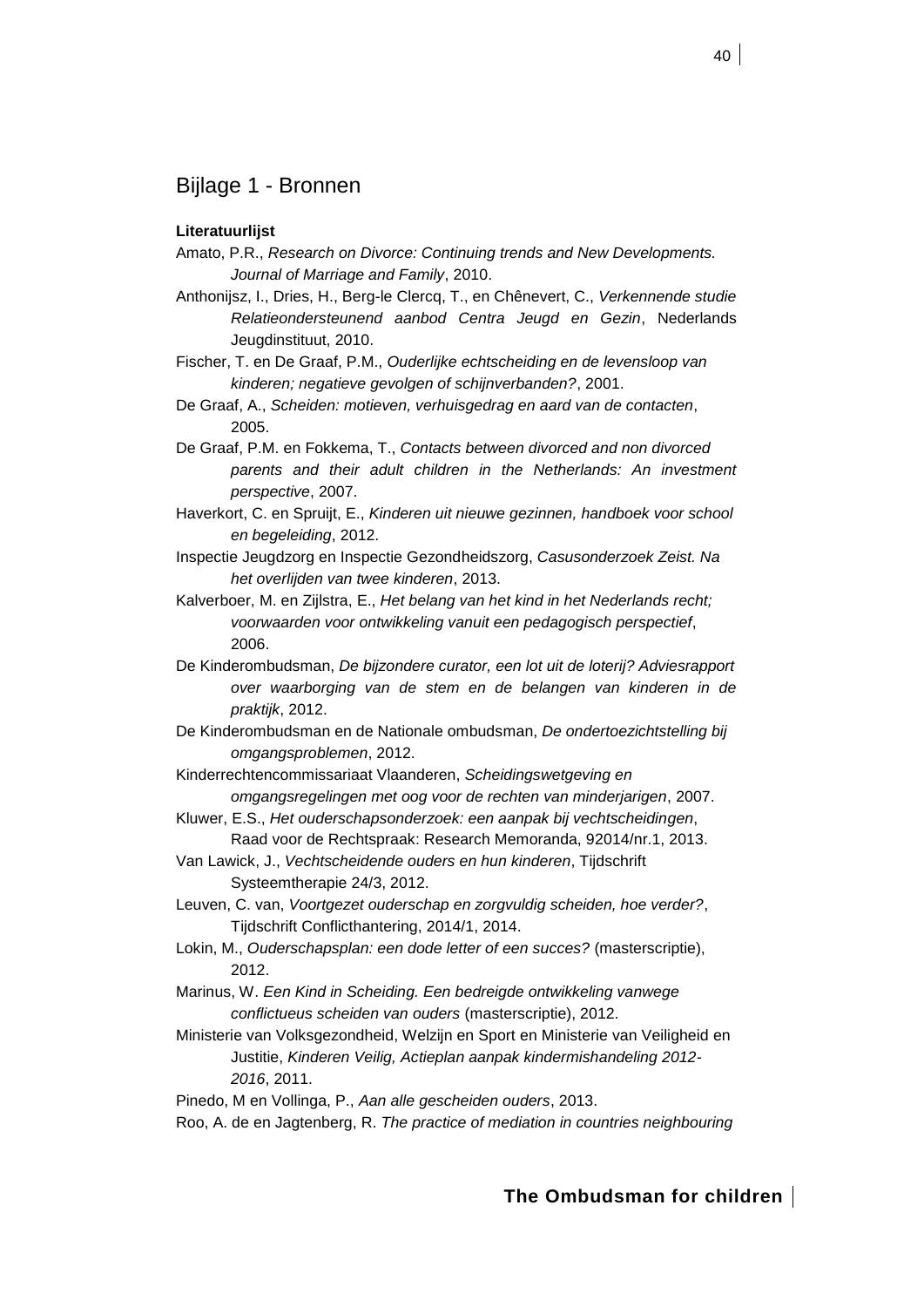*the Netherlands*, 2003.

Smilde, M. en Leuven, C. van, *De zitting: naar de kern van de kwestie – verslag van twee experimenten met een nieuw zittingsmodel*, Trema 2013/11, 2013.

Spruit, E., *Scheidingskinderen*, 2007.

- Spruijt, E. en Kormos, H., *Handboek scheiden en de kinderen. Voor de beroepskracht die met scheidingskinderen te maken heeft,* 2010.
- Valk, I. van der en Spruijt, E., *Het ouderschapsplan en de effecten voor de kinderen*, 2013.
- WODC, *Evaluatie ouderschapsplan, een eerste verkenning*, cahier 2013/8, 2013.

# **Websites**

www.forensischemediation.nl www.gezondscheidenvoorkids.nl www.humanitas.nl/project/bor-humanitas www.jeugdhulpfriesland.nl www.lorentzhuis.nl www.nji.nl/scheiding www.overlegscheiden.com www.rijksoverheid.nl/onderwerpen/scheiden www.verenigingfas.nl www.villapinedo.nl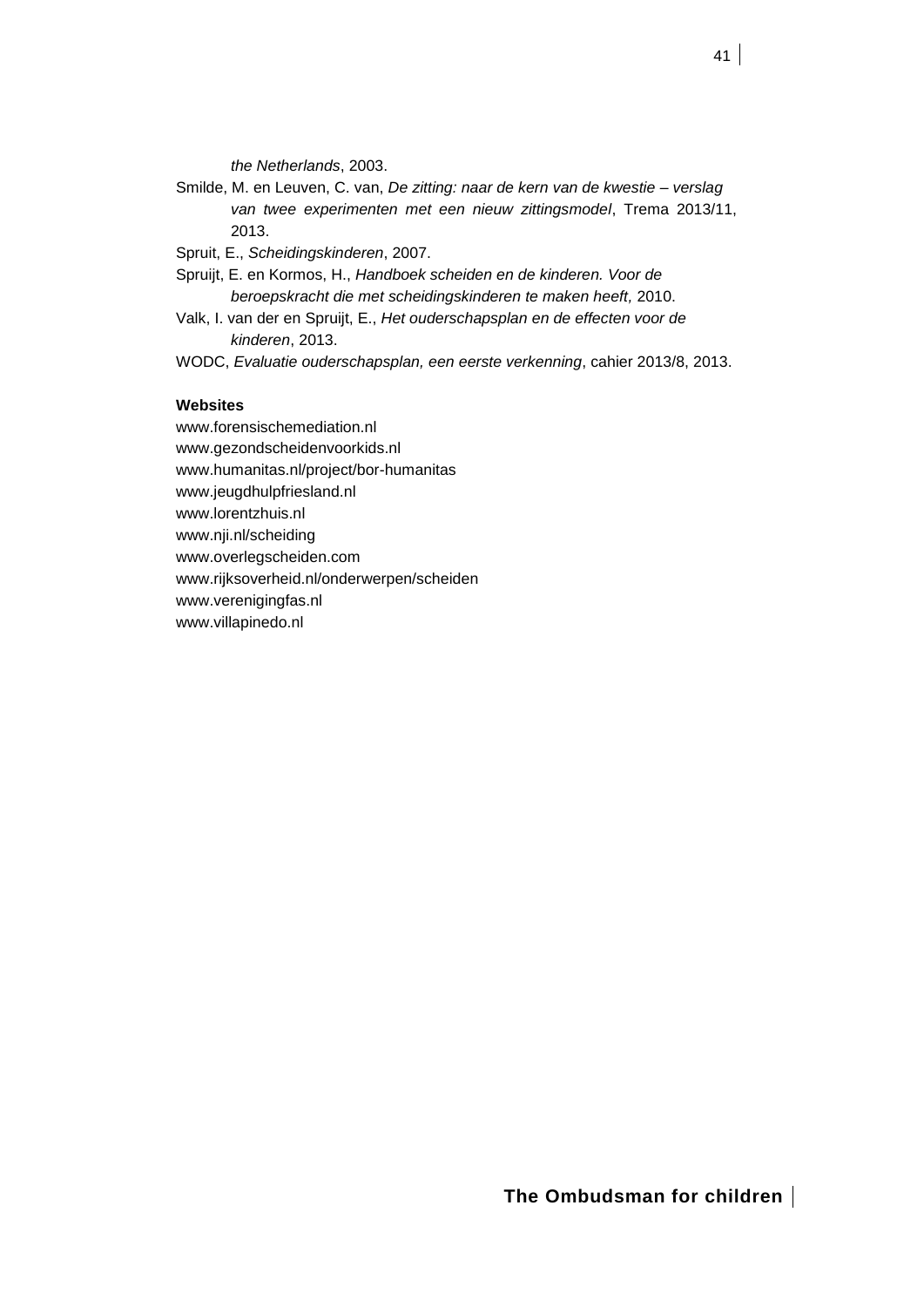# <span id="page-41-0"></span>Bijlage 2 - IVRK

### **Verdrag inzake de Rechten van het Kind (materiële rechten 1 tot en met 40)**

### **Artikel 1 Definitie van het kind**

Ieder mens jonger dan achttien jaar is een kind.

### **Artikel 2 Non-discriminatie**

Alle rechten gelden voor alle kinderen, zonder uitzonderingen. De overheid neemt maatregelen om alle rechten te realiseren en moet ervoor zorgen dat elk kind wordt beschermd tegen discriminatie.

### **Artikel 3 Belang van het kind**

Het belang van het kind moet voorop staan bij alle maatregelen die kinderen aangaan. De overheid moet het welzijn van alle kinderen bevorderen en houdt toezicht op alle voorzieningen voor de zorg en bescherming van kinderen.

#### **Artikel 4 Realiseren van kinderrechten**

De overheid neemt alle nodige maatregelen om de rechten van kinderen te realiseren en moet via internationale samenwerking armere landen hierbij steunen.

#### **Artikel 5 Rol van de ouders**

De overheid moet de rechten, plichten en verantwoordelijkheden van ouders en voogden respecteren. De ouders en voogden moeten het kind (bege)leiden in de uitoefening van zijn of haar rechten op een manier die past bij de leeftijd en ontwikkeling van het kind.

### **Artikel 6 Recht op leven en ontwikkeling**

Ieder kind heeft het recht op leven. De overheid waarborgt zoveel mogelijk het overleven en de ontwikkeling van het kind.

#### **Artikel 7 Naam en nationaliteit**

Het kind heeft bij de geboorte recht op een naam en een nationaliteit en om geregistreerd te worden. Het kind heeft het recht zijn of haar ouders te kennen en door hen verzorgd te worden.

#### **Artikel 8 Identiteit**

Het kind heeft recht zijn of haar identiteit te behouden, zoals nationaliteit, naam en familiebanden. De overheid steunt het kind om zijn of haar identiteit te herstellen als die ontnomen is.

### **Artikel 9 Scheiding kind en ouders**

Het kind heeft recht om bij de ouders te leven en op omgang met beide ouders als het kind van een of beide ouders gescheiden is, tenzij dit niet in zijn of haar belang is. In procedures hierover moet naar de mening van kinderen en ouders worden geluisterd.

### **Artikel 10 Gezinshereniging**

Ieder kind heeft recht om herenigd te worden met zijn of haar ouder(s) als het kind en de ouder(s) niet in hetzelfde land wonen. Aanvragen hiervoor moet de overheid met welwillendheid, menselijkheid en spoed behandelen. Het kind dat in een ander land dan zijn of haar ouder(s) verblijft, heeft recht op rechtstreeks en regelmatig contact met die ouder(s).

#### **Artikel 11 Kinderontvoering**

Het kind heeft recht op bescherming tegen kinderontvoering naar het buitenland door een ouder. De overheid neemt ook maatregelen om ervoor te zorgen dat het kind kan terugkeren vanuit het buitenland als het ontvoerd is.

### **Artikel 12 Participatie en hoorrecht**

Het kind heeft recht om zijn of haar mening te geven over alle zaken die het kind aangaan. De overheid zorgt ervoor dat het kind die mening kan uiten en dat er naar hem of haar wordt geluisterd. Dit geldt ook voor gerechtelijke en bestuurlijke procedures.

#### **Artikel 13 Vrijheid van meningsuiting**

Het kind heeft recht op vrijheid van meningsuiting, dit omvat ook de vrijheid inlichtingen en denkbeelden te verzamelen, te ontvangen en te verspreiden. Daarbij moet rekening gehouden worden met de rechten van anderen.

**Artikel 14 Vrijheid van gedachte, geweten en godsdienst**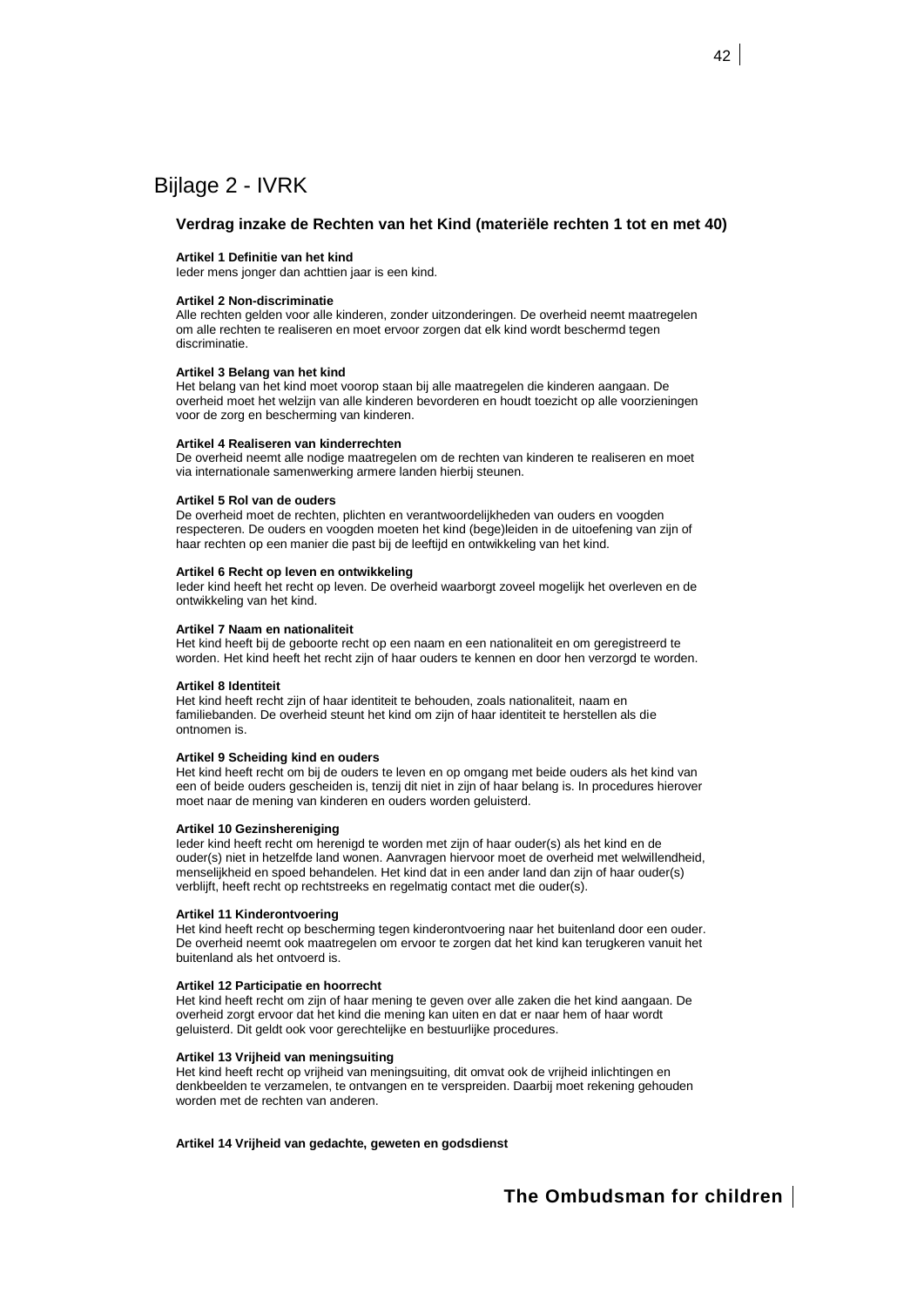Het kind heeft recht op vrijheid van gedachte, geweten en godsdienst en de vrijheid deze te uiten. De overheid respecteert de rechten en plichten van ouders en voogden om het kind te (bege)leiden bij de uitoefening van dit recht op een manier die past bij zijn of haar leeftijd en ontwikkeling.

### **Artikel 15 Vrijheid van vereniging**

Het kind heeft recht met anderen vreedzaam samen te komen, lid te zijn of te worden van een vereniging en een vereniging op te richten.

#### **Artikel 16 Privacy**

Ieder kind heeft recht op privacy. De overheid beschermt het kind tegen inmenging in zijn of haar privé- en gezinsleven, huis of post en respecteert zijn of haar eer en goede naam.

### **Artikel 17 Recht op informatie**

Het kind heeft recht op toegang tot informatie en materialen van verschillende bronnen en in het bijzonder op informatie en materialen die zijn of haar welzijn en gezondheid bevorderen. De overheid stimuleert de productie en verspreiding hiervan en zorgt ervoor dat het kind beschermd wordt tegen informatie die schadelijk is.

### **Artikel 18 Verantwoordelijkheden van ouders**

Beide ouders zijn verantwoordelijk voor de opvoeding van hun kinderen. Het belang van het kind staat hierbij voorop. De overheid respecteert de eerste verantwoordelijkheid van ouders en voogden, geeft hen ondersteuning en creëert voorzieningen voor de zorg van kinderen, ook voor kinderopvang als de ouders werken.

### **Artikel 19 Bescherming tegen kindermishandeling**

Het kind heeft recht op bescherming tegen alle vormen van lichamelijke en geestelijke mishandeling en verwaarlozing zowel in het gezin als daarbuiten. De overheid neemt maatregelen ter preventie en signalering hiervan en zorgt voor opvang en behandeling.

### **Artikel 20 Kinderen zonder ouderlijke zorg**

Een kind dat tijdelijk of blijvend niet in het eigen gezin kan opgroeien heeft recht op bijzondere bescherming. De overheid zorgt voor alternatieve opvang, zoals een pleeggezin of indien nodig een kindertehuis.

#### **Artikel 21 Adoptie**

Het belang van het kind moet voorop staan bij adoptie. Als er voor het kind geen oplossing mogelijk is in het eigen land, is internationale adoptie toegestaan. De overheid houdt toezicht op de adoptieprocedures en bestrijdt commerciële praktijken.

#### **Artikel 22 Vluchtelingen**

Een kind dat asiel zoekt of erkend is als vluchteling, heeft recht op bijzondere bescherming en bijstand ongeacht of hij of zij alleenstaand of bij zijn ouders is. De overheid moet proberen de ouders of andere familieleden van alleenstaande gevluchte kinderen op te sporen. Als dat niet lukt, heeft het kind recht op dezelfde bescherming als elk ander kind zonder ouderlijke zorg.

#### **Artikel 23 Kinderen met een handicap**

Een kind dat geestelijk of lichamelijk gehandicapt is, heeft recht op bijzondere zorg. De overheid waarborgt het recht van het gehandicapte kind op een waardig en zo zelfstandig mogelijk leven waarbij het kind actief kan deelnemen aan de maatschappij en zorgt voor bijstand om de toegang tot onder meer onderwijs, recreatie en gezondheidszorg te verzekeren.

#### **Artikel 24 Gezondheidszorg**

Het kind heeft recht op de best mogelijke gezondheid en op gezondheidszorgvoorzieningen. De overheid waarborgt dat geen enkel kind de toegang tot deze voorzieningen wordt onthouden. Extra aandacht is er voor de vermindering van baby- en kindersterfte,

eerstelijnsgezondheidszorg, voldoende voedsel en schoon drinkwater, zorg voor moeders voor en na de bevalling en voor voorlichting over gezondheid, voeding, borstvoeding en hygiëne. De overheid zorgt ervoor dat traditionele gewoontes die schadelijk zijn voor de gezondheid van kinderen, worden afgeschaft.

### **Artikel 25 Uithuisplaatsing**

Een kind dat uit huis is geplaatst voor zorg, bescherming of behandeling van zijn of haar geestelijke of lichamelijke gezondheid, heeft recht op een regelmatige evaluatie van zijn of haar behandeling en of de uithuisplaatsing nog nodig is.

#### **Artikel 26 Sociale zekerheid**

Ieder kind heeft het recht op voorzieningen voor sociale zekerheid. *Voorbehoud: Nederland geeft kinderen geen eigen aanspraak op sociale zekerheid maar regelt*

# **The Ombudsman for children**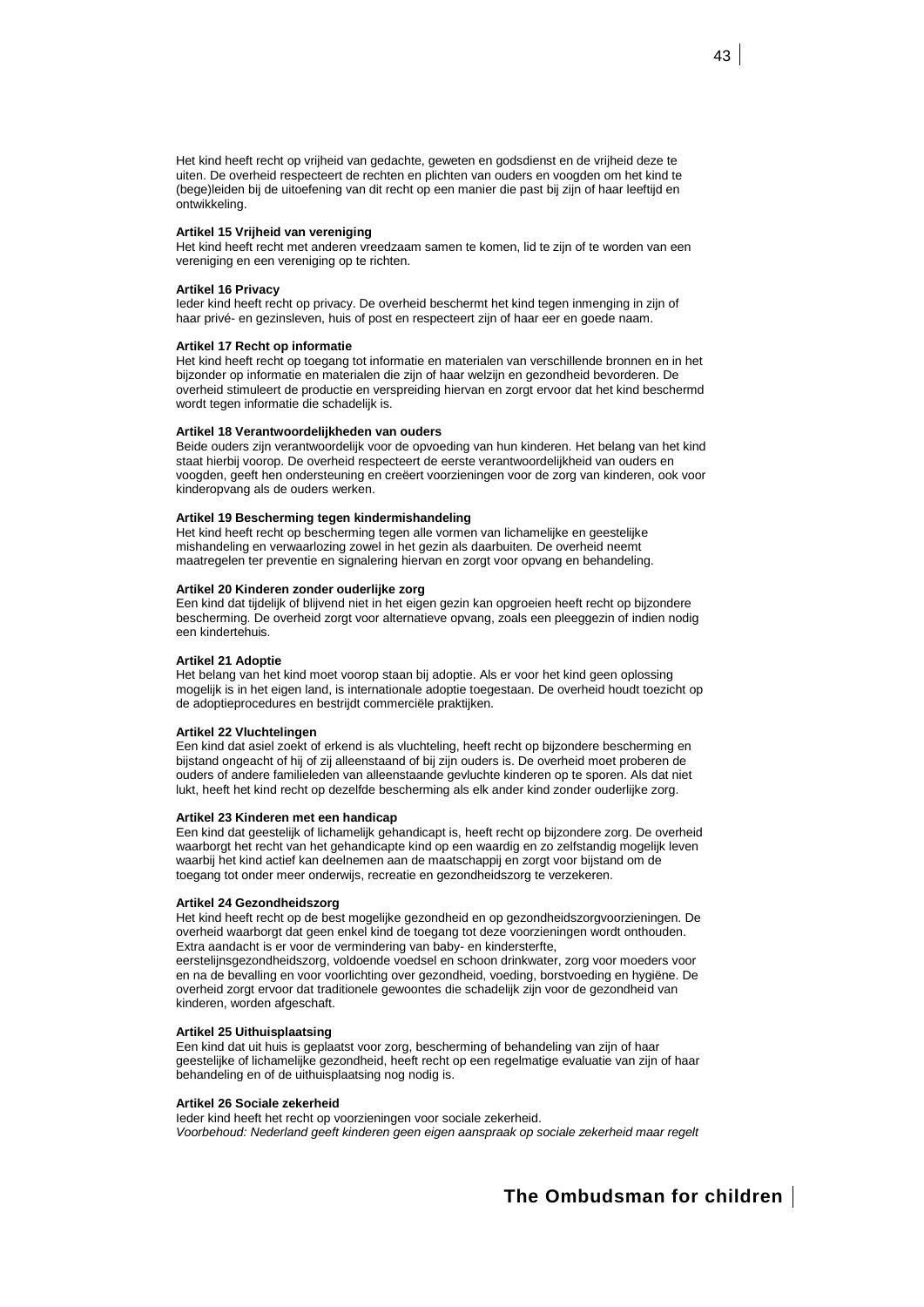*dit via de ouders.*

### **Artikel 27 Levensstandaard**

Ieder kind heeft recht op een levensstandaard die voldoende is voor zijn of haar lichamelijke, geestelijke, intellectuele, zedelijke en maatschappelijke ontwikkeling. Ouders zijn primair verantwoordelijk voor de levensomstandigheden van het kind maar de overheid moet hen hierbij helpen door bijstand en ondersteuning zodat het kindop het minst voldoende eten en kleding en adequate huisvesting heeft.

### **Artikel 28 Onderwijs**

Het kind heeft recht op onderwijs. Basisonderwijs is voor ieder kind gratis en verplicht. De overheid zorgt ervoor dat het voortgezet - en beroepsonderwijs toegankelijk is voor ieder kind, in overeenstemming met zijn of haar leerniveau. De overheid pakt vroegtijdig schooluitval aan. De handhaving van de discipline op school moet de menselijke waardigheid en kinderrechten respecteren. International samenwerking is nodig om analfabetisme te voorkomen.

### **Artikel 29 Onderwijsdoelstellingen**

Het kind heeft recht op onderwijs dat is gericht op: de ontplooiing van het kind; respect voor mensenrechten en voor de eigen culturele identiteit, de waarden van het eigen land en van andere landen; vrede en verdraagzaamheid; gelijkheid tussen geslachten; vriendschap tussen alle volken en groepen en eerbied voor het milieu. Iedereen is vrij om een school naar eigen inzicht op te richten met inachtneming van deze beginselen en de door de overheid vastgestelde minimumnormen voor alle scholen.

#### **Artikel 30 Kinderen uit minderheidsgroepen**

Een kind uit een etnische, religieuze of linguïstische minderheidsgroep heeft recht om zijn of haar eigen cultuur te beleven, godsdienst te belijden of taal te gebruiken.

#### **Artikel 31 Recreatie**

Het kind heeft recht op rust en vrije tijd, om te spelen en op recreatie, en om deel te nemen aan kunst en cultuur. De overheid zorgt ervoor dat ieder kind gelijke kansen heeft om dit recht te realiseren en bevordert recreatieve, artistieke en culturele voorzieningen voor kinderen.

#### **Artikel 32 Bescherming tegen kinderarbeid**

Het kind heeft recht op bescherming tegen economische uitbuiting en tegen werk dat gevaarlijk en schadelijk is voor zijn of haar gezondheid en ontwikkeling of de opvoeding hindert. De overheid moet een minimumleeftijd voor arbeid en aangepaste werktijden en arbeidsvoorwaarden vaststellen.

#### **Artikel 33 Bescherming tegen drugs**

Het kind heeft recht op bescherming tegen drugsgebruik. De overheid moet maatregelen nemen zodat kinderen niet ingezet worden bij het maken of in de handel van drugs.

### **Artikel 34 Seksueel misbruik**

Het kind heeft recht op bescherming tegen seksuele uitbuiting en seksueel misbruik. De overheid moet maatregelen nemen om kinderprostitutie en kinderpornografie te voorkomen.

#### **Artikel 35 Handel in kinderen**

Het kind heeft recht op bescherming tegen ontvoering en mensenhandel. De overheid onderneemt actie om te voorkomen dat kinderen worden ontvoerd, verkocht of verhandeld.

#### **Artikel 36 Andere vormen van uitbuiting**

Het kind heeft recht op bescherming tegen alle andere vormen van uitbuiting die schadelijk zijn voor enig aspect van het welzijn van het kind.

### **Artikel 37 Kinderen in detentie**

Marteling en andere vormen van wrede, onmenselijke of onterende behandeling of bestraffing van het kind zijn verboden. Kinderen mogen niet veroordeeld worden tot de doodstraf of tot levenslange gevangenisstraf. Opsluiting van een kind mag alleen als uiterste maatregel en dan zo kort mogelijk. Als een kind wordt opgesloten, moet de rechter zo snel mogelijk beslissen of dat mag. Het kind heeft daarbij recht op juridische steun. Kinderen mogen niet samen met volwassenen opgesloten worden. Alle kinderen in detentie hebben recht op een menswaardige behandeling en op contact met hun familie.

*Voorbehoud: in Nederland kan op kinderen vanaf zestien jaar het volwassenenstrafrecht worden toegepast.*

# **The Ombudsman for children**